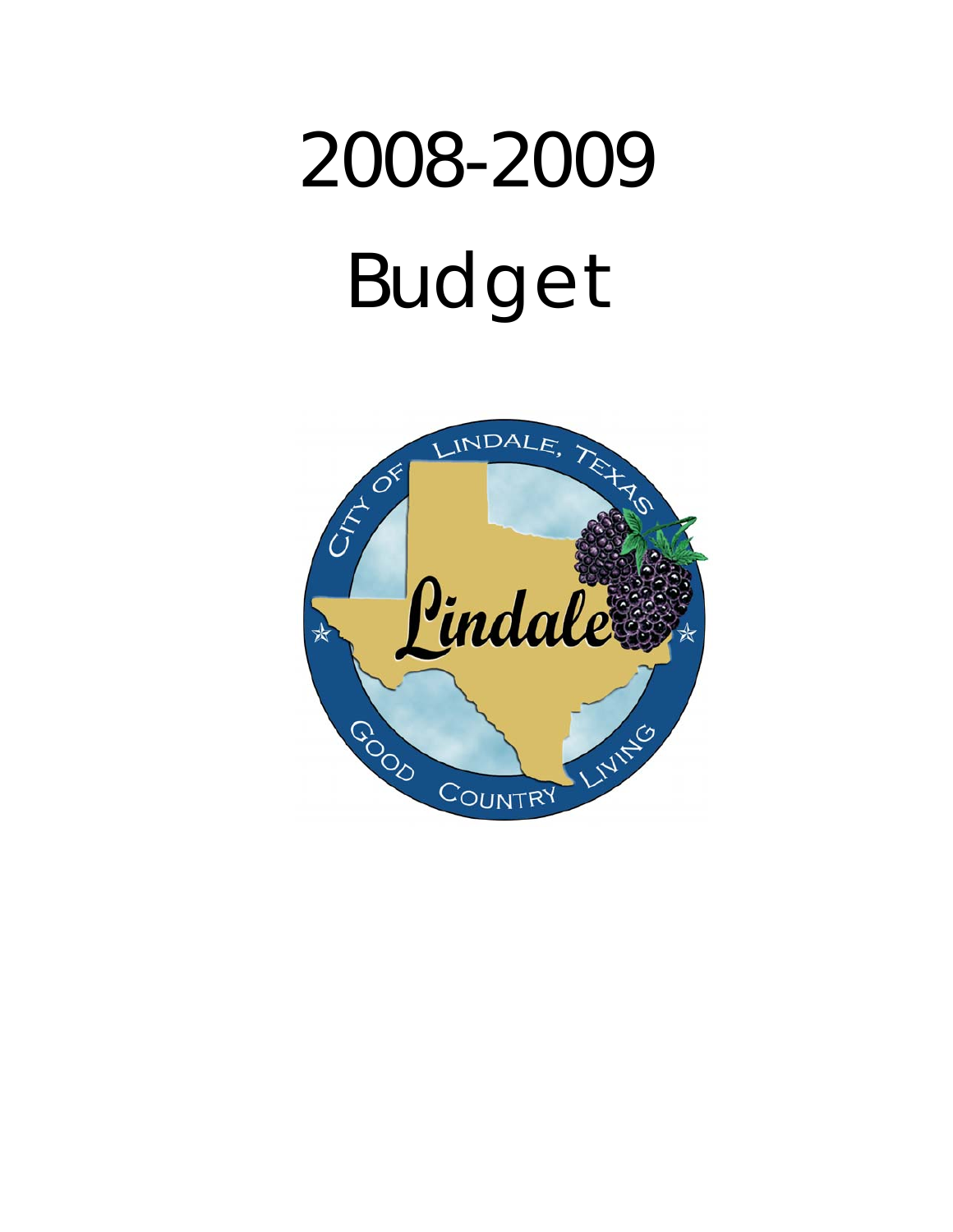**THIS BUDGET WILL RAISE MORE TOTAL PROPERTY TAXES THAN LAST YEAR'S BUDGET BY \$74,475 OR .49 PERCENT, AND OF THAT AMOUNT, \$58,890 IS TAX REVENUES TO BE RAISED FROM NEW PROPERTY ADDED TO THE TAX ROLL THIS YEAR.**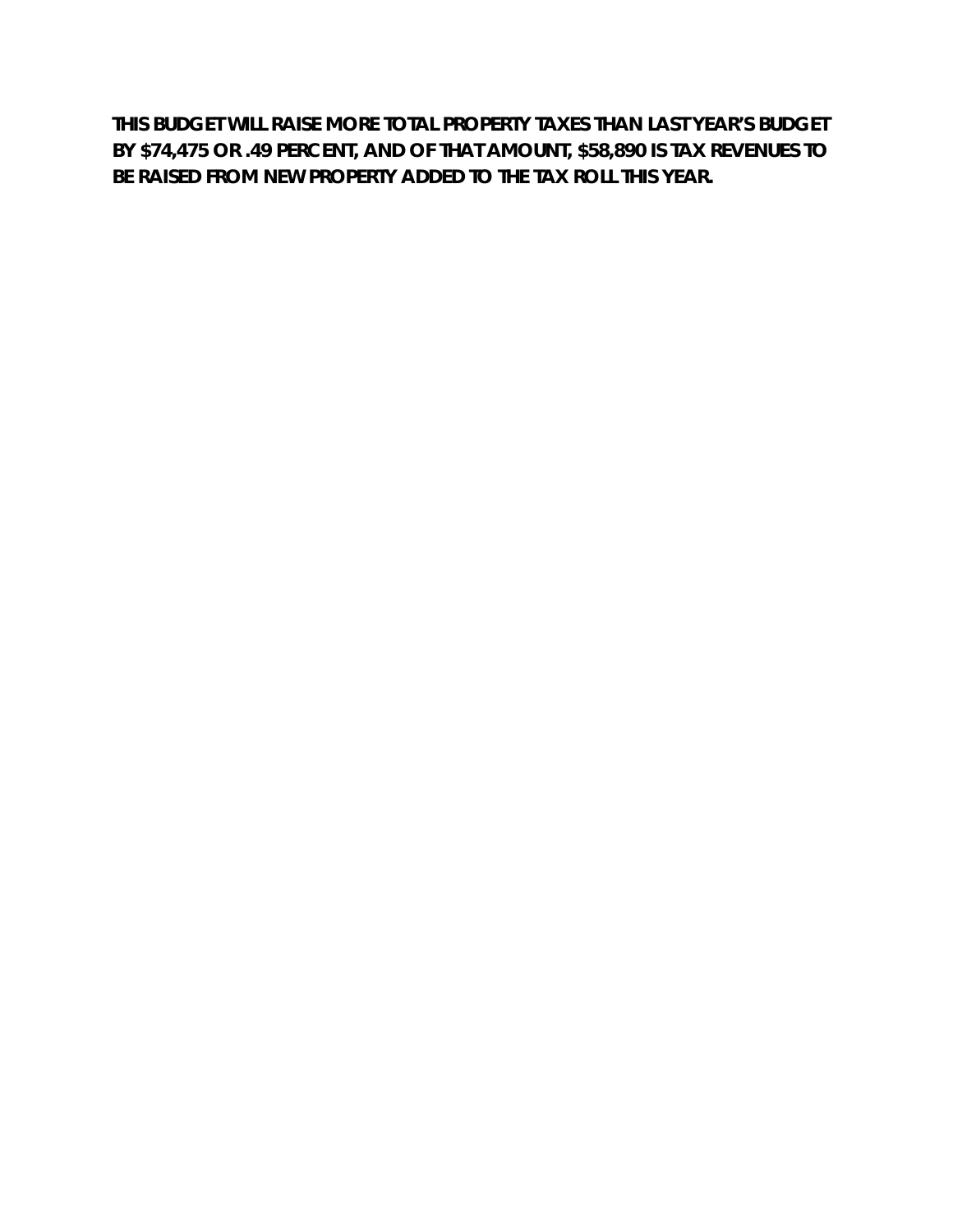|                                   | 2005-2006     | 2006-2007     | <b>CURRENT</b> | $Y-T-D$       | 2008-2009     |
|-----------------------------------|---------------|---------------|----------------|---------------|---------------|
|                                   | <b>ACTUAL</b> | <b>ACTUAL</b> | <b>BUDGET</b>  | <b>ACTUAL</b> | <b>BUDGET</b> |
| <b>102 GENERAL FUND</b>           |               |               |                |               |               |
| <b>FINANCIAL SUMMARY</b>          |               |               |                |               |               |
| <b>REVENUE SUMMARY</b>            |               |               |                |               |               |
| <b>TAXES</b>                      | 1,684,678     | 1,681,475     | 1,993,302      | 2,013,740     | 2,148,741     |
| <b>FINES AND FEES</b>             | 438,431       | 415,006       | 310,000        | 374,296       | 360,000       |
| <b>OTHER REVENUES</b>             | 496,708       | 673,145       | 809,373        | 711,931       | 777,233       |
| <b>TOTAL REVENUES</b>             | 2,619,817     | 2,769,627     | 3,112,675      | 3,099,967     | 3,285,974     |
| <b>EXPENDITURE SUMMARY</b>        |               |               |                |               |               |
| <b>GENERAL ADMINISTRATION</b>     | 647,581       | 593,105       | 484,381        | 423,507       | 507,476       |
| <b>CODE ENFORCEMENT</b>           | 104,705       | 184,033       | 248,455        | 221,123       | 236,313       |
| MUNICIPAL COURT                   | 222,740       | 210,924       | 196,303        | 270,102       | 252,965       |
| <b>FIRE DEPARTMENT</b>            | 13,532        | 30,376        | 30,760         | 5,040         | 19,760        |
| POLICE DEPARTMENT                 | 808,941       | 1,040,426     | 1,261,953      | 1,122,241     | 1,202,010     |
| <b>PUBLIC WORKS</b>               | 666,924       | 995,237       | 902,403        | 896,033       | 972,450       |
| LINDALE ECONOMIC DEV CORP.        | 0             | 0             | 90,718         | 13,367        | 95,000        |
| <b>TOTAL EXPENDITURES</b>         | 2,464,423     | 3,054,101     | 3,214,973      | 2,951,414     | 3,285,974     |
| REVENUE OVER/(UNDER) EXPENDITURES | 155,394       | (284, 474)    | (102, 298)     | 148,553       | 0             |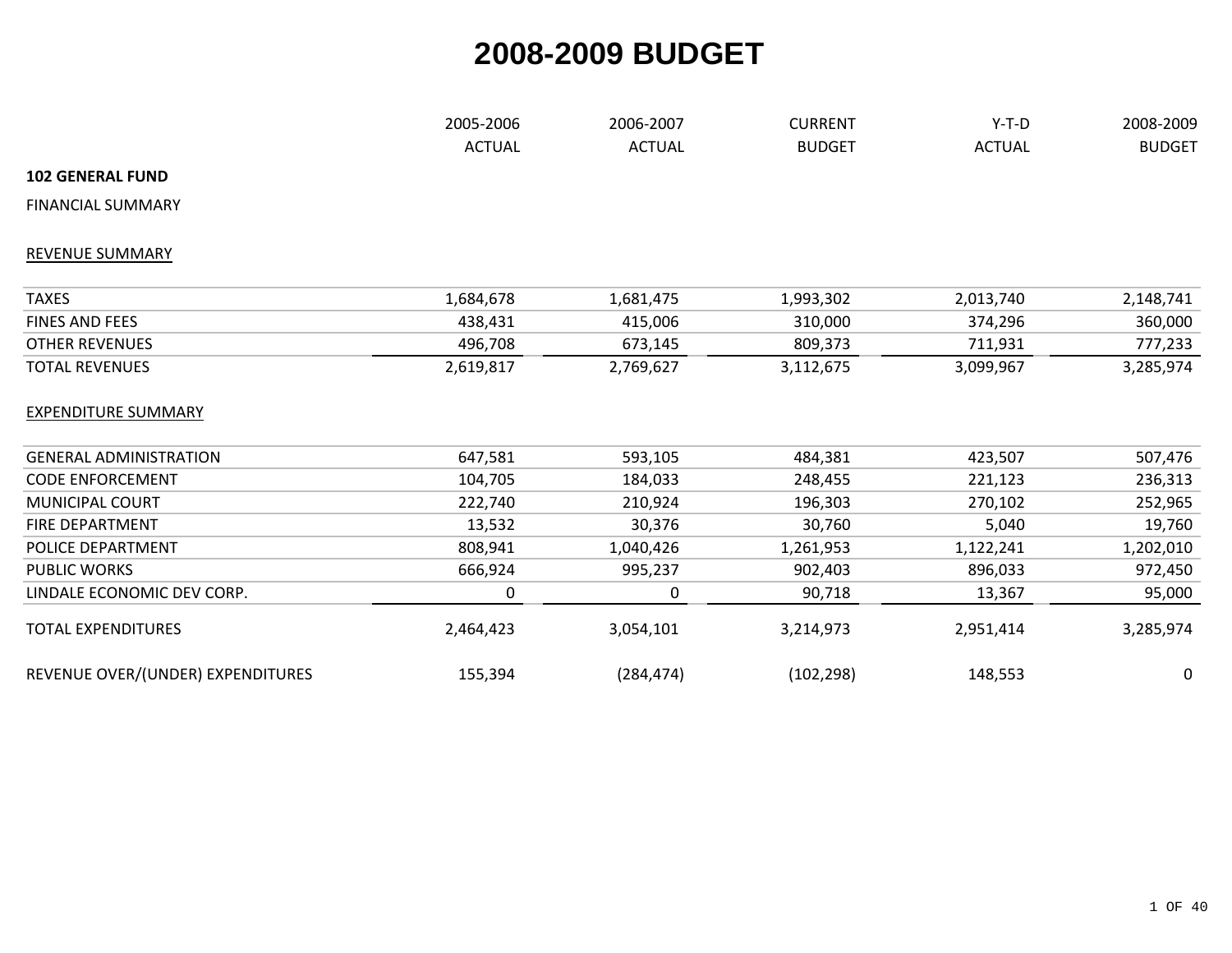|                                     | 2005-2006        | 2006-2007     | <b>CURRENT</b> | $Y-T-D$       | 2008-2009        |
|-------------------------------------|------------------|---------------|----------------|---------------|------------------|
|                                     | <b>ACTUAL</b>    | <b>ACTUAL</b> | <b>BUDGET</b>  | <b>ACTUAL</b> | <b>BUDGET</b>    |
| <b>102-GENERAL FUND</b>             |                  |               |                |               |                  |
| <b>TAXES</b>                        |                  |               |                |               |                  |
| 102-00-4110 AD VAL & DEL TAX        | 448,144          | 441,356       | 568,302        | 575,254       | 638,741          |
| 102-00-4120 FRANCHISE TAX           | 211,167          | 256,747       | 250,000        | 269,371       | 260,000          |
| 102-00-4130 SALES TAX               | 1,025,367        | 983,373       | 1,175,000      | 1,169,115     | 1,250,000        |
| <b>TOTAL TAXES</b>                  | 1,684,678        | 1,681,475     | 1,993,302      | 2,013,740     | 2,148,741        |
| <b>FINES AND FEES</b>               |                  |               |                |               |                  |
| 102-00-4205 PERMITS (BLDG-PLMBG-EL) | 96,167           | 105,431       | 60,000         | 49,086        | 60,000           |
| 102-00-4206 CODE ENFORCEMENT        | $\Omega$         | 0             | 0              | 0             | $\Omega$         |
| 102-00-4210 FINES & FORFEITURES     | 327,546          | 300,511       | 250,000        | 324,642       | 300,000          |
| 102-00-4215 CASH BONDS (SUSPENSE)   | 0                | 224           | 0              | 323           | 0                |
| 102-00-4220 STORAGE & IMPOUNDMENT   | $\mathbf 0$      | 0             | 0              | 0             | $\mathbf 0$      |
| 102-00-4230 COURT TECHNOLOGY FUND   | 8,645            | 4,501         | 0              | 184           | $\mathbf 0$      |
| 102-00-4235 BUILDING AND SECURITY   | 6,073            | 4,339         | 0              | 61            | $\boldsymbol{0}$ |
| 102-00-4240 CHILD SAFETY            | $\Omega$         | $\Omega$      | 0              | 0             | $\Omega$         |
| <b>TOTAL FINES AND FEES</b>         | 438,431          | 415,006       | 310,000        | 374,296       | 360,000          |
| OTHER REVENUES                      |                  |               |                |               |                  |
| 102-00-4310 GARBAGE COLLECTION      | 404,552          | 556,602       | 550,000        | 576,592       | 598,633          |
| 102-00-4410 GARBAGE TAX             | 36,516           | 44,682        | 45,600         | 42,035        | 48,000           |
| 102-00-4420 TRANSFER FROM OTHER FU  | $\mathbf 0$      | 0             | 0              | 0             | 0                |
| 102-00-4425 REFUNDS                 | 0                | 0             | 0              | 0             | $\Omega$         |
| 102-00-4430 MISCELLANEOUS INCOME    | 9,394            | 10,927        | 7,000          | 64,896        | 10,600           |
| 102-00-4435 INTEREST EARNED         | 33,285           | 47,601        | 25,000         | 11,823        | 10,000           |
| 102-00-4445 RENTAL OF COMMUNITY CE  | 12,960           | 13,334        | 7,000          | 16,585        | 15,000           |
| 102-00-4465 TRANSFER FROM RESERVES  | $\mathbf 0$      | 0             | 84,055         | 0             | 0                |
| 102-00-4485 REIMBURSED FUNDS        | $\boldsymbol{0}$ | 0             | 0              | 0             | $\Omega$         |
| 102-00-4486 LEDC REIMBURSEMENT      | $\mathbf 0$      | $\mathbf 0$   | 90,718         | 0             | 95,000           |
| <b>TOTAL OTHER REVENUES</b>         | 496,708          | 673,145       | 809,373        | 711,931       | 777,233          |
| <b>TOTAL REVENUES</b>               | 2,619,817        | 2,769,627     | 3,112,675      | 3,099,967     | 3,285,974        |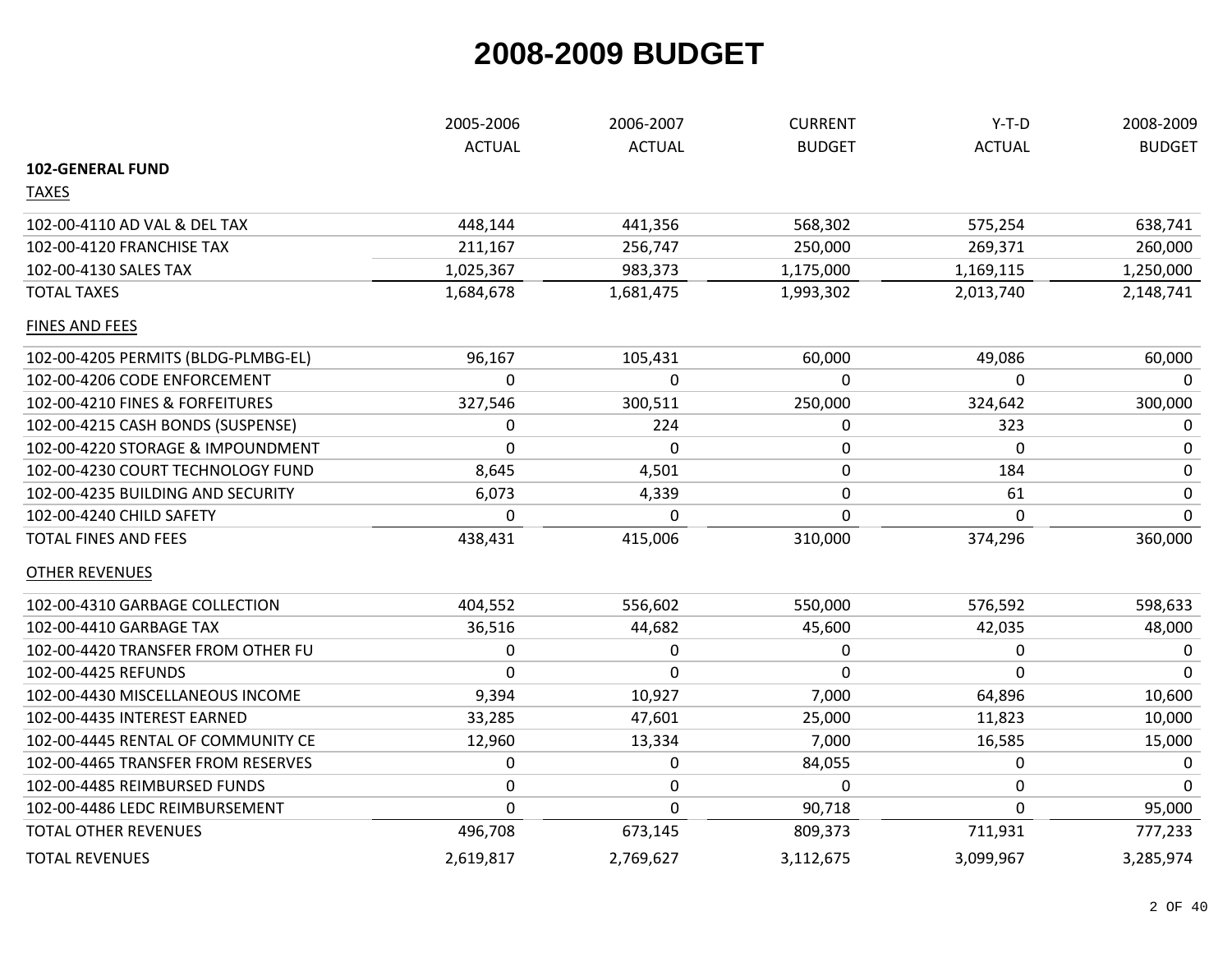|                                      | 2005-2006<br><b>ACTUAL</b> | 2006-2007<br><b>ACTUAL</b> | <b>CURRENT</b><br><b>BUDGET</b> | $Y-T-D$<br><b>ACTUAL</b> | 2008-2009<br><b>BUDGET</b> |
|--------------------------------------|----------------------------|----------------------------|---------------------------------|--------------------------|----------------------------|
| <b>ADMINISTRATION</b>                |                            |                            |                                 |                          |                            |
| PERSONNEL SERVICES                   |                            |                            |                                 |                          |                            |
| 102-01-5110 SUPERVISION              | 92,024                     | 153,632                    | 115,647                         | 89,733                   | 119,171                    |
| 102-01-5111 SALARIES FULL-TIME       | 27,940                     | 40,017                     | 30,183                          | 23,441                   | 31,089                     |
| 102-01-5112 SALARIES PART-TIME       | 0                          | 0                          | 0                               | 0                        | 0                          |
| 102-01-5113 OVERTIME                 | 294                        | 0                          | 0                               | 0                        | $\mathbf 0$                |
| 102-01-5114 CONTRACT LABOR           | $\mathbf{0}$               | 0                          | 0                               | $\Omega$                 | $\boldsymbol{0}$           |
| 102-01-5115 VACATION                 | 2,296                      | 9,826                      | 0                               | 9,447                    | 0                          |
| 102-01-5116 SICK LEAVE               | 835                        | 1,055                      | 0                               | 1,832                    | 0                          |
| 102-01-5117 HOLIDAY                  | 2,148                      | 5,642                      | 0                               | 6,170                    | $\Omega$                   |
| 102-01-5118 COMP TIME                | 1,270                      | 7,806                      | 0                               | 3,847                    | $\Omega$                   |
| 102-01-5130 AUTO ALLOWANCE           | 7,400                      | 0                          | 4,800                           | 4,246                    | 6,000                      |
| 102-01-5155 CERTIFICATION PAY        | $\mathbf{0}$               | 0                          | 0                               | $\Omega$                 | $\Omega$                   |
| 102-01-5160 RETIREMENT               | 10,633                     | 16,241                     | 16,871                          | 12,547                   | 21,880                     |
| 102-01-5170 SOCIAL SECURITY/MEDICARE | 10,274                     | 16,676                     | 11,524                          | 10,612                   | 11,955                     |
| 102-01-5175 HEALTH INSURANCE         | 11,685                     | 18,751                     | 12,650                          | 11,618                   | 13,020                     |
| 102-01-5176 DENTAL                   | 1,048                      | 1,286                      | 828                             | 739                      | 855                        |
| 102-01-5177 LIFE INSURANCE           | 672                        | 992                        | 648                             | 511                      | 660                        |
| 102-01-5178 VISION                   | 300                        | 423                        | 324                             | 297                      | 330                        |
| 102-01-5179 LONG TERM DISABILITY     | $\mathbf 0$                | 0                          | 0                               | 342                      | 540                        |
| 102-01-5180 WORKERS COMP             | $\mathbf 0$                | 0                          | 0                               | 1,171                    | 276                        |
| <b>TOTAL PERSONNEL SERVICES</b>      | 168,818                    | 272,346                    | 193,475                         | 176,553                  | 205,776                    |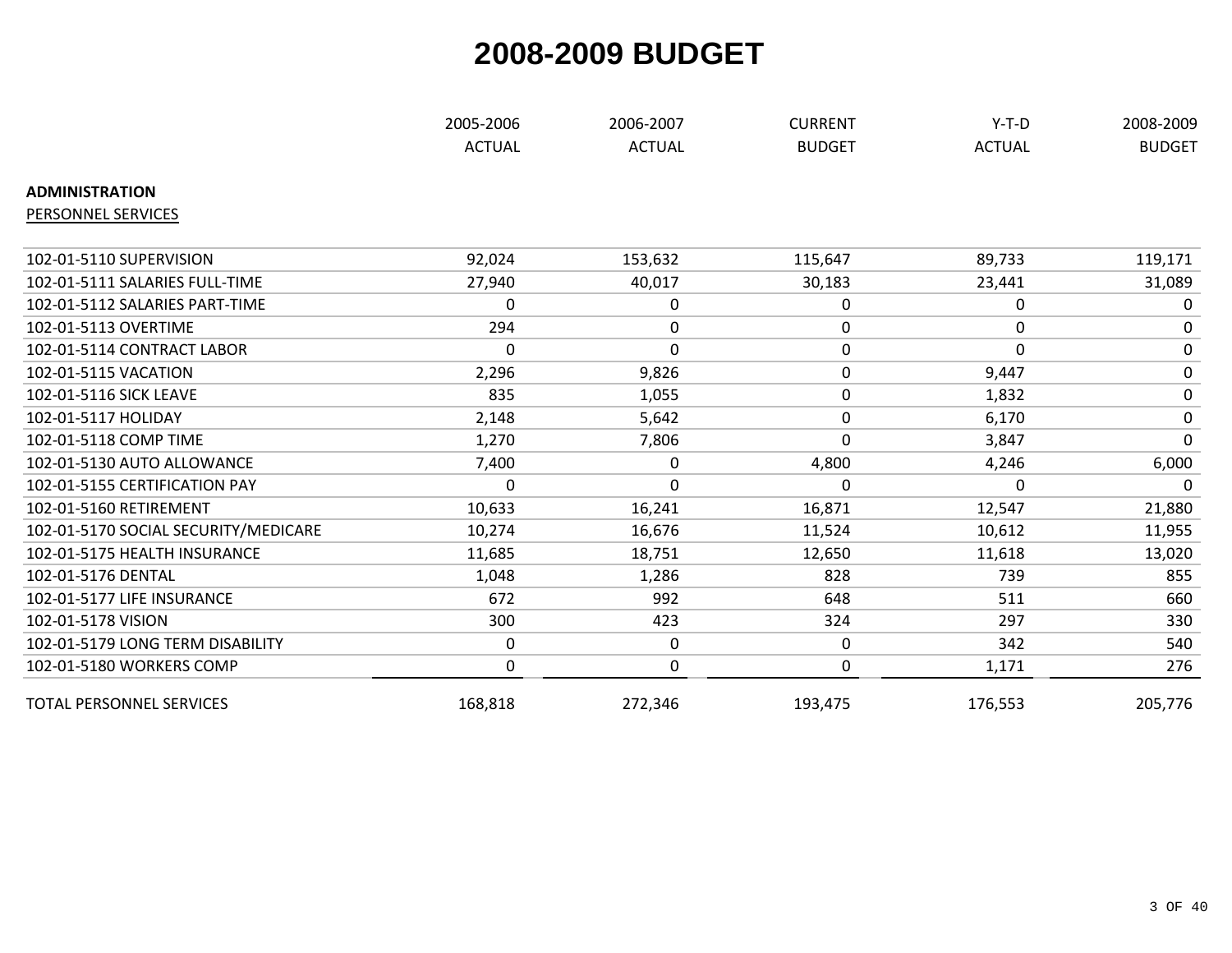|                                        | 2005-2006<br><b>ACTUAL</b> | 2006-2007<br><b>ACTUAL</b> | <b>CURRENT</b><br><b>BUDGET</b> | $Y-T-D$<br><b>ACTUAL</b> | 2008-2009<br><b>BUDGET</b> |
|----------------------------------------|----------------------------|----------------------------|---------------------------------|--------------------------|----------------------------|
|                                        |                            |                            |                                 |                          |                            |
| <b>SUPPLIES</b>                        |                            |                            |                                 |                          |                            |
|                                        |                            |                            |                                 |                          |                            |
| 102-01-5210 OFFICE SUPPLIES            | 5,361                      | 6,111                      | 6,000                           | 3,657                    | 6,000                      |
| 102-01-5215 POSTAGE                    | 1,068                      | 1,360                      | 1,500                           | 679                      | 1,500                      |
| 102-01-5235 TECHNICAL SUPPLIES         | 0                          | $\pmb{0}$                  | 0                               | 0                        | $\mathbf 0$                |
| 102-01-5250 CLEANING SUPPLIES          | 28                         | $\mathbf 0$                | 100                             | 0                        | 100                        |
| 102-01-5255 BUILDING SUPPLIES          | 172                        | $\mathbf 0$                | 200                             | 0                        | 200                        |
| 102-01-5290 MISCELLANEOUS SUPPLIES     | 2,192                      | 7,948                      | 3,000                           | 880                      | 3,000                      |
| <b>TOTAL SUPPLIES</b>                  | 8,821                      | 15,419                     | 10,800                          | 5,215                    | 10,800                     |
| CONTRACTUAL                            |                            |                            |                                 |                          |                            |
| 102-01-5305 MISCELLANEOUS              | $\mathbf 0$                | 29                         | 0                               | 0                        | $\Omega$                   |
| 102-01-5310 COMMUNICATIONS-TELE        | 12,515                     | 12,190                     | 12,000                          | 12,607                   | 16,000                     |
| 102-01-5315 INSURANCE & BONDS          | 19,113                     | 21,129                     | 24,000                          | 23,051                   | 25,000                     |
| 102-01-5320 PUBLICATIONS & ADVERTISING | 4,161                      | 3,659                      | 3,500                           | 2,568                    | 3,500                      |
| 102-01-5325 UTILITIES                  | 18,942                     | 17,059                     | 20,000                          | 18,730                   | 20,000                     |
| 102-01-5330 LIBRARIAN                  | 18,000                     | 36,000                     | 36,000                          | 33,000                   | 36,000                     |
| 102-01-5335 ASSOCIATIONS DUES          | 1,348                      | 2,588                      | 2,500                           | 1,751                    | 2,500                      |
| 102-01-5345 ICSC                       | 23,518                     | 1,104                      | 0                               | $\mathbf 0$              | $\Omega$                   |
| 102-01-5350 TRAVEL                     | 1,223                      | 8,102                      | 10,000                          | 4,704                    | 15,000                     |
| 102-01-5355 SCHOOLS                    | 2,228                      | 1,500                      | 3,000                           | 3,043                    | 6,000                      |
| 102-01-5360 ETS FEES (CREDIT CARD)     | $\Omega$                   | $\mathbf 0$                | 0                               | 0                        | $\Omega$                   |
| 102-01-5395 SOFTWARE CONTRACT          | 2,870                      | 5,365                      | 9,500                           | 8,806                    | 9,900                      |
| TOTAL CONTRACTUAL                      | 103,918                    | 108,723                    | 120,500                         | 108,260                  | 133,900                    |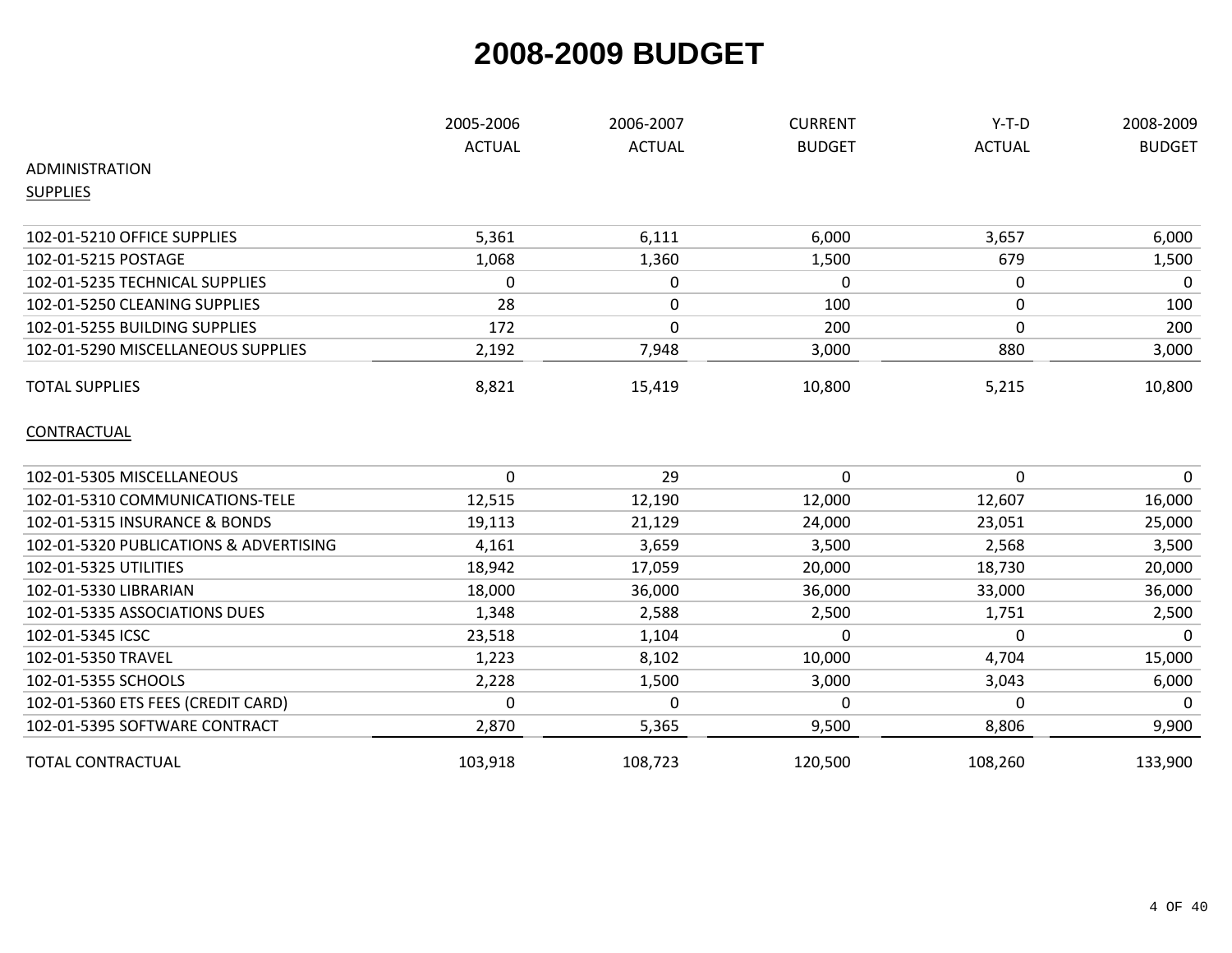|                                        | 2005-2006     | 2006-2007     | <b>CURRENT</b> | $Y-T-D$       | 2008-2009     |
|----------------------------------------|---------------|---------------|----------------|---------------|---------------|
|                                        | <b>ACTUAL</b> | <b>ACTUAL</b> | <b>BUDGET</b>  | <b>ACTUAL</b> | <b>BUDGET</b> |
| <b>ADMINISTRATION</b>                  |               |               |                |               |               |
| <b>MAINTENANCE</b>                     |               |               |                |               |               |
|                                        |               |               |                |               |               |
| 102-01-5410 BUILDING AND GROUNDS       | 5,930         | 4,987         | 2,500          | 2,128         | 2,500         |
| 102-01-5411 JANITORIAL                 | 1,105         | 11,900        | 13,000         | 10,125        | 13,000        |
| 102-01-5415 FURNITURE & FIXTURES       | 1,732         | 174           | 500            | 294           | 500           |
| 102-01-5420 MACHINERY & EQUIPMENT      | 3,914         | 8,577         | 4,000          | 3,172         | 4,000         |
| <b>TOTAL MAINTENANCE</b>               | 12,681        | 25,638        | 20,000         | 15,719        | 20,000        |
| <b>SUNDRY</b>                          |               |               |                |               |               |
| 102-01-5615 ELECTIONS                  | 1,207         | 3,484         | 4,000          | 0             | 4,000         |
| 102-01-5620 LEGAL                      | 166,871       | 50,384        | 40,000         | 24,336        | 40,000        |
| 102-01-5621 PROFESSIONAL               | 152,741       | 72,676        | 50,000         | 52,152        | 45,000        |
| 102-01-5625 REFUNDS                    | 0             | 0             | 0              | $\Omega$      | $\Omega$      |
| 102-01-5635 TRANSFER TO RESERVES       | $\mathbf 0$   | $\mathbf 0$   | 0              | $\mathbf 0$   | $\Omega$      |
| 102-01-5640 STATE COMP (GARBAGE TAX)   | 32,523        | 44,434        | 45,600         | 41,267        | 48,000        |
| 102-01-5650 MISCELLANEOUS UNEMPLOYMENT | 0             | 0             | 6              | 5             | $\mathbf{0}$  |
| <b>TOTAL SUNDRY</b>                    | 353,342       | 170,979       | 139,606        | 117,760       | 137,000       |
| <b>CAPITAL EXPENDITURES</b>            |               |               |                |               |               |
| 102-01-5710 BUILDING & GROUNDS         | $\pmb{0}$     | $\pmb{0}$     | 0              | 0             | $\mathbf 0$   |
| 102-01-5715 MACHINERY & EQUIPMENT      | $\mathbf 0$   | 0             | 0              | 0             | $\mathbf 0$   |
| TOTAL CAPITAL EXPENDITURES             | $\mathbf{0}$  | $\mathbf 0$   | 0              | $\mathbf 0$   | $\Omega$      |
| <b>TOTAL ADMINISTRATION</b>            | 647,581       | 593,105       | 484,381        | 423,507       | 507,476       |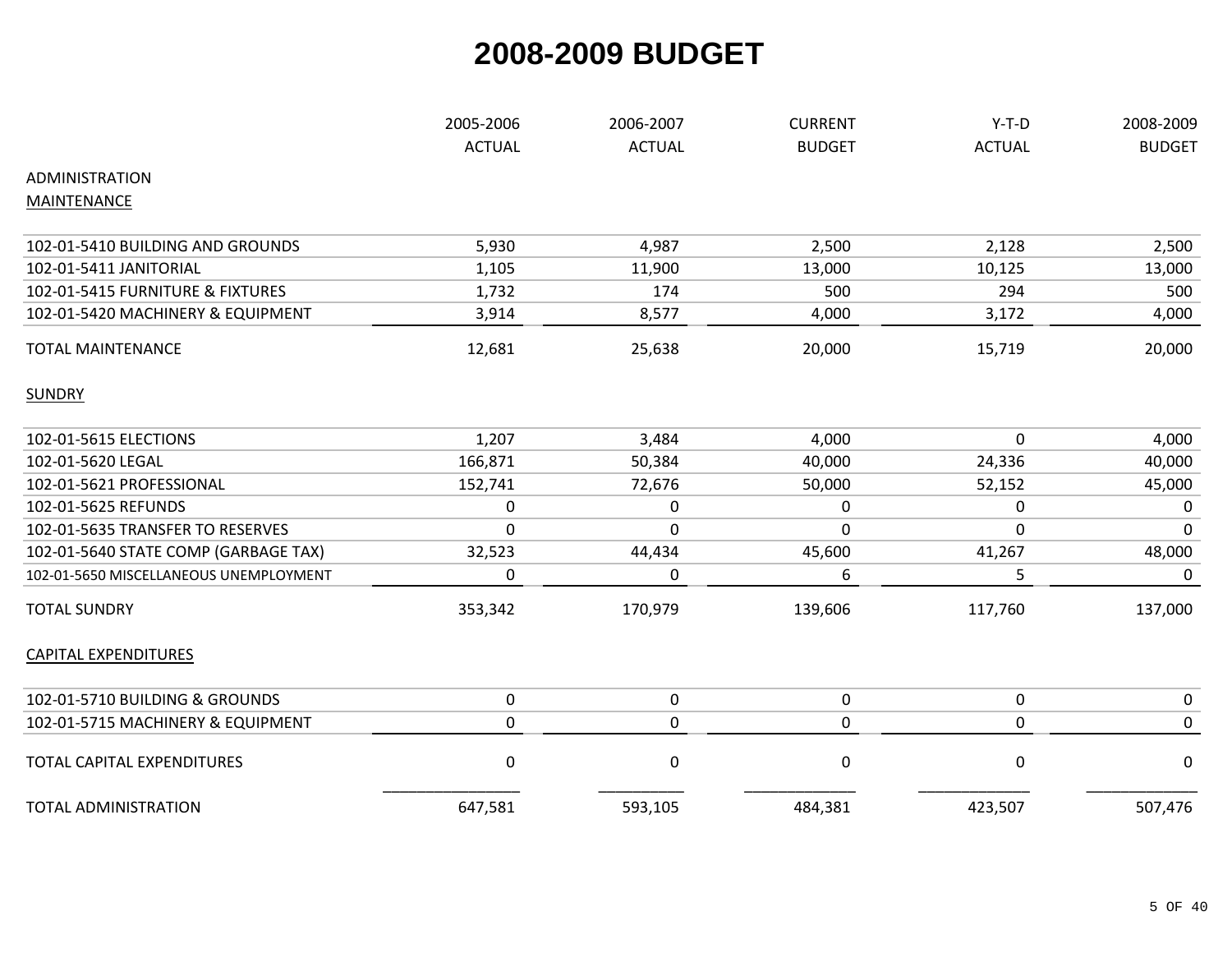|                                      | 2005-2006        | 2006-2007<br><b>ACTUAL</b> | <b>CURRENT</b> | $Y-T-D$       | 2008-2009<br><b>BUDGET</b> |
|--------------------------------------|------------------|----------------------------|----------------|---------------|----------------------------|
|                                      | <b>ACTUAL</b>    |                            | <b>BUDGET</b>  | <b>ACTUAL</b> |                            |
| <b>CODE ENFORCEMENT</b>              |                  |                            |                |               |                            |
| PERSONNEL SERVICES                   |                  |                            |                |               |                            |
| 102-02-5110 SUPERVISION              | 31,391           | 39,845                     | 52,500         | 42,379        | 54,075                     |
| 102-02-5111 SALARIES FULL-TIME       | 22,567           | 55,000                     | 65,893         | 53,975        | 67,877                     |
| 102-02-5112 SALARIES PART-TIME       | 0                | 0                          | 0              | 0             | 0                          |
| 102-02-5113 OVERTIME                 | 178              | $\mathbf 0$                | $\mathbf 0$    | 0             | 0                          |
| 102-02-5114 CONTRACT LABOR           | 100              | 0                          | 0              | $\Omega$      | 0                          |
| 102-02-5115 VACATION                 | 2,396            | 1,170                      | $\mathbf 0$    | 2,115         | 0                          |
| 102-02-5116 SICK LEAVE               | 502              | 784                        | $\pmb{0}$      | 1,201         | 0                          |
| 102-02-5117 HOLIDAY                  | 2,765            | 4,539                      | $\pmb{0}$      | 5,056         | 0                          |
| 102-02-5118 COMP TIME                | 2,265            | 4,426                      | $\pmb{0}$      | 5,722         | 0                          |
| 102-02-5155 CERTIFICATION PAY        | 0                | 0                          | 0              | 0             | 0                          |
| 102-02-5160 RETIREMENT               | 5,232            | 7,706                      | 13,261         | 9,993         | 17,075                     |
| 102-02-5170 SOCIAL SECURITY/MEDICARE | 4,748            | 8,091                      | 9,058          | 8,449         | 9,330                      |
| 102-02-5175 HEALTH INSURANCE         | 8,569            | 12,075                     | 12,620         | 11,568        | 13,100                     |
| 102-02-5176 DENTAL                   | 768              | 874                        | 828            | 739           | 860                        |
| 102-02-5177 LIFE INSURANCE           | 306              | 453                        | 636            | 408           | 660                        |
| 102-02-5178 VISION                   | 220              | 288                        | 324            | 297           | 330                        |
| 102-02-5179 LONG TERM DISABILITY     | $\boldsymbol{0}$ | $\mathbf 0$                | $\mathbf 0$    | 310           | 540                        |
| 102-02-5180 WORKERS COMP             | 0                | 0                          | 0              | 0             | 2,280                      |
| <b>TOTAL PERSONNEL SERVICES</b>      | 82,006           | 135,250                    | 155,120        | 142,211       | 166,127                    |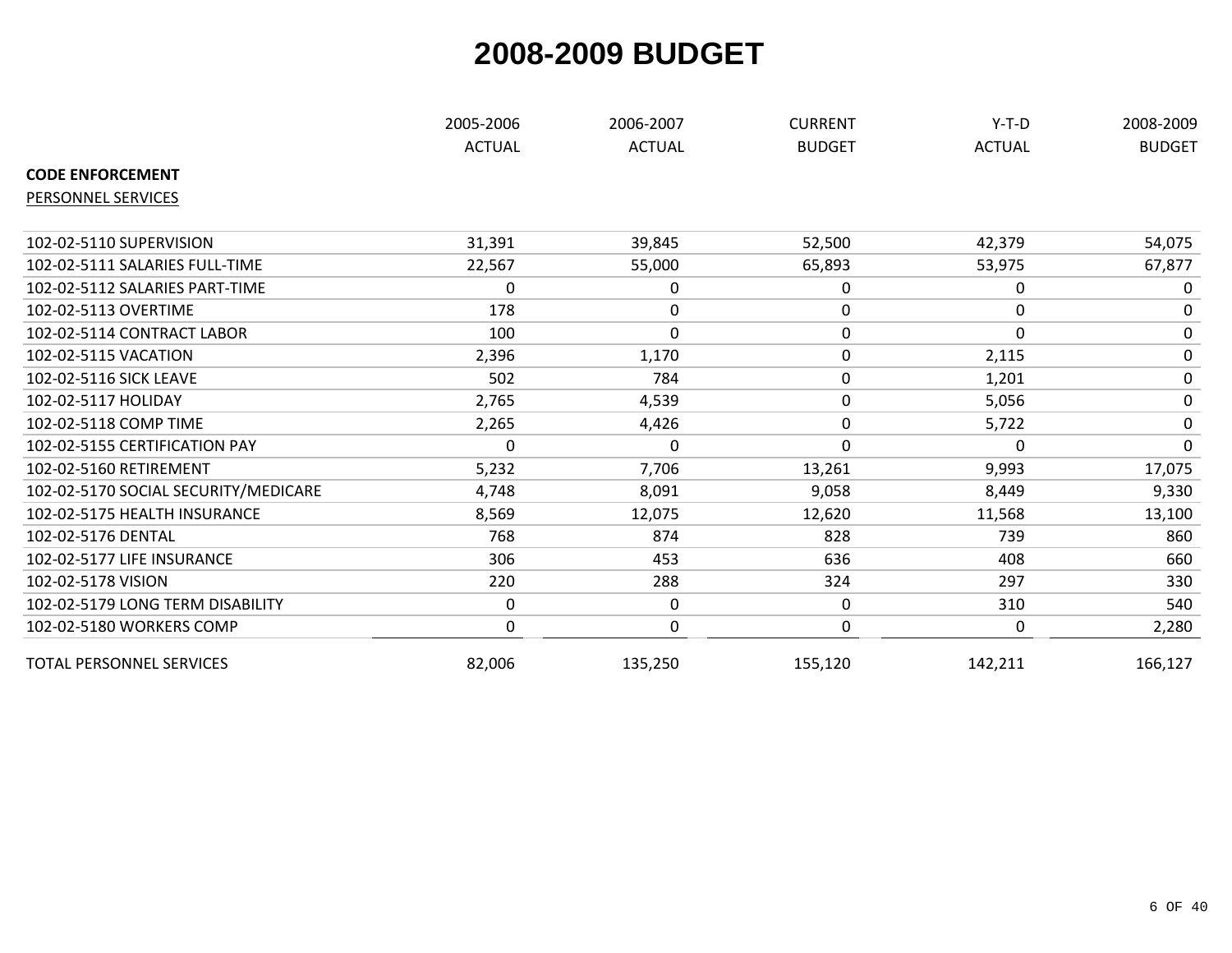|                                        | 2005-2006<br>2006-2007 | <b>CURRENT</b> | $Y-T-D$       | 2008-2009     |               |
|----------------------------------------|------------------------|----------------|---------------|---------------|---------------|
|                                        | <b>ACTUAL</b>          | <b>ACTUAL</b>  | <b>BUDGET</b> | <b>ACTUAL</b> | <b>BUDGET</b> |
| <b>CODE ENFORCEMENT</b>                |                        |                |               |               |               |
| <b>SUPPLIES</b>                        |                        |                |               |               |               |
| 102-02-5210 OFFICE SUPPLIES            | 2,190                  | 1,499          | 2,000         | 2,317         | 2,200         |
| 102-02-5215 POSTAGE                    | 305                    | 300            | 600           | 166           | 600           |
| 102-02-5225 WEARING APPAREL            | 69                     | 1,074          | 600           | 217           | 600           |
| 102-02-5230 FUEL/GAS & DIESEL          | 3,324                  | 3,124          | 4,000         | 3,286         | 4,000         |
| 102-02-5235 TECHNICAL SUPPLIES         | 1,716                  | 1,799          | 1,500         | 1,307         | 1,800         |
| 102-02-5290 MISCELLANEOUS SUPPLIES     | 9                      | $\mathbf 0$    | $\mathbf{0}$  | $\mathbf 0$   | $\Omega$      |
| 102-02-5292 COMPUTER SUPPLIES          | 0                      | 2,050          | 3,000         | 2,704         | 3,000         |
| <b>TOTAL SUPPLIES</b>                  | 7,612                  | 9,846          | 11,700        | 9,997         | 12,200        |
| CONTRACTUAL                            |                        |                |               |               |               |
| 102-02-5310 COMMUNICATIONS-TELE        | 616                    | 881            | 1,500         | 63            | 1,500         |
| 102-02-5311 COMMUNICATIONS             | 1,411                  | 438            | 1,350         | 660           | 1,200         |
| 102-02-5315 INSURANCE & BONDS          | $\mathbf 0$            | $\mathbf 0$    | 200           | 71            | 500           |
| 102-02-5320 PUBLICATIONS & ADVERTISING | 0                      | 368            | 900           | 721           | 1,200         |
| 102-02-5335 ASSOCIATIONS DUES          | 200                    | 451            | 1,050         | 1,041         | 2,200         |
| 102-02-5350 TRAVEL                     | 247                    | 402            | 2,400         | 2,360         | 2,000         |
| 102-02-5355 SCHOOLS                    | 2,317                  | 4,645          | 4,950         | 5,321         | 5,000         |
| 102-02-5395 SOFTWARE CONTRACT          | $\mathbf{0}$           | 1,323          | 7,285         | 6,844         | 7,386         |
| 102-02-5396 HUMANE SOCIETY             | 1,475                  | 1,412          | 3,000         | 1,628         | 3,000         |
| TOTAL CONTRACTUAL                      | 6,266                  | 9,921          | 22,635        | 18,708        | 23,986        |
| <b>MAINTENANCE</b>                     |                        |                |               |               |               |
| 102-02-5420 MACHINERY & EQUIPMENT      | 187                    | 3,440          | 3,000         | 3,356         | 3,000         |
| 102-02-5430 MOTOR VEHICLE & MAINT      | 89                     | 1,484          | 1,500         | 735           | 1,500         |
| 102-02-5460 MISCELLANEOUS MAINT        | 0                      | 0              | 0             | $\pmb{0}$     | 0             |
| <b>TOTAL MAINTENANCE</b>               | 276                    | 4,924          | 4,500         | 4,091         | 4,500         |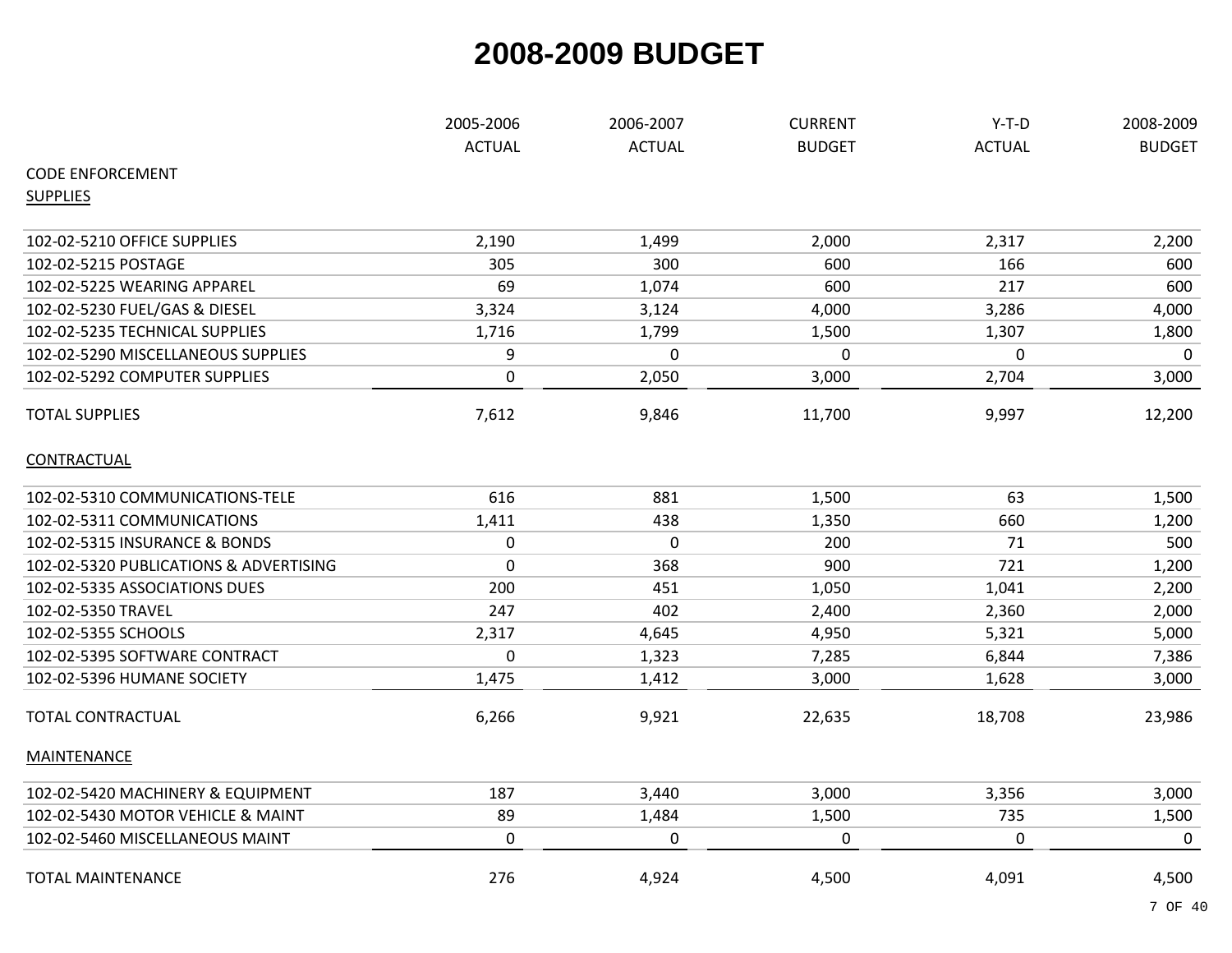|                                   | 2005-2006     | 2006-2007     | <b>CURRENT</b> | $Y-T-D$       | 2008-2009     |
|-----------------------------------|---------------|---------------|----------------|---------------|---------------|
|                                   | <b>ACTUAL</b> | <b>ACTUAL</b> | <b>BUDGET</b>  | <b>ACTUAL</b> | <b>BUDGET</b> |
| <b>CODE ENFORCEMENT</b>           |               |               |                |               |               |
| <b>SUNDRY</b>                     |               |               |                |               |               |
|                                   |               |               |                |               |               |
| 102-02-5620 LEGAL                 | 988           | 3,136         | 5,000          | 4,336         | 5,000         |
| 102-02-5621 PROFESSIONAL          | 6,808         | 13,746        | 28,000         | 27,396        | 20,000        |
| 102-02-5625 REFUNDS               | 0             | 0             | 0              | 0             | 0             |
| <b>TOTAL SUNDRY</b>               | 7,796         | 16,882        | 33,000         | 31,733        | 25,000        |
| <b>CAPITAL EXPENDITURES</b>       |               |               |                |               |               |
| 102-02-5715 MACHINERY & EQUIPMENT | $\mathbf 0$   | 6,986         | 0              | 0             | $\mathbf{0}$  |
| 102-02-5718 FURNITURE & EQUIPMENT | 748           | 224           | 1,000          | 749           | 1,000         |
| 102-02-5720 MOTOR VEHICLE         | $\mathbf 0$   | $\mathbf 0$   | 0              | 0             | $\Omega$      |
| 102-02-5725 COMMUNICATIONS EQUIP  | $\mathbf{0}$  | $\mathbf 0$   | 3,000          | 2,478         | 3,500         |
| 102-02-5730 OTHER EQUIPMENT       | 0             | $\mathbf 0$   | 17,500         | 11,158        | 0             |
| TOTAL CAPITAL EXPENDITURES        | 748           | 7,210         | 21,500         | 14,384        | 4,500         |
| TOTAL CODE ENFORCEMENT            | 104,705       | 184,033       | 248,455        | 221,123       | 236,313       |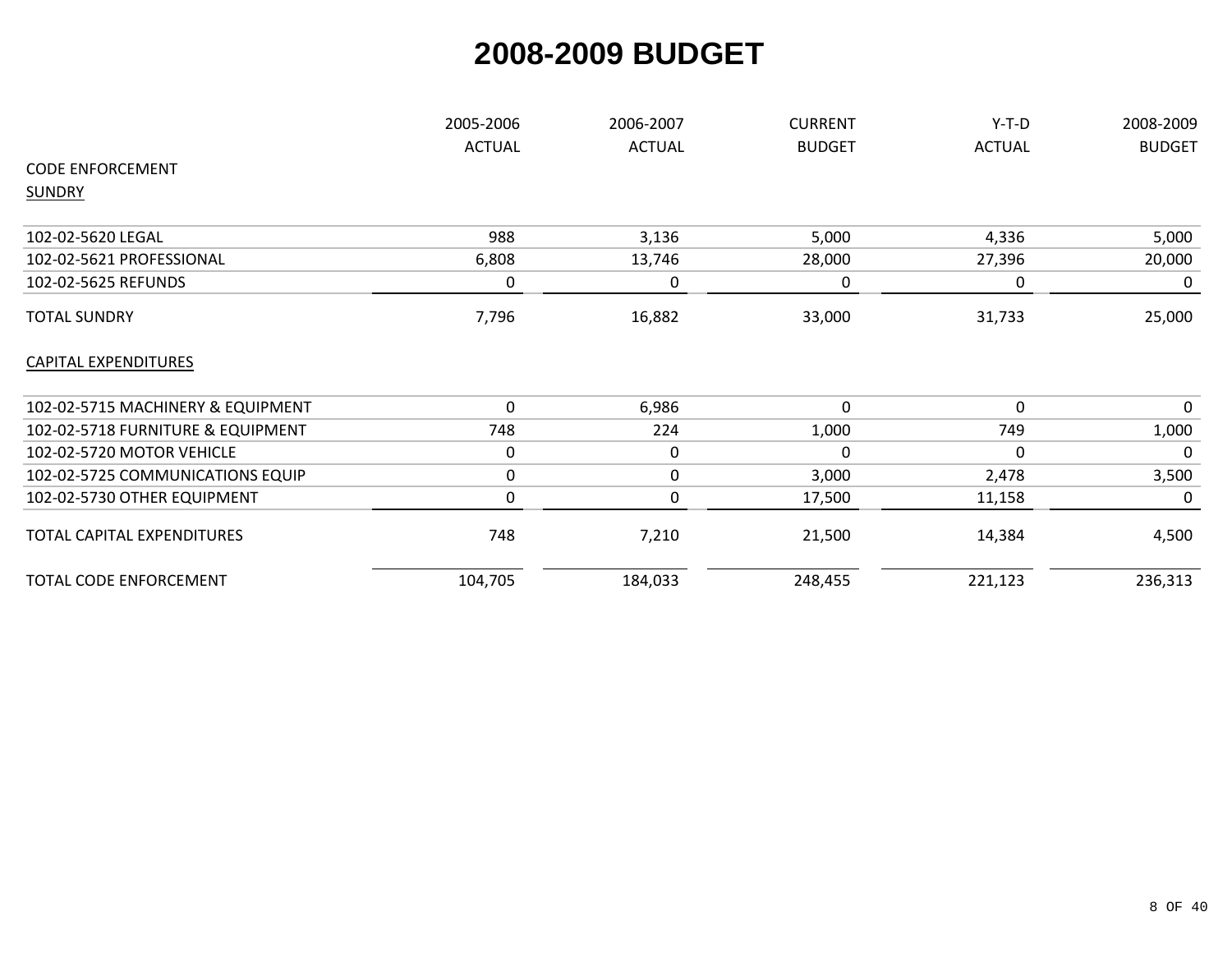|                                      | 2005-2006<br><b>ACTUAL</b> | 2006-2007<br><b>ACTUAL</b> | <b>CURRENT</b><br><b>BUDGET</b> | $Y-T-D$<br><b>ACTUAL</b> | 2008-2009<br><b>BUDGET</b> |
|--------------------------------------|----------------------------|----------------------------|---------------------------------|--------------------------|----------------------------|
|                                      |                            |                            |                                 |                          |                            |
| <b>MUNICIPAL COURT</b>               |                            |                            |                                 |                          |                            |
| <b>PERSONNEL SERVICES</b>            |                            |                            |                                 |                          |                            |
| 102-03-5110 SUPERVISION              | 7,200                      | 7,750                      | 8,100                           | 7,150                    | 8,400                      |
| 102-03-5111 SALARIES FULL-TIME       | 42,573                     | 43,952                     | 55,216                          | 42,758                   | 58,100                     |
| 102-03-5112 SALARIES PART-TIME       | $\Omega$                   | 0                          | 0                               | $\Omega$                 | $\mathbf 0$                |
| 102-03-5113 OVERTIME                 | $\mathbf 0$                | 21                         | $\pmb{0}$                       | 139                      | $\mathbf 0$                |
| 102-03-5114 CONTRACT LABOR           | $\mathbf 0$                | $\Omega$                   | $\mathbf 0$                     | $\Omega$                 | 0                          |
| 102-03-5115 VACATION                 | 1,306                      | 2,051                      | 0                               | 2,043                    | 0                          |
| 102-03-5116 SICK LEAVE               | 1,667                      | 2,744                      | $\pmb{0}$                       | 3,280                    | 0                          |
| 102-03-5117 HOLIDAY                  | 2,311                      | 2,370                      | $\mathbf 0$                     | 2,336                    | 0                          |
| 102-03-5118 COMP TIME                | 1,404                      | 1,225                      | $\mathbf 0$                     | 917                      | 0                          |
| 102-03-5155 CERTIFICATION PAY        | $\mathbf 0$                | $\pmb{0}$                  | $\pmb{0}$                       | 0                        | $\mathbf 0$                |
| 102-03-5160 RETIREMENT               | 4,176                      | 3,910                      | 6,185                           | 4,654                    | 8,250                      |
| 102-03-5170 SOCIAL SECURITY/MEDICARE | 3,768                      | 4,006                      | 4,225                           | 3,938                    | 4,445                      |
| 102-03-5175 HEALTH INSURANCE         | 9,348                      | 9,348                      | 8,415                           | 7,712                    | 8,680                      |
| 102-03-5176 DENTAL                   | 838                        | 644                        | 552                             | 492                      | 570                        |
| 102-03-5177 LIFE INSURANCE           | 317                        | 261                        | 360                             | 190                      | 440                        |
| 102-03-5178 VISION                   | 240                        | 216                        | 0                               | 198                      | 220                        |
| 102-03-5179 LONG TERM DISABILITY     | $\mathbf 0$                | $\pmb{0}$                  | $\mathbf 0$                     | 145                      | 360                        |
| 102-03-5180 WORKERS COMP             | $\mathbf 0$                | 0                          | $\pmb{0}$                       | 0                        | 200                        |
| <b>TOTAL PERSONNEL SERVICES</b>      | 75,149                     | 78,500                     | 83,053                          | 75,952                   | 89,665                     |
| <b>SUPPLIES</b>                      |                            |                            |                                 |                          |                            |
| 102-03-5210 OFFICE SUPPLIES          | 1,191                      | 1,100                      | 1,100                           | 541                      | 1,000                      |
| 102-03-5215 POSTAGE                  | 384                        | 407                        | 500                             | 288                      | 500                        |
| 102-03-5290 MISCELLANEOUS SUPPLIES   | 413                        | 0                          | 0                               | 0                        | $\Omega$                   |
| <b>TOTAL SUPPLIES</b>                | 1,987                      | 1,507                      | 1,600                           | 829                      | 1,500                      |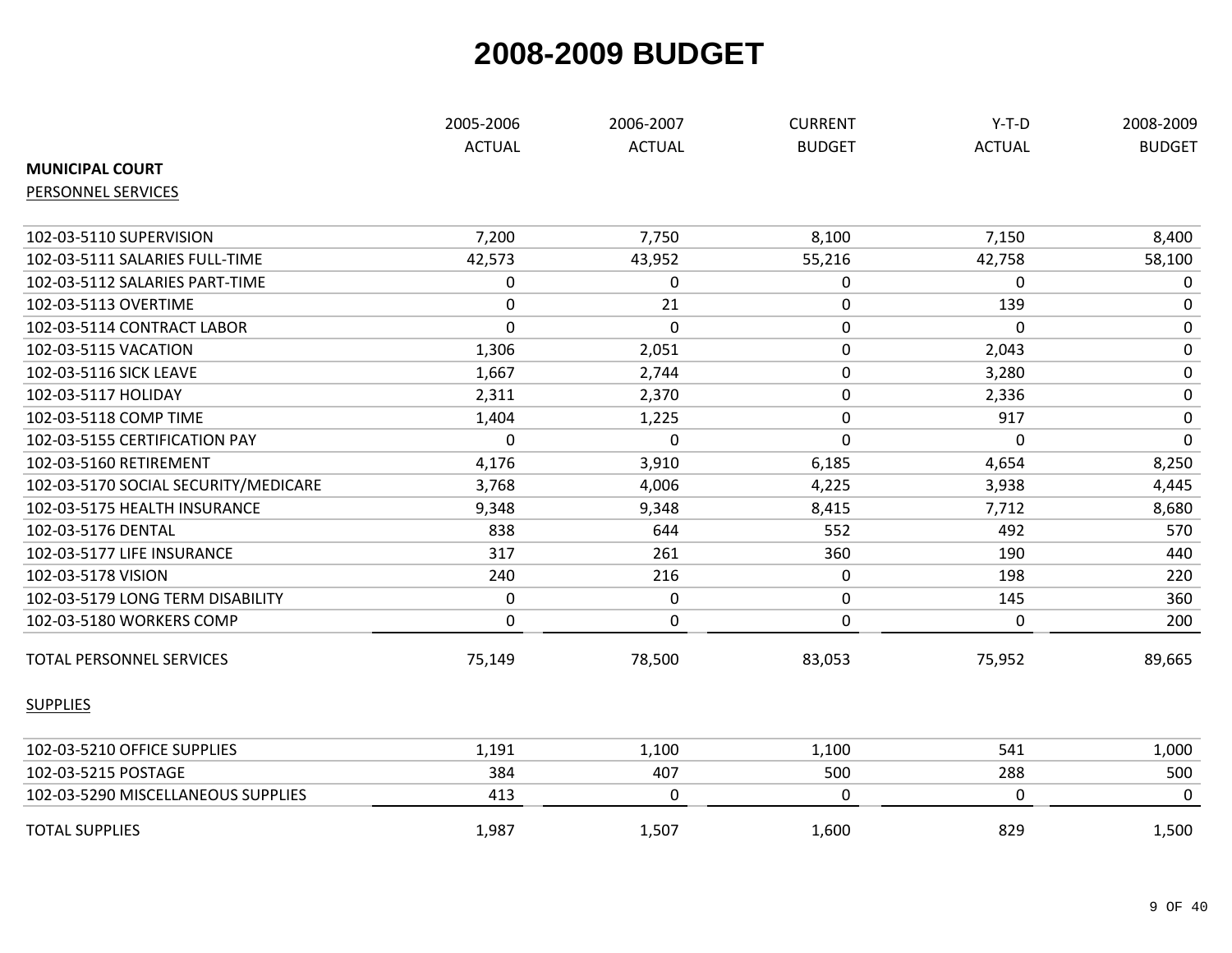|                                        | 2005-2006     | 2006-2007     | <b>CURRENT</b> | $Y-T-D$       | 2008-2009     |
|----------------------------------------|---------------|---------------|----------------|---------------|---------------|
|                                        | <b>ACTUAL</b> | <b>ACTUAL</b> | <b>BUDGET</b>  | <b>ACTUAL</b> | <b>BUDGET</b> |
| MUNICIPAL COURT                        |               |               |                |               |               |
| CONTRACTUAL                            |               |               |                |               |               |
|                                        |               |               |                |               |               |
| 102-03-5310 COMMUNICATIONS             | $\mathbf 0$   | $\mathbf 0$   | $\mathbf 0$    | $\mathbf 0$   | 500           |
| 102-03-5315 INSURANCE & BONDS-         | 50            | 50            | 100            | 50            | 100           |
| 102-03-5320 PUBLICATIONS & ADVERTISING | $\mathbf 0$   | $\mathbf 0$   | 100            | 0             | 100           |
| 102-03-5335 ASSOCIATIONS DUES          | 318           | 105           | 250            | 105           | 200           |
| 102-03-5350 TRAVEL                     | 693           | 1,530         | 1,500          | 897           | 1,500         |
| 102-03-5355 SCHOOLS                    | 400           | 410           | 1,000          | 0             | 1,000         |
| 102-03-5395 SOFTWARE CONTRACT          | 0             | 0             | 0              | 0             | $\mathbf 0$   |
| <b>TOTAL CONTRACTUAL</b>               | 1,461         | 2,095         | 2,950          | 1,052         | 3,400         |
| <b>MAINTENANCE</b>                     |               |               |                |               |               |
| 102-03-5415 FURNITURE & FIXTURES       | 938           | 0             | 0              | $\mathbf 0$   | $\mathbf{0}$  |
| 102-03-5420 MACHINERY & EQUIPMENT      | $\mathbf 0$   | $\mathbf 0$   | 0              | 0             | $\mathbf 0$   |
| <b>TOTAL MAINTENANCE</b>               | 938           | $\mathbf 0$   | $\mathbf 0$    | 0             | $\Omega$      |
| <b>SUNDRY</b>                          |               |               |                |               |               |
| 102-03-5620 LEGAL                      | 3,836         | 4,228         | 7,200          | 6,119         | 8,000         |
| 102-03-5621 PROFESSIONAL               | $\pmb{0}$     | 295           | 1,000          | 1,638         | 0             |
| 102-03-5625 REFUNDS                    | $\mathbf 0$   | 0             | 0              | 0             | $\Omega$      |
| 102-03-5635 TRANSFER TO RESERVES       | $\mathbf 0$   | $\mathbf 0$   | 0              | 0             | $\mathbf{0}$  |
| 102-03-5636 TRANSFER TO STATE-FINE     | 133,018       | 117,666       | 100,000        | 184,050       | 150,000       |
| 102-03-5655 COURT EXPENSE              | 126           | 150           | 400            | 362           | 400           |
| 102-03-5660 MISCELLANEOUS              | $\mathbf 0$   | 0             | 100            | 100           | $\mathbf 0$   |
| <b>TOTAL SUNDRY</b>                    | 136,980       | 122,338       | 108,700        | 192,269       | 158,400       |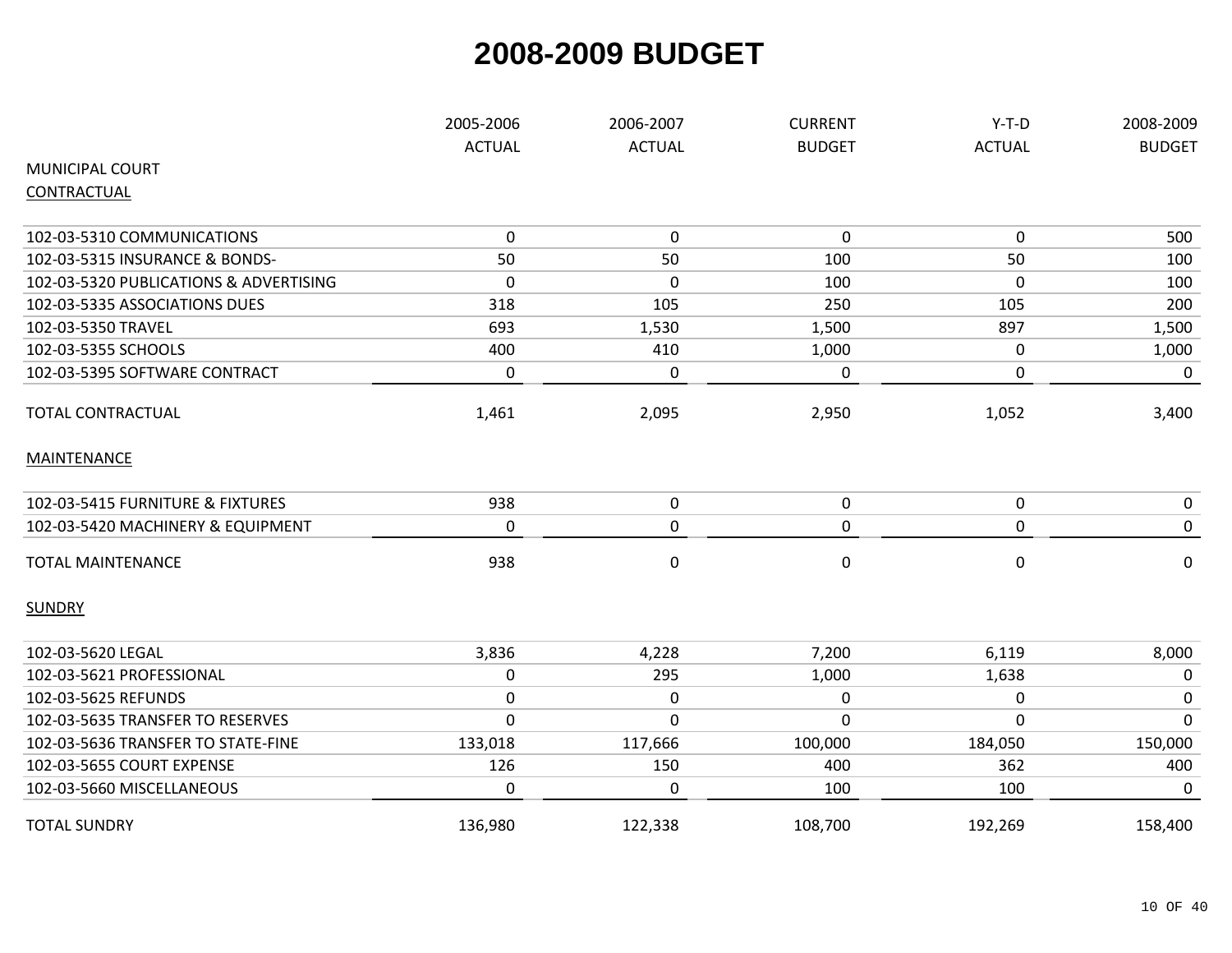|                                     | 2005-2006     | 2006-2007     | <b>CURRENT</b> | $Y-T-D$       | 2008-2009     |
|-------------------------------------|---------------|---------------|----------------|---------------|---------------|
|                                     | <b>ACTUAL</b> | <b>ACTUAL</b> | <b>BUDGET</b>  | <b>ACTUAL</b> | <b>BUDGET</b> |
| <b>MUNICIPAL COURT</b>              |               |               |                |               |               |
| <b>CAPITAL EXPENDITURES</b>         |               |               |                |               |               |
| 102-03-5705 COURT TECHNOLOGY EQUIP  | 6,224         | 6,484         | 0              | $\mathbf{0}$  | 0             |
| 102-03-5715 MACHINERY & EQUIPMENT   | 0             | 0             | 0              | 0             | 0             |
| 102-03-5718 FURNITURE & EQUIPMENT   | $\Omega$      | 0             | $\pmb{0}$      | 0             | $\mathbf{0}$  |
| 102-03-5725 COMMUNICATIONS EQUIP    | 0             | 0             | $\pmb{0}$      | $\mathbf 0$   | $\mathbf{0}$  |
| TOTAL CAPITAL EXPENDITURES          | 6,224         | 6,484         | 0              | 0             | $\mathbf{0}$  |
| <b>TRANSFERS</b>                    |               |               |                |               |               |
| 102-03-5960 BUILDING SECURITY EQUIP | $\Omega$      | $\mathbf{0}$  | $\mathbf 0$    | $\mathbf{0}$  | $\mathbf{0}$  |
| <b>TOTAL TRANSFERS</b>              | <sup>0</sup>  | 0             | $\Omega$       | 0             | $\Omega$      |
| <b>TOTAL MUNICIPAL COURT</b>        | 222,740       | 210,924       | 196,303        | 270,102       | 252,965       |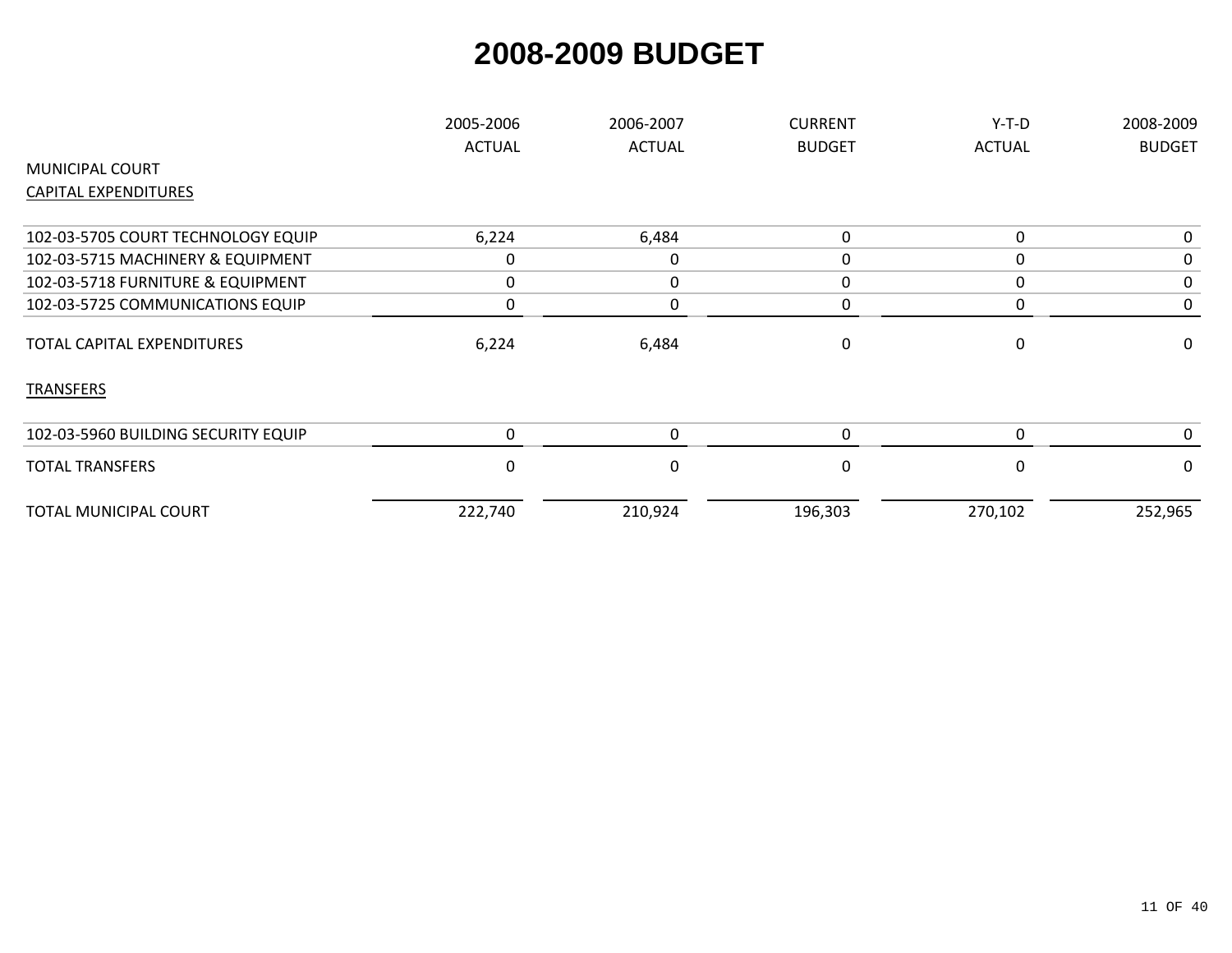|                             | 2005-2006     | 2006-2007<br><b>ACTUAL</b> | <b>CURRENT</b><br><b>BUDGET</b> | $Y-T-D$<br><b>ACTUAL</b> | 2008-2009<br><b>BUDGET</b> |
|-----------------------------|---------------|----------------------------|---------------------------------|--------------------------|----------------------------|
|                             | <b>ACTUAL</b> |                            |                                 |                          |                            |
| <b>FIRE DEPARTMENT</b>      |               |                            |                                 |                          |                            |
| PERSONNEL SERVICES          |               |                            |                                 |                          |                            |
| 102-04-5160 RETIREMENT      | 4,032         | 5,376                      | 5,760                           | 5,040                    | 5,760                      |
| TOTAL PERSONNEL SERVICES    | 4,032         | 5,376                      | 5,760                           | 5,040                    | 5,760                      |
| <b>CAPITAL EXPENDITURES</b> |               |                            |                                 |                          |                            |
| 102-04-5730 OTHER EQUIPMENT | 9,500         | 25,000                     | 25,000                          | 0                        | 14,000                     |
| TOTAL CAPITAL EXPENDITURES  | 9,500         | 25,000                     | 25,000                          | 0                        | 14,000                     |
| TOTAL FIRE DEPARTMENT       | 13,532        | 30,376                     | 30,760                          | 5,040                    | 19,760                     |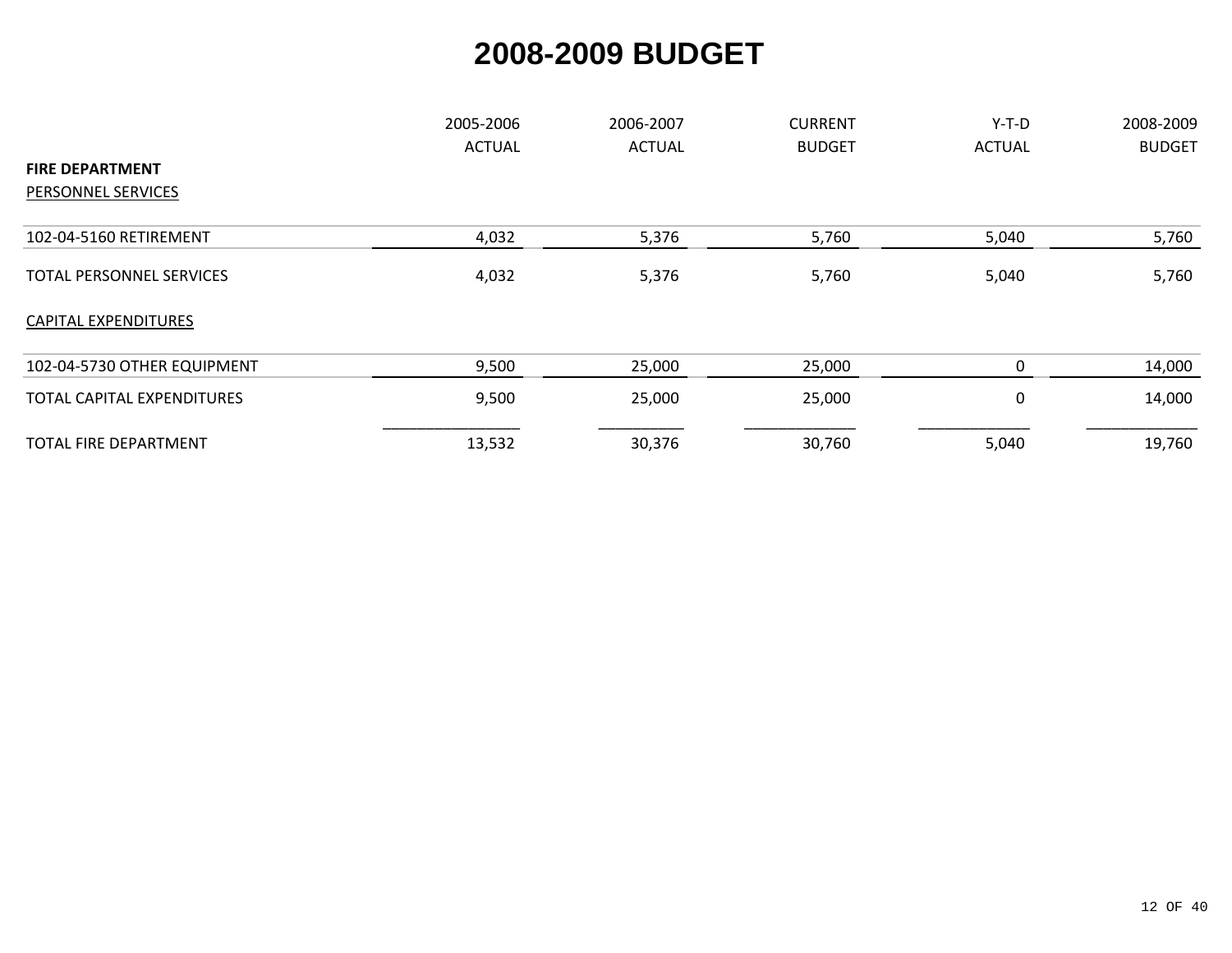|                                                                  | 2005-2006     | 2006-2007     | <b>CURRENT</b> | $Y-T-D$       | 2008-2009     |
|------------------------------------------------------------------|---------------|---------------|----------------|---------------|---------------|
|                                                                  | <b>ACTUAL</b> | <b>ACTUAL</b> | <b>BUDGET</b>  | <b>ACTUAL</b> | <b>BUDGET</b> |
| <b>POLICE DEPARTMENT</b>                                         |               |               |                |               |               |
| PERSONNEL SERVICES                                               |               |               |                |               |               |
| 102-05-5110 SUPERVISION                                          | 60,401        |               |                | 46,048        |               |
|                                                                  |               | 48,985        | 55,705         |               | 57,400        |
| 102-05-5111 SALARIES FULL-TIME<br>102-05-5112 SALARIES PART-TIME | 407,328       | 510,324       | 718,412        | 563,341       | 675,810       |
|                                                                  | 1,886         | 8,918         | 0              | 1,303         | $\mathbf{0}$  |
| 102-05-5113 OVERTIME                                             | 4,529         | 869           | 5,000          | 4,318         | 5,000         |
| 102-05-5114 CONTRACT LABOR                                       | $\mathbf 0$   | 0             | $\mathbf 0$    | 0             | 0             |
| 102-05-5115 VACATION                                             | 15,358        | 10,671        | $\pmb{0}$      | 27,433        | $\mathbf 0$   |
| 102-05-5116 SICK LEAVE                                           | 5,634         | 13,787        | $\mathbf 0$    | 12,613        | $\mathbf 0$   |
| 102-05-5117 HOLIDAY                                              | 18,525        | 25,554        | $\pmb{0}$      | 30,243        | 0             |
| 102-05-5118 COMP TIME                                            | 6,595         | 9,337         | 0              | 13,055        | $\mathbf 0$   |
| 102-05-5155 CERTIFICATION PAY                                    | $\Omega$      | 0             | $\mathbf 0$    | $\Omega$      | $\Omega$      |
| 102-05-5160 RETIREMENT                                           | 44,896        | 46,349        | 87,262         | 63,369        | 103,400       |
| 102-05-5170 SOCIAL SECURITY/MEDICARE                             | 40,669        | 48,299        | 59,603         | 53,424        | 56,500        |
| 102-05-5175 HEALTH INSURANCE                                     | 65,816        | 77,518        | 96,754         | 76,773        | 86,800        |
| 102-05-5176 DENTAL                                               | 6,246         | 5,538         | 6,072          | 4,901         | 5,700         |
| 102-05-5177 LIFE INSURANCE                                       | 2,606         | 2,720         | 4,752          | 2,442         | 4,400         |
| 102-05-5178 VISION                                               | 1,750         | 1,685         | 2,376          | 1,971         | 2,200         |
| 102-05-5179 LONG TERM DISABILITY                                 | 0             | 0             | 0              | 1,882         | 3,600         |
| 102-05-5180 WORK COMP                                            | $\mathbf 0$   | 0             | $\mathbf 0$    | 16,750        | 20,400        |
| <b>TOTAL PERSONNEL SERVICES</b>                                  | 682,238       | 810,554       | 1,035,936      | 919,866       | 1,021,210     |
| <b>SUPPLIES</b>                                                  |               |               |                |               |               |
| 102-05-5210 OFFICE SUPPLIES                                      | 5,264         | 4,863         | 4,500          | 3,148         | 4,500         |
| 102-05-5215 POSTAGE                                              | 522           | 468           | 600            | 419           | 500           |
| 102-05-5225 WEARING APPAREL                                      | 3,405         | 3,082         | 4,500          | 4,247         | 5,500         |
| 102-05-5230 FUEL/GAS & DIESEL                                    | 29,572        | 30,821        | 45,000         | 39,240        | 60,000        |
| 102-05-5235 TECHNICAL SUPPLIES                                   | 1,568         | 4,845         | 4,000          | 3,084         | 4,000         |
| 102-05-5290 MISCELLANEOUS SUPPLIES                               | 2,946         | 5,303         | 3,000          | 2,565         | 3,000         |
| <b>TOTAL SUPPLIES</b>                                            | 43,277        | 49,383        | 61,600         | 52,703        | 77,500        |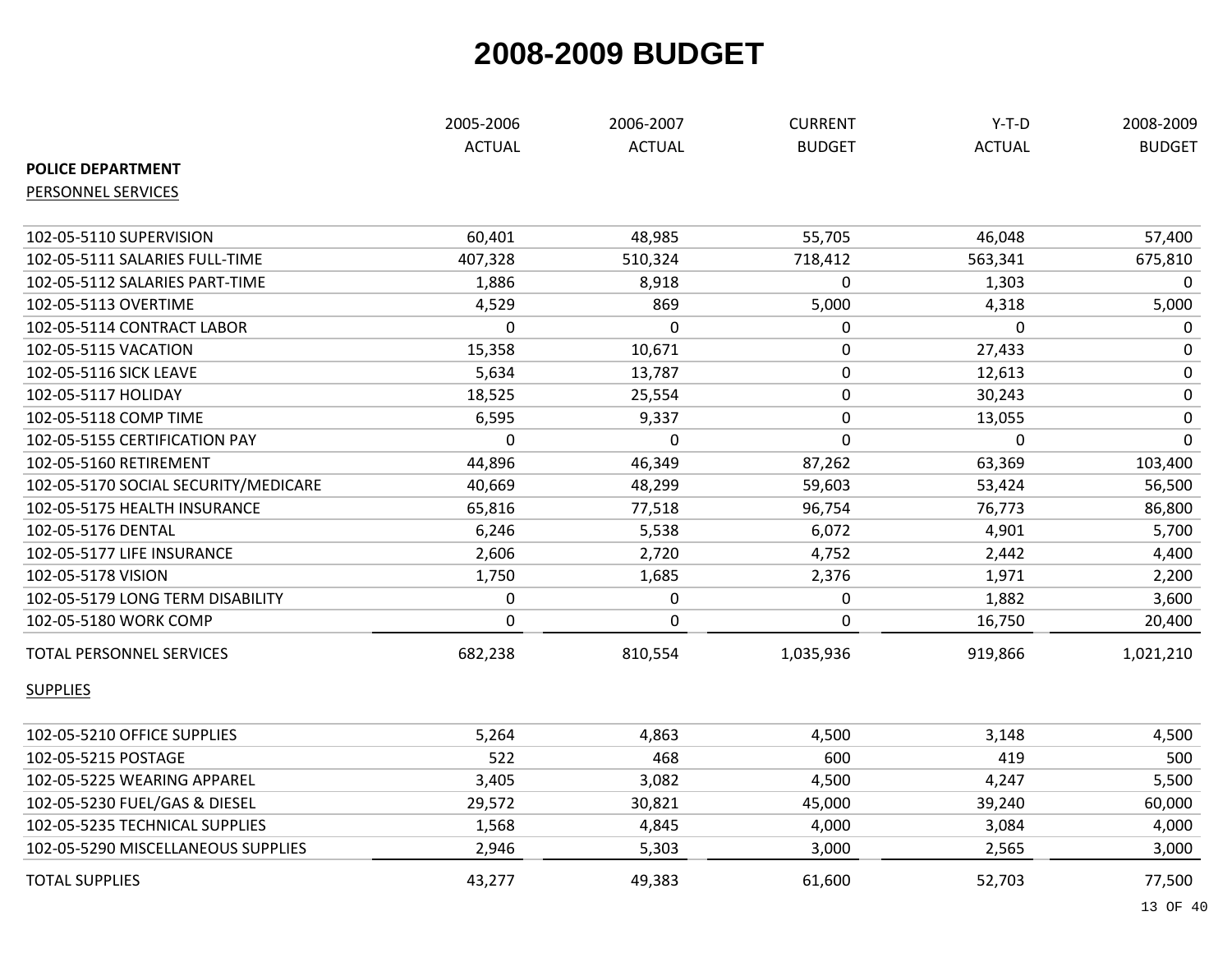|                                        | 2005-2006     | 2006-2007     | <b>CURRENT</b> | $Y-T-D$       | 2008-2009     |
|----------------------------------------|---------------|---------------|----------------|---------------|---------------|
|                                        | <b>ACTUAL</b> | <b>ACTUAL</b> | <b>BUDGET</b>  | <b>ACTUAL</b> | <b>BUDGET</b> |
| POLICE DEPARTMENT                      |               |               |                |               |               |
| CONTRACTUAL                            |               |               |                |               |               |
| 102-05-5310 COMMUNICATIONS             | 6,372         | 6,686         | 9,000          | 6,361         | 6,000         |
| 102-05-5311 COMMUNICATIONS-TELEPHONE   | 239           | 2,691         | 3,500          | 2,859         | 3,500         |
| 102-05-5315 INSURANCE & BONDS-CASUALTY | 22,444        | 25,264        | 27,500         | 23,225        | 15,000        |
| 102-05-5320 PUBLICATIONS & ADVERTISING | 191           | 431           | 700            | 560           | 700           |
| 102-05-5325 UTILITIES                  | $\mathbf 0$   | 19            | $\Omega$       | 0             | $\mathbf{0}$  |
| 102-05-5335 ASSOCIATIONS DUES          | $\mathbf 0$   | 50            | 500            | 480           | 600           |
| 102-05-5350 TRAVEL                     | 1,322         | 884           | 4,000          | 746           | 4,000         |
| 102-05-5355 SCHOOLS                    | 2,209         | 1,858         | 3,000          | 1,543         | 3,000         |
| 102-05-5395 CONTRACTS-MISC.            | 13,944        | 8,201         | 35,000         | 41,530        | 35,000        |
| <b>TOTAL CONTRACTUAL</b>               | 46,721        | 46,084        | 83,200         | 77,304        | 67,800        |
| MAINTENANCE                            |               |               |                |               |               |
| 102-05-5410 BUILDING & GROUNDS         | 1,248         | 920           | 1,500          | 552           | 1,500         |
| 102-05-5420 MACHINERY & EQUIPMENT      | 9,802         | 7,612         | 12,500         | 11,993        | 6,000         |
| 102-05-5430 MOTOR VEHICLE & MAINT      | 12,225        | 10,078        | 14,000         | 11,212        | 20,000        |
| 102-05-5460 MISCELLANEOUS MAINT        | 545           | 1,823         | 3,000          | 1,920         | 1,000         |
| <b>TOTAL MAINTENANCE</b>               | 23,821        | 20,434        | 31,000         | 25,677        | 28,500        |
| <b>SUNDRY</b>                          |               |               |                |               |               |
| 102-05-5620 LEGAL                      | 138           | 88            | 3,500          | 3,364         | 3,000         |
| 102-05-5621 PROFESSIONAL               | 2,671         | 3,385         | 4,000          | 4,063         | 4,000         |
| 102-05-5650 UNEMPLOYMENT               | 0             | 0             | 237            | 501           | 0             |
| <b>TOTAL SUNDRY</b>                    | 2,809         | 3,473         | 7,737          | 7,928         | 7,000         |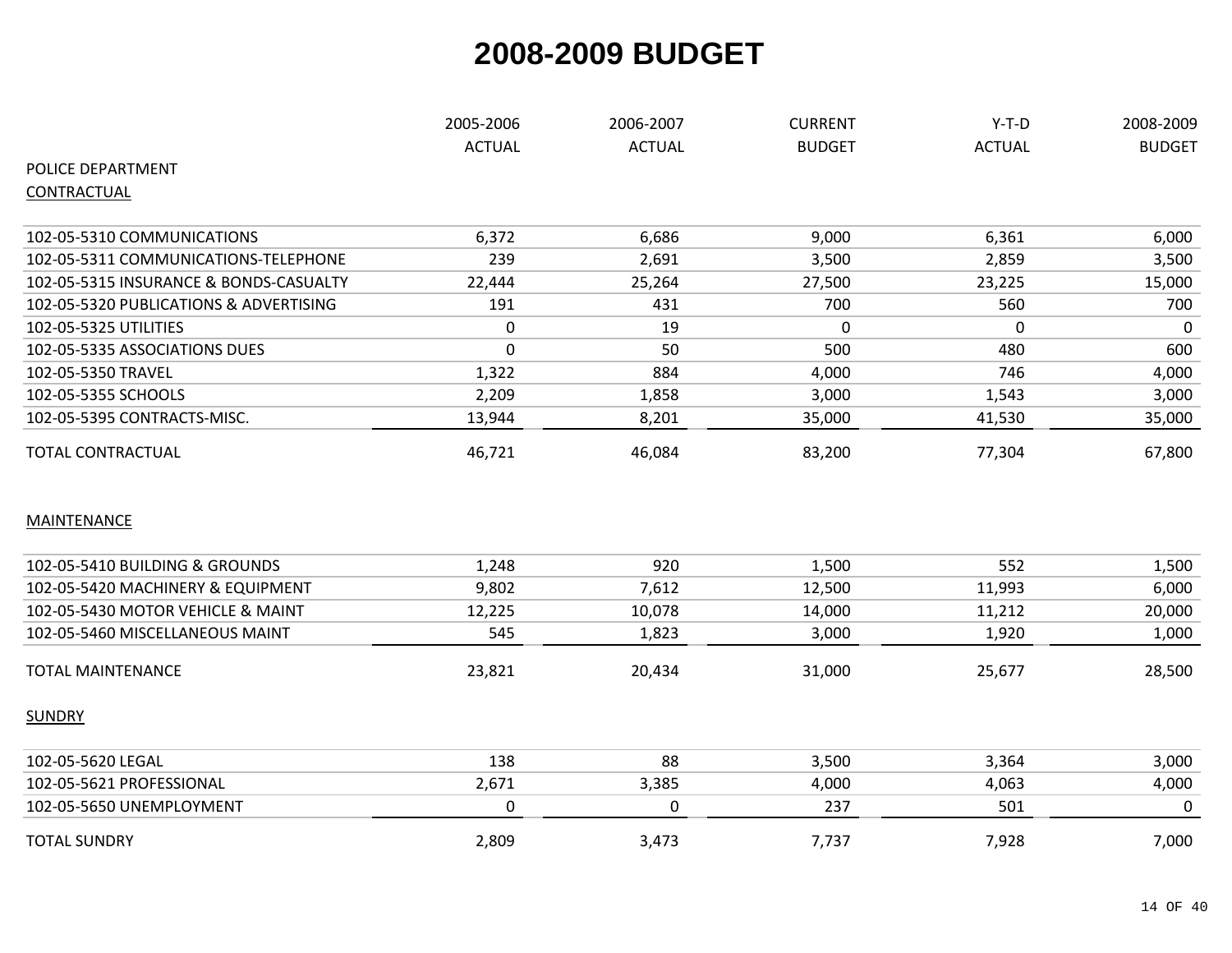|                                   | 2005-2006     | 2006-2007        | <b>CURRENT</b> | $Y-T-D$       | 2008-2009     |
|-----------------------------------|---------------|------------------|----------------|---------------|---------------|
|                                   | <b>ACTUAL</b> | <b>ACTUAL</b>    | <b>BUDGET</b>  | <b>ACTUAL</b> | <b>BUDGET</b> |
| POLICE DEPARTMENT                 |               |                  |                |               |               |
| <b>CAPITAL EXPENDITURES</b>       |               |                  |                |               |               |
| 102-05-5715 MACHINERY & EQUIPMENT | 574           | 17,563           | 11,000         | 10,780        | 0             |
| 102-05-5718 FURNITURE & EQUIPMENT | $\Omega$      | 121              | 480            | 0             | 0             |
| 102-05-5720 MOTOR VEHICLE         | 9,501         | 59,750           | 23,500         | 22,469        | 0             |
| 102-05-5725 COMMUNICATIONS EQUIP  | 0             | 12,400           | 7,500          | 5,514         | 0             |
| 102-05-5730 OTHER EQUIPMENT       | 0             | 20,664           | 0              | 0             | 0             |
| <b>TOTAL CAPITAL EXPENDITURES</b> | 10,075        | 110,499          | 42,480         | 38,763        | $\mathbf 0$   |
| <b>TRANSFERS</b>                  |               |                  |                |               |               |
| 102-05-5910 BUILDING & EQUIPMENT  | 0             | $\mathbf 0$      | $\pmb{0}$      | $\mathbf 0$   | $\mathbf{0}$  |
| <b>TOTAL TRANSFERS</b>            | 0             | $\boldsymbol{0}$ | $\pmb{0}$      | 0             | $\mathbf 0$   |
| TOTAL POLICE DEPARTMENT           | 808,941       | 1,040,426        | 1,261,953      | 1,122,241     | 1,202,010     |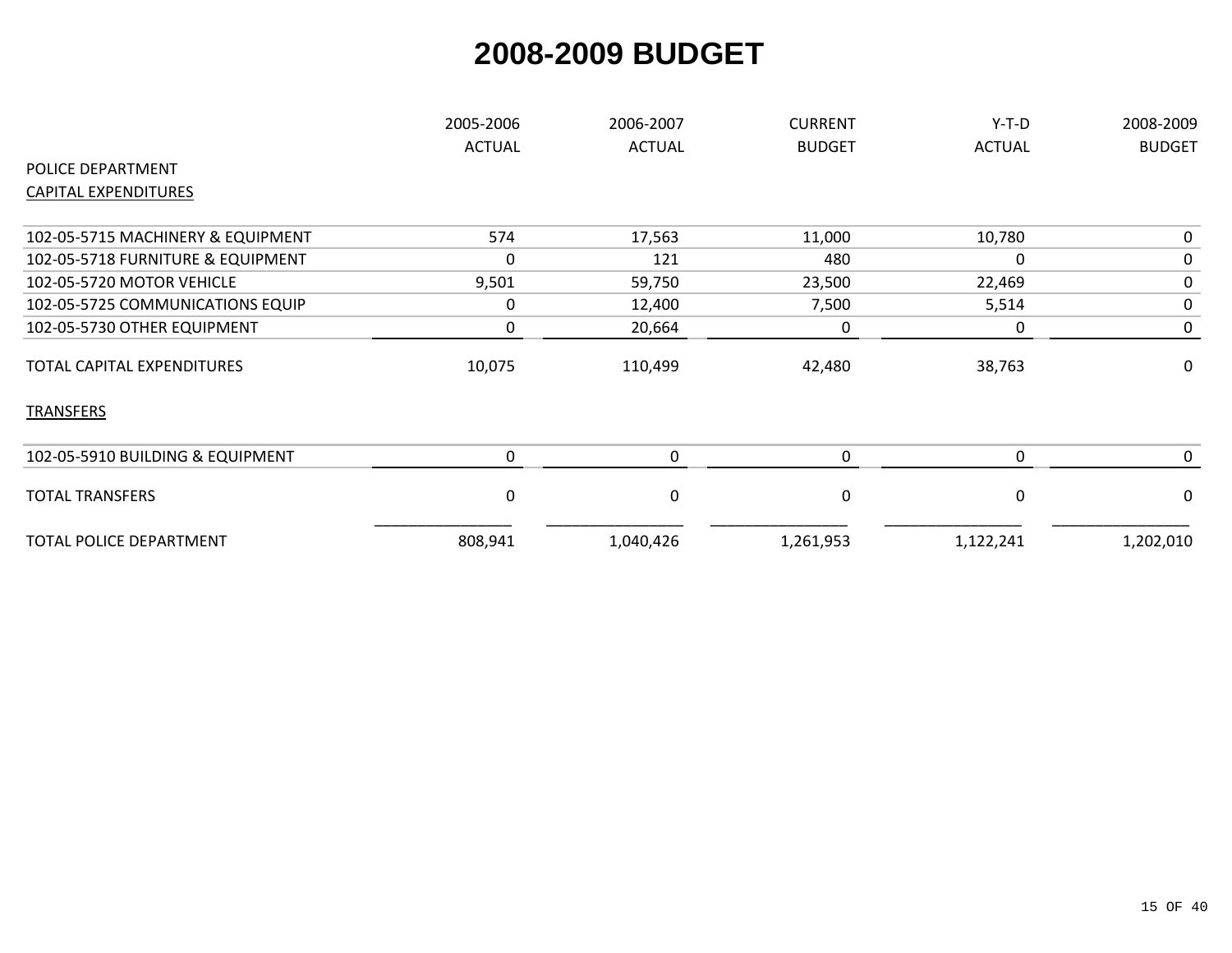|                                      | 2005-2006<br><b>ACTUAL</b> | 2006-2007<br><b>ACTUAL</b> | <b>CURRENT</b><br><b>BUDGET</b> | $Y-T-D$<br><b>ACTUAL</b> | 2008-2009<br><b>BUDGET</b> |
|--------------------------------------|----------------------------|----------------------------|---------------------------------|--------------------------|----------------------------|
| <b>PUBLIC WORKS</b>                  |                            |                            |                                 |                          |                            |
| PERSONNEL SERVICES                   |                            |                            |                                 |                          |                            |
| 102-06-5110 SUPERVISION              | 0                          | $\mathbf 0$                | 0                               | $\mathbf 0$              | 0                          |
| 102-06-5111 SALARIES FULL-TIME       | 62,361                     | 100,059                    | 140,892                         | 105,237                  | 119,480                    |
| 102-06-5112 SALARIES PART-TIME       | 7,183                      | 0                          | $\mathbf 0$                     | $\mathbf{0}$             | 0                          |
| 102-06-5113 OVERTIME                 | 1,979                      | 3,455                      | 3,000                           | 1,521                    | 3,500                      |
| 102-06-5114 CONTRACT LABOR           | 0                          | 0                          | 0                               | 0                        | 0                          |
| 102-06-5115 VACATION                 | 3,107                      | 4,264                      | 0                               | 4,414                    | 0                          |
| 102-06-5116 SICK LEAVE               | 1,066                      | 2,507                      | 0                               | 3,710                    | 0                          |
| 102-06-5117 HOLIDAY                  | 3,033                      | 5,011                      | 0                               | 5,723                    | 0                          |
| 102-06-5118 COMP TIME                | 1,447                      | 1,052                      | 0                               | 2,594                    | 0                          |
| 102-06-5155 CERTIFICATION PAY        | 0                          | 0                          | 0                               | 0                        | 0                          |
| 102-06-5160 RETIREMENT               | 6,199                      | 8,662                      | 16,115                          | 11,243                   | 17,220                     |
| 102-06-5170 SOCIAL SECURITY/MEDICARE | 6,133                      | 8,901                      | 11,008                          | 9,425                    | 9,410                      |
| 102-06-5175 HEALTH INSURANCE         | 10,517                     | 18,317                     | 21,033                          | 17,879                   | 17,360                     |
| 102-06-5176 DENTAL                   | 1,011                      | 1,207                      | 1,380                           | 1,141                    | 1,140                      |
| 102-06-5177 LIFE INSURANCE           | 362                        | 526                        | 780                             | 373                      | 880                        |
| 102-06-5178 VISION                   | 270                        | 446                        | 540                             | 459                      | 440                        |
| 102-06-5179 LONG TERM DISABILITY     | 0                          | $\pmb{0}$                  | $\mathbf 0$                     | 259                      | 720                        |
| 102-06-5180 WORKERS COMP             | 0                          | 0                          | 0                               | $\mathbf 0$              | 4,000                      |
| <b>TOTAL PERSONNEL SERVICES</b>      | 104,669                    | 154,405                    | 194,748                         | 163,977                  | 174,150                    |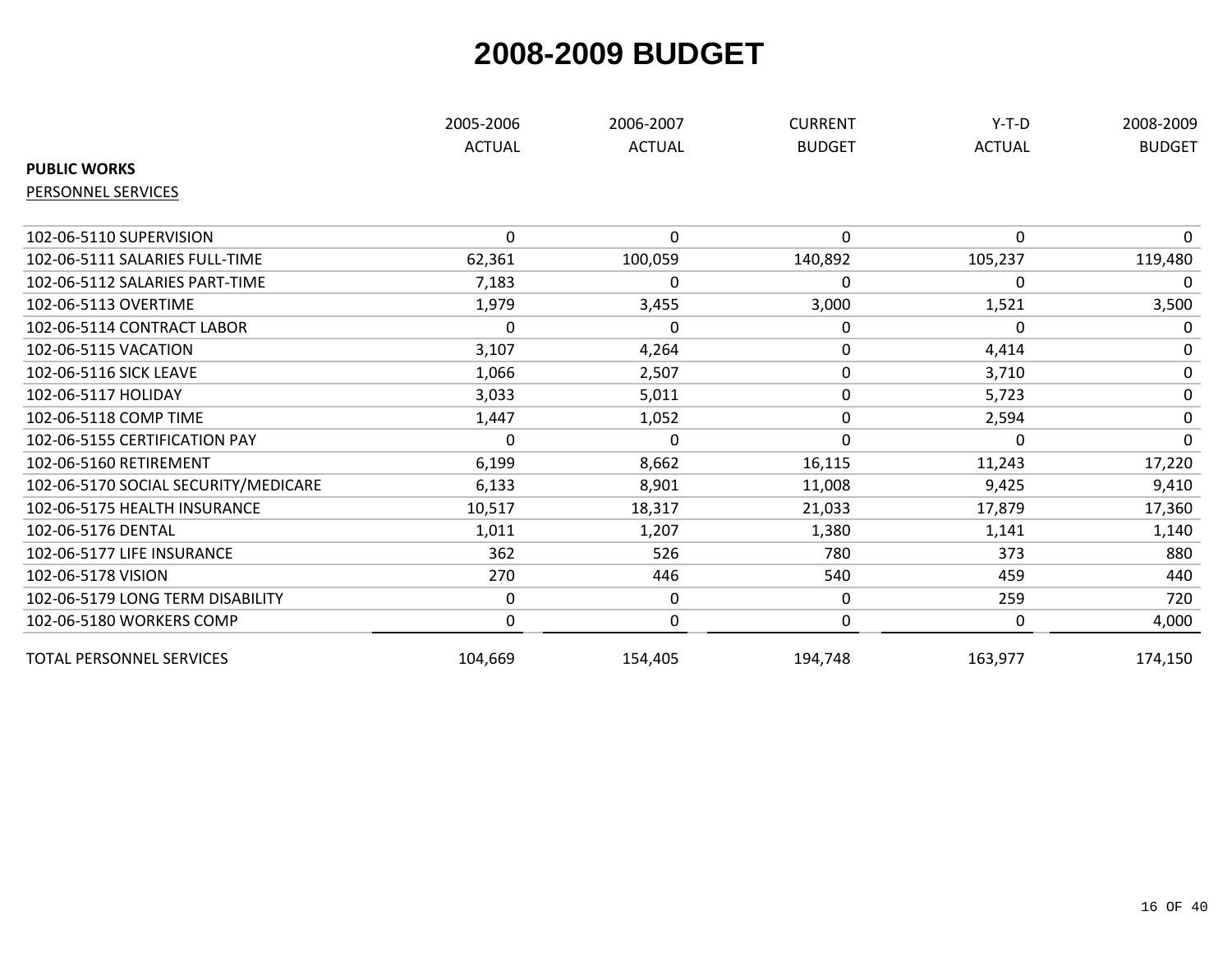|                                        | 2005-2006     | 2006-2007     | <b>CURRENT</b> | $Y-T-D$       | 2008-2009     |
|----------------------------------------|---------------|---------------|----------------|---------------|---------------|
|                                        | <b>ACTUAL</b> | <b>ACTUAL</b> | <b>BUDGET</b>  | <b>ACTUAL</b> | <b>BUDGET</b> |
| <b>PUBLIC WORKS</b>                    |               |               |                |               |               |
| <b>SUPPLIES</b>                        |               |               |                |               |               |
| 102-06-5210 OFFICE SUPPLIES            | $\mathbf 0$   | 1,368         | 2,000          | 663           | 1,500         |
| 102-06-5215 POSTAGE                    | $\mathbf 0$   | 0             | 50             | $\mathbf 0$   | 50            |
| 102-06-5220 MECHANICAL                 | $\mathbf 0$   | 79            | $\Omega$       | $\mathbf{0}$  | $\mathbf 0$   |
| 102-06-5225 WEARING APPAREL            | 722           | 1,076         | 1,200          | 677           | 1,000         |
| 102-06-5230 FUEL GAS & DIESEL          | 5,445         | 20,343        | 20,000         | 18,596        | 25,000        |
| 102-06-5235 TECHNICAL SUPPLIES         | 1,665         | 1,307         | 1,400          | 1,161         | 1,500         |
| 102-06-5250 CLEANING SUPPLIES          | 212           | 474           | 600            | 225           | 500           |
| 102-06-5255 BUILDING SUPPLIES          | 885           | 883           | 800            | 553           | 700           |
| 102-06-5260 FOOD SUPPLIES              | 225           | $\mathbf 0$   | 0              | 0             | $\mathbf 0$   |
| 102-06-5285 TRACTOR SUPPLIES           | 5,804         | 2,961         | 4,000          | 1,414         | 3,500         |
| 102-06-5290 MISCELLANEOUS SUPPLIES     | 17,913        | 447           | 500            | 209           | 500           |
| <b>TOTAL SUPPLIES</b>                  | 32,872        | 28,938        | 30,550         | 23,497        | 34,250        |
| <b>CONTRACTUAL</b>                     |               |               |                |               |               |
| 102-06-5310 COMMUNICATIONS-TELEPHONE   | 1,001         | 4,696         | 5,000          | 1,111         | 1,500         |
| 102-06-5311 COMMUNICATIONS             | 820           | 784           | 1,000          | 405           | 1,000         |
| 102-06-5315 INSURANCE & BONDS CASUALTY | 0             | 239           | 1,500          | $\mathbf 0$   | 1,800         |
| 102-06-5325 UTILITIES                  | 96,860        | 98,627        | 115,000        | 109,891       | 130,000       |
| 102-06-5335 ASSOCIATIONS DUES          | 473           | 29            | 200            | 111           | 200           |
| 102-06-5340 EQUIPMENT RENTAL           | 173           | 853           | 2,000          | 267           | 2,000         |
| 102-06-5350 TRAVEL                     | $\mathbf 0$   | $\mathbf 0$   | $\mathbf 0$    | $\mathbf 0$   | $\mathbf 0$   |
| 102-06-5355 SCHOOLS                    | 0             | 545           | 155            | 155           | 200           |
| 102-06-5370 SOLID WASTE CONTRACT       | 319,548       | 454,249       | 440,000        | 474,266       | 522,000       |
| 102-06-5375 JANITORIAL SERVICES        | 5,558         | 5,400         | 7,150          | 6,475         | 7,150         |
| 102-06-5395 SOFTWARE CONTRACT          | 0             | 3,951         | 4,500          | 2,721         | $\mathbf 0$   |
| TOTAL CONTRACTUAL                      | 424,433       | 569,373       | 576,505        | 595,402       | 665,850       |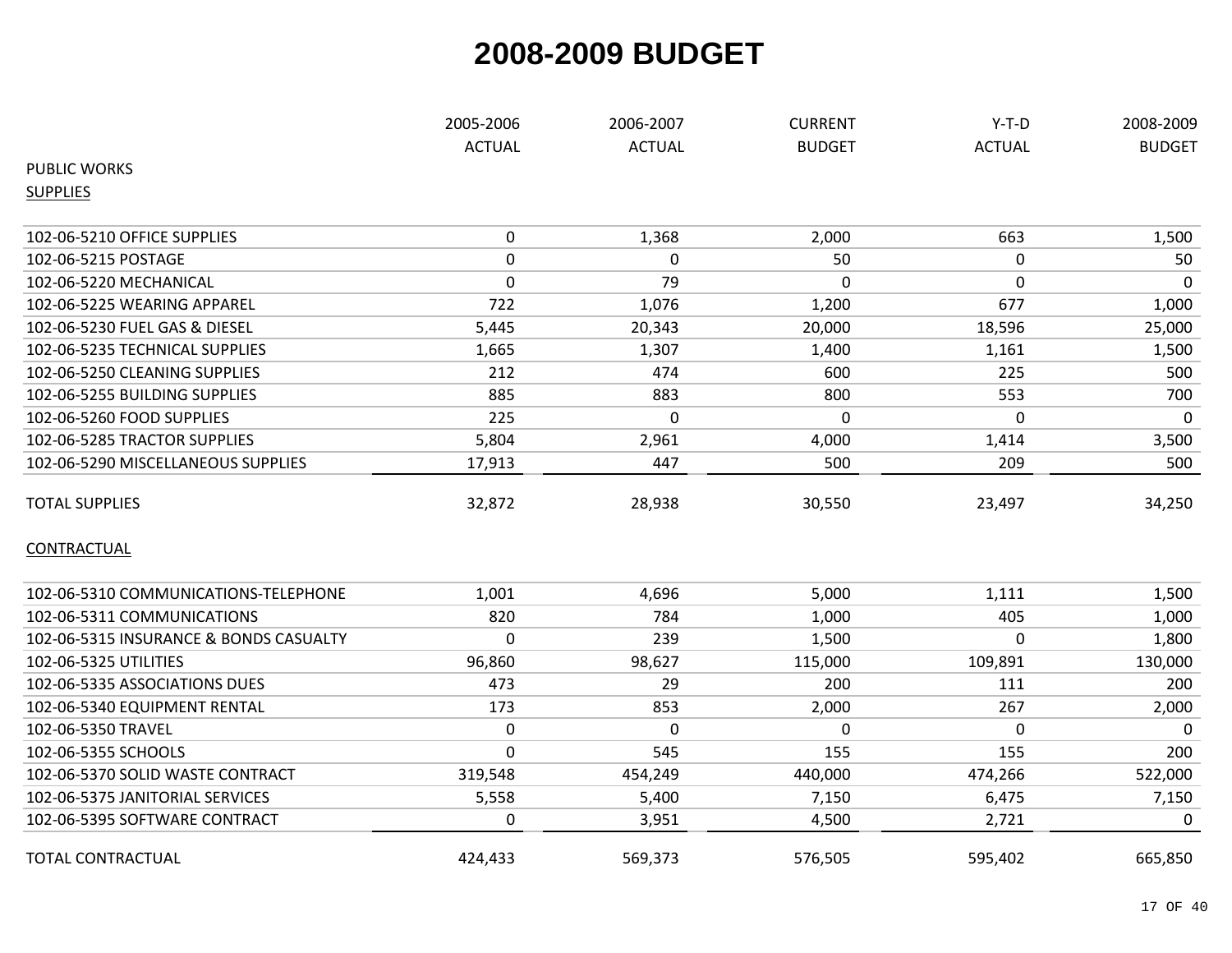|                                   | 2005-2006   | 2006-2007<br><b>ACTUAL</b><br><b>ACTUAL</b> | <b>CURRENT</b><br><b>BUDGET</b> | $Y-T-D$       | 2008-2009<br><b>BUDGET</b> |
|-----------------------------------|-------------|---------------------------------------------|---------------------------------|---------------|----------------------------|
|                                   |             |                                             |                                 | <b>ACTUAL</b> |                            |
| <b>PUBLIC WORKS</b>               |             |                                             |                                 |               |                            |
| <b>MAINTENANCE</b>                |             |                                             |                                 |               |                            |
| 102-06-5410 BUILDING & GROUNDS    | 10,452      | 15,897                                      | 17,000                          | 25,060        | 20,000                     |
| 102-06-5420 MACHINERY & EQUIPMENT | 33,727      | 38,841                                      | 20,000                          | 24,870        | 15,000                     |
| 102-06-5430 MOTOR VEHICLE & MAINT | 3,515       | 3,255                                       | 4,400                           | 4,362         | 5,000                      |
| 102-06-5435 STREETS & ALLEYS      | 20,537      | 34,876                                      | 35,000                          | 37,884        | 38,000                     |
| 102-06-5440 CULVERTS              | 3,282       | 0                                           | 1,000                           | 305           | 1,000                      |
| 102-06-5460 MISCELLANEOUS MAINT   | 0           | 0                                           | $\mathbf 0$                     | 36            | 0                          |
| 102-06-5465 SIGNALS & MARKERS     | $\pmb{0}$   | 11,164                                      | 13,000                          | 12,649        | 14,000                     |
| <b>TOTAL MAINTENANCE</b>          | 71,513      | 104,033                                     | 90,400                          | 105,164       | 93,000                     |
| <b>SUNDRY</b>                     |             |                                             |                                 |               |                            |
| 102-06-5620 LEGAL                 | $\mathbf 0$ | 30                                          | 200                             | 0             | 200                        |
| 102-06-5621 PROFESSIONAL          | 4,900       | 6,057                                       | 6,000                           | 4,018         | 5,000                      |
| <b>TOTAL SUNDRY</b>               | 4,900       | 6,087                                       | 6,200                           | 4,018         | 5,200                      |
| <b>CAPITAL EXPENDITURES</b>       |             |                                             |                                 |               |                            |
| 102-06-5715 MACHINERY & EQUIPMENT | 11,875      | 70,834                                      | $\mathbf 0$                     | 0             | $\mathbf 0$                |
| 102-06-5718 FURNITURE & EQUIPMENT | $\pmb{0}$   | $\Omega$                                    | 0                               | 0             | 0                          |
| 102-06-5720 MOTOR VEHICLE         | $\pmb{0}$   | 14,989                                      | $\mathbf 0$                     | 0             | 0                          |
| 102-06-5725 COMMUNICATIONS EQUIP  | $\pmb{0}$   | 920                                         | $\pmb{0}$                       | 0             | 0                          |
| 102-06-5730 OTHER EQUIPMENT       | $\pmb{0}$   | 0                                           | 0                               | 0             | 0                          |
| 102-06-5750 SIGNS & DISPLAYS      | $\mathbf 0$ | 0                                           | $\mathbf 0$                     | 0             | 0                          |
| 102-06-5810 SOLID WASTE DISPOSAL  | $\mathbf 0$ | 0                                           | $\mathbf 0$                     | 0             | $\mathbf 0$                |
| 102-06-5820 STREETS & ALLEYS      | 16,662      | 45,657                                      | 4,000                           | 3,975         | 0                          |
| <b>TOTAL CAPITAL EXPENDITURES</b> | 28,537      | 132,401                                     | 4,000                           | 3,975         | 0                          |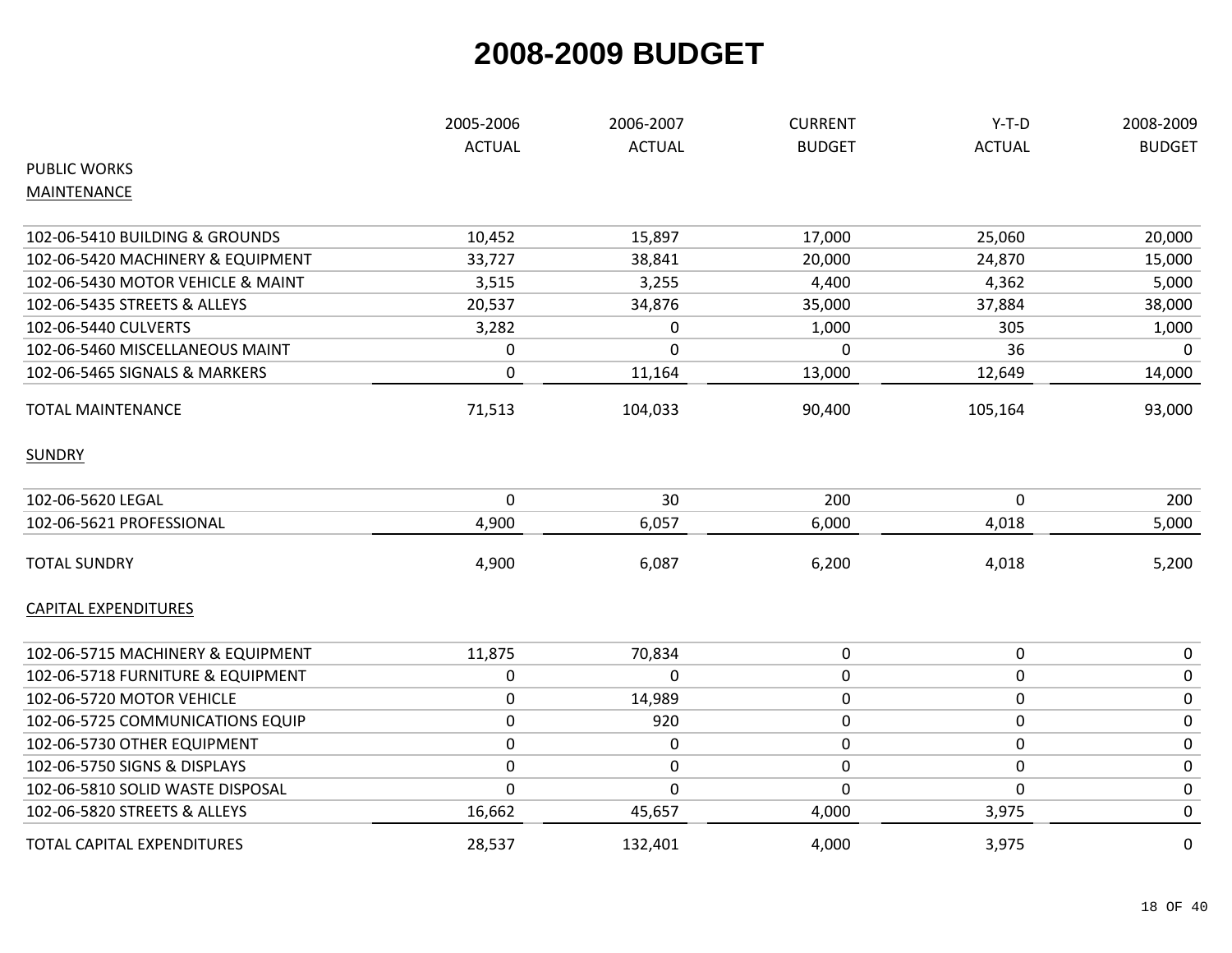|                                    | 2005-2006 | 2006-2007     | <b>CURRENT</b> | $Y-T-D$       | 2008-2009     |
|------------------------------------|-----------|---------------|----------------|---------------|---------------|
|                                    | ACTUAL    | <b>ACTUAL</b> | <b>BUDGET</b>  | <b>ACTUAL</b> | <b>BUDGET</b> |
| <b>PUBLIC WORKS</b>                |           |               |                |               |               |
| TRANSFERS                          |           |               |                |               |               |
| 102-06-5910 BUILDING & EQUIPMENT   |           |               | 0              | 0             |               |
| 102-06-5915 ATHLETIC FIELDS-GROUND |           |               | 0              | $\Omega$      | O.            |
| <b>TOTAL TRANSFERS</b>             |           |               | 0              |               | $\Omega$      |
| <b>TOTAL PUBLIC WORKS</b>          | 666,924   | 995,237       | 902,403        | 896,033       | 972,450       |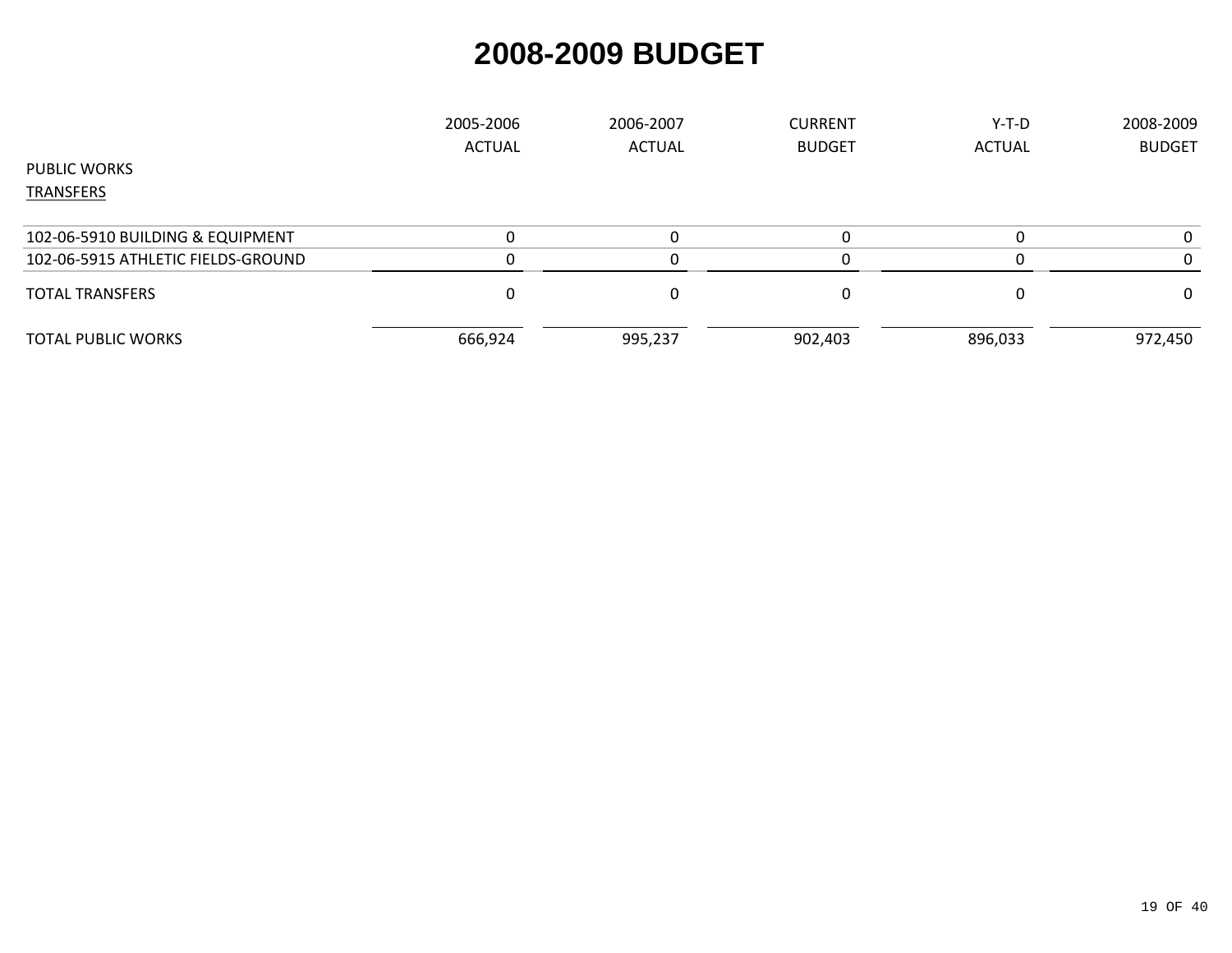|                                      | 2005-2006               | 2006-2007               | <b>CURRENT</b> | $Y-T-D$                | 2008-2009        |
|--------------------------------------|-------------------------|-------------------------|----------------|------------------------|------------------|
|                                      | <b>ACTUAL</b>           | <b>ACTUAL</b>           | <b>BUDGET</b>  | <b>ACTUAL</b>          | <b>BUDGET</b>    |
| LINDALE ECONOMIC DEV CO              |                         |                         |                |                        |                  |
| PERSONNEL SERVICES                   |                         |                         |                |                        |                  |
|                                      |                         |                         |                |                        |                  |
| 102-14-5110 SUPERVISION              | $\mathbf 0$             | (831)                   | 65,000         | 8,313                  | 65,000           |
| 102-14-5111 SALARIES FULL-TIME       | 0                       | 0                       | $\mathbf 0$    | 0                      | 0                |
| 102-14-5112 SALARIES PART-TIME       | $\mathbf 0$             | $\boldsymbol{0}$        | $\pmb{0}$      | 0                      | 0                |
| 102-14-5113 OVERTIME                 | 0                       | 0                       | $\mathbf 0$    | 0                      | 0                |
| 102-14-5114 CONTRACT LABOR           | $\mathbf 0$             | 0                       | $\mathbf 0$    | $\mathbf{0}$           | 0                |
| 102-14-5115 VACATION                 | $\mathbf 0$             | $\mathbf 0$             | $\mathbf 0$    | 750                    | 0                |
| 102-14-5116 SICK LEAVE               | $\mathbf 0$             | 0                       | $\pmb{0}$      | 688                    | $\boldsymbol{0}$ |
| 102-14-5117 HOLIDAY                  | 0                       | $\boldsymbol{0}$        | $\pmb{0}$      | 250                    | $\mathbf 0$      |
| 102-14-5118 COMP TIME                | 0                       | 0                       | 0              | $\mathbf 0$            | $\mathbf 0$      |
| 102-14-5130 AUTO ALLOWANCE           | $\mathbf 0$             | 831                     | 7,200          | 1,500                  | 9,200            |
| 102-14-5155 CERTIFICATION PAY        | 0                       | 0                       | $\overline{0}$ | 0                      | $\Omega$         |
| 102-14-5160 RETIREMENT               | 0                       | $\mathbf 0$             | 8,087          | 638                    | 10,150           |
| 102-14-5170 SOCIAL SECURITY/MEDICARE | 0                       | 0                       | 5,525          | 880                    | 5,525            |
| 102-14-5175 HEALTH INSURANCE         | $\mathbf 0$             | 0                       | 4,210          | 351                    | 4,350            |
| 102-14-5176 DENTAL                   | $\mathbf 0$             | $\mathbf 0$             | 288            | 22                     | 300              |
| 102-14-5177 LIFE INSURANCE           | $\mathbf 0$             | 0                       | 300            | 21                     | 275              |
| 102-14-5178 VISION                   | $\pmb{0}$               | 0                       | 108            | 9                      | 200              |
| 102-14-5179 LONG TERM DISABILITY     | $\mathbf 0$             | 0                       | 0              | 15                     | 0                |
| 102-14-5180 WORKERS COMP             | 0                       | 0                       | 0              | (69)                   | 0                |
| <b>TOTAL PERSONNEL SERVICES</b>      | 0                       | 0                       | 90,718         | 13,367                 | 95,000           |
| TOTAL LINDALE ECONOMIC DEV CO        | $\mathbf 0$             | $\mathbf 0$             | 90,718         | 13,367                 | 95,000           |
| TOTAL EXPENDITURES GENERAL FUND      | 2,464,423               | 3,054,101               | 3,214,973      | 2,951,414              | 3,285,974        |
| REVENUE OVER/(UNDER) EXPENDITURES    | 155,394                 | (284, 474)              | (102, 298)     | ===========<br>148,553 | ===========<br>0 |
|                                      | $=$ = = = = = = = = = = | $=$ = = = = = = = = = = | ===========    | ===========            | ===========      |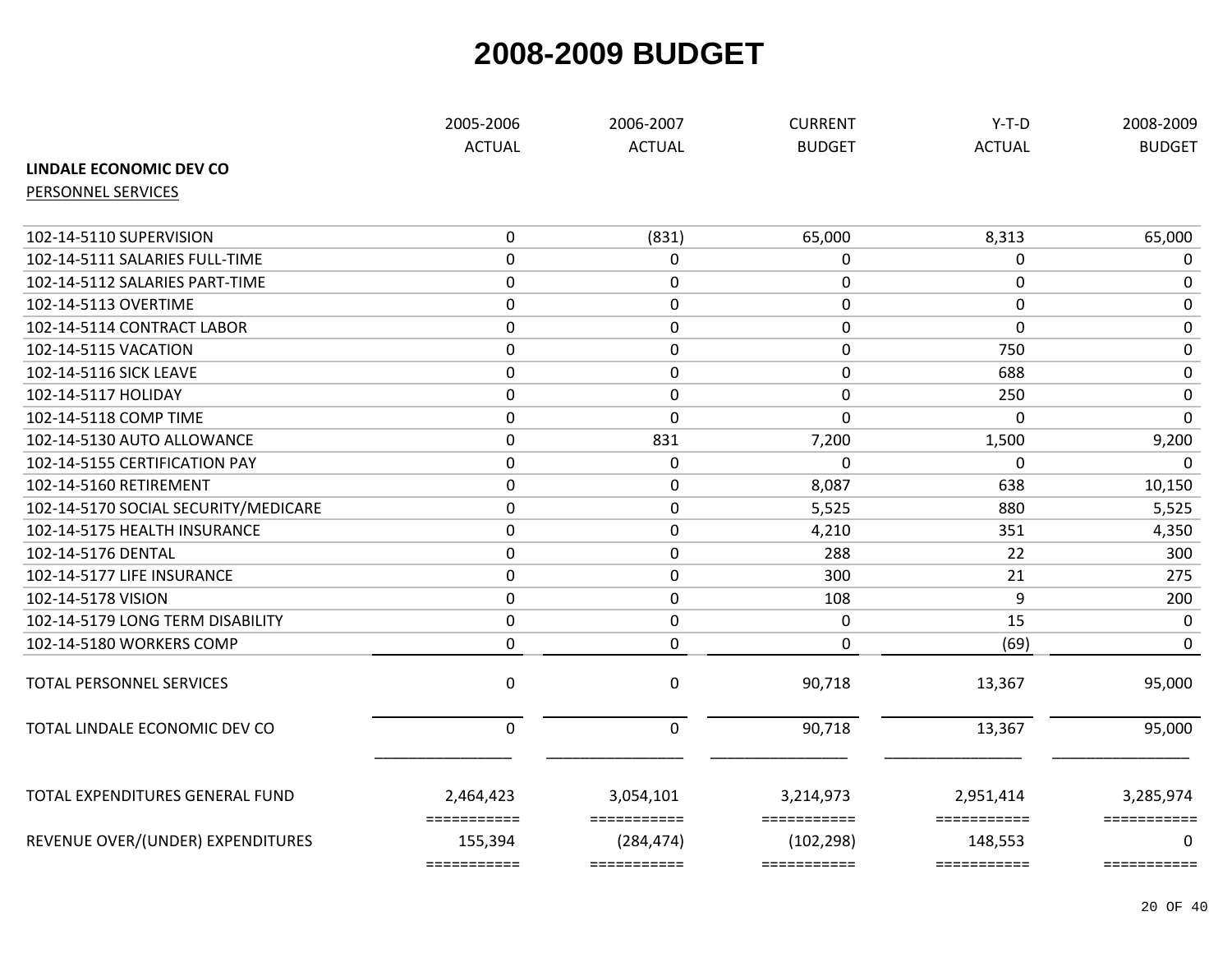| 2006-2007<br>$Y-T-D$<br>2008-2009<br><b>CURRENT</b>                               |             | 2005-2006   |                                    |
|-----------------------------------------------------------------------------------|-------------|-------------|------------------------------------|
| <b>BUDGET</b><br><b>ACTUAL</b><br><b>ACTUAL</b><br><b>BUDGET</b><br><b>ACTUAL</b> |             |             |                                    |
|                                                                                   |             |             | <b>105-COURT TECHNOLOGY FUND</b>   |
|                                                                                   |             |             | <b>FINANCIAL SUMMARY</b>           |
|                                                                                   |             |             | <b>REVENUES</b>                    |
|                                                                                   |             |             | <b>FINES AND FEES</b>              |
| $\mathbf 0$<br>$\mathbf 0$<br>0<br>8,298<br>7,000                                 |             |             | 105-00-4230 COURT TECHNOLOGY FUND  |
| $\mathbf 0$<br>0<br>0<br>$\mathbf 0$<br>0                                         |             |             | 105-00-4235 BUILDING AND SECURITY  |
| $\mathbf 0$<br>$\mathbf 0$<br>0<br>7,000<br>8,298                                 |             |             | <b>TOTAL FINES AND FEES</b>        |
|                                                                                   |             |             | <b>OTHER REVENUES</b>              |
| $\pmb{0}$<br>$\pmb{0}$<br>0<br>217<br>$\mathbf 0$                                 |             |             | 105-00-4435 INTEREST EARNED        |
| $\pmb{0}$<br>$\pmb{0}$<br>0<br>217<br>$\mathbf 0$                                 |             |             | <b>TOTAL OTHER REVENUES</b>        |
| $\mathbf 0$<br>8,515<br>$\mathbf 0$<br>$\pmb{0}$<br>7,000                         |             |             | <b>TOTAL REVENUES</b>              |
|                                                                                   |             |             | <b>CAPITAL EXPENDITURES</b>        |
| $\pmb{0}$<br>$\pmb{0}$<br>$\pmb{0}$<br>6,346<br>2,400                             |             |             | 105-30-5705 COURT TECHNOLOGY EQUIP |
| $\mathbf 0$<br>$\pmb{0}$<br>$\pmb{0}$<br>6,346<br>2,400                           |             |             | <b>TOTAL CAPITAL EXPENDITURES</b>  |
| $\pmb{0}$<br>$\pmb{0}$<br>$\pmb{0}$<br>6,346<br>2,400                             |             |             | TOTAL COURT TECHNOLOGIES           |
| 0<br>6,346<br>0<br>0<br>2,400<br>===========                                      |             |             | <b>TOTAL EXPENDITURES</b>          |
| 4,600<br>0<br>0<br>0<br>2,168<br>===========<br>===========<br>$=$ ==========     | =========== | =========== | REVENUE OVER/(UNDER) EXPENDITURES  |
| =========<br>===========                                                          |             |             |                                    |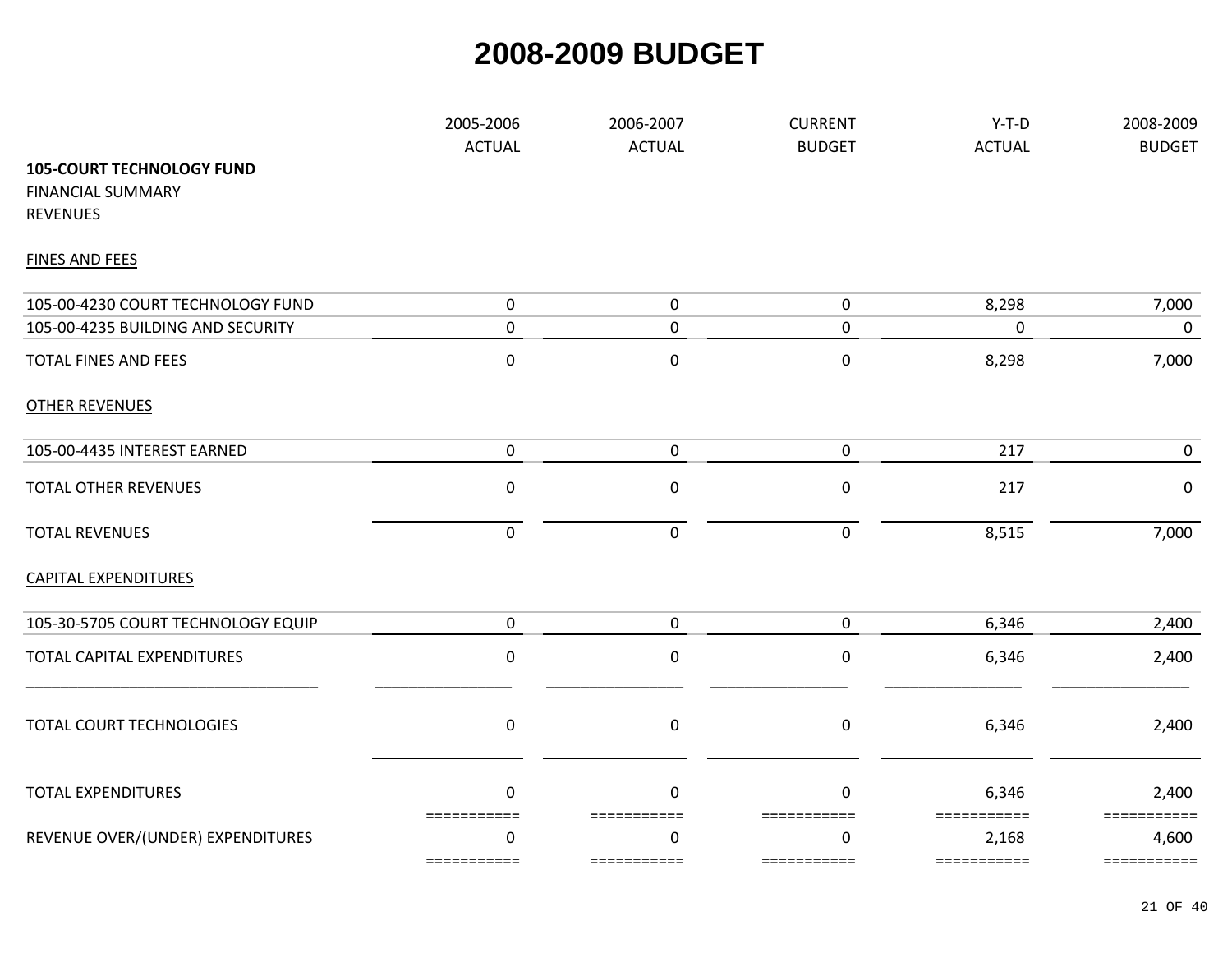|                                      | 2005-2006         | 2006-2007        | <b>CURRENT</b>   | $Y-T-D$               | 2008-2009     |
|--------------------------------------|-------------------|------------------|------------------|-----------------------|---------------|
|                                      | <b>ACTUAL</b>     | <b>ACTUAL</b>    | <b>BUDGET</b>    | <b>ACTUAL</b>         | <b>BUDGET</b> |
| <b>106-COURT BUILDING SECURITIES</b> |                   |                  |                  |                       |               |
| 106-COURT BUILDING SECURITIES        |                   |                  |                  |                       |               |
| <b>REVENUES</b>                      |                   |                  |                  |                       |               |
| <b>FINES AND FEES</b>                |                   |                  |                  |                       |               |
| 106-00-4235 BUILDING SECURITIES      | $\pmb{0}$         | $\mathbf 0$      | $\mathbf 0$      | 5,773                 | 3,000         |
| <b>TOTAL FINES AND FEES</b>          | $\mathbf 0$       | $\mathbf 0$      | $\pmb{0}$        | 5,773                 | 3,000         |
| <b>OTHER REVENUES</b>                |                   |                  |                  |                       |               |
| 106-00-4435 INTEREST EARNED          | 0                 | $\mathbf 0$      | $\mathbf 0$      | 384                   | $\mathbf 0$   |
| <b>TOTAL OTHER REVENUES</b>          | $\pmb{0}$         | $\mathbf 0$      | $\pmb{0}$        | 384                   | $\mathbf 0$   |
| <b>TOTAL REVENUES</b>                | $\mathbf 0$       | $\boldsymbol{0}$ | $\boldsymbol{0}$ | 6,157                 | 3,000         |
| <b>TRANSFERS</b>                     |                   |                  |                  |                       |               |
| 106-31-5960 BUILDING SECURITIES EQ   | $\mathbf 0$       | $\mathbf 0$      | $\mathbf 0$      | $\mathbf 0$           | $\mathbf 0$   |
| <b>TOTAL TRANSFERS</b>               | 0                 | $\mathbf 0$      | 0                | $\mathbf 0$           | 0             |
| <b>TOTAL BUILDING SECURITIES</b>     | $\mathbf{0}$      | $\mathbf 0$      | $\mathbf 0$      | $\mathbf 0$           | $\Omega$      |
| <b>TOTAL EXPENDITURES</b>            | <sup>0</sup>      | $\mathbf 0$      | $\Omega$         | $\mathbf{0}$          | 0             |
| REVENUE OVER/(UNDER) EXPENDITURES    | ------------<br>0 | ===========<br>0 | ===========<br>0 | ============<br>6,157 | ====<br>3,000 |
|                                      | ===========       | ===========      | ===========      | ===========           | ===========   |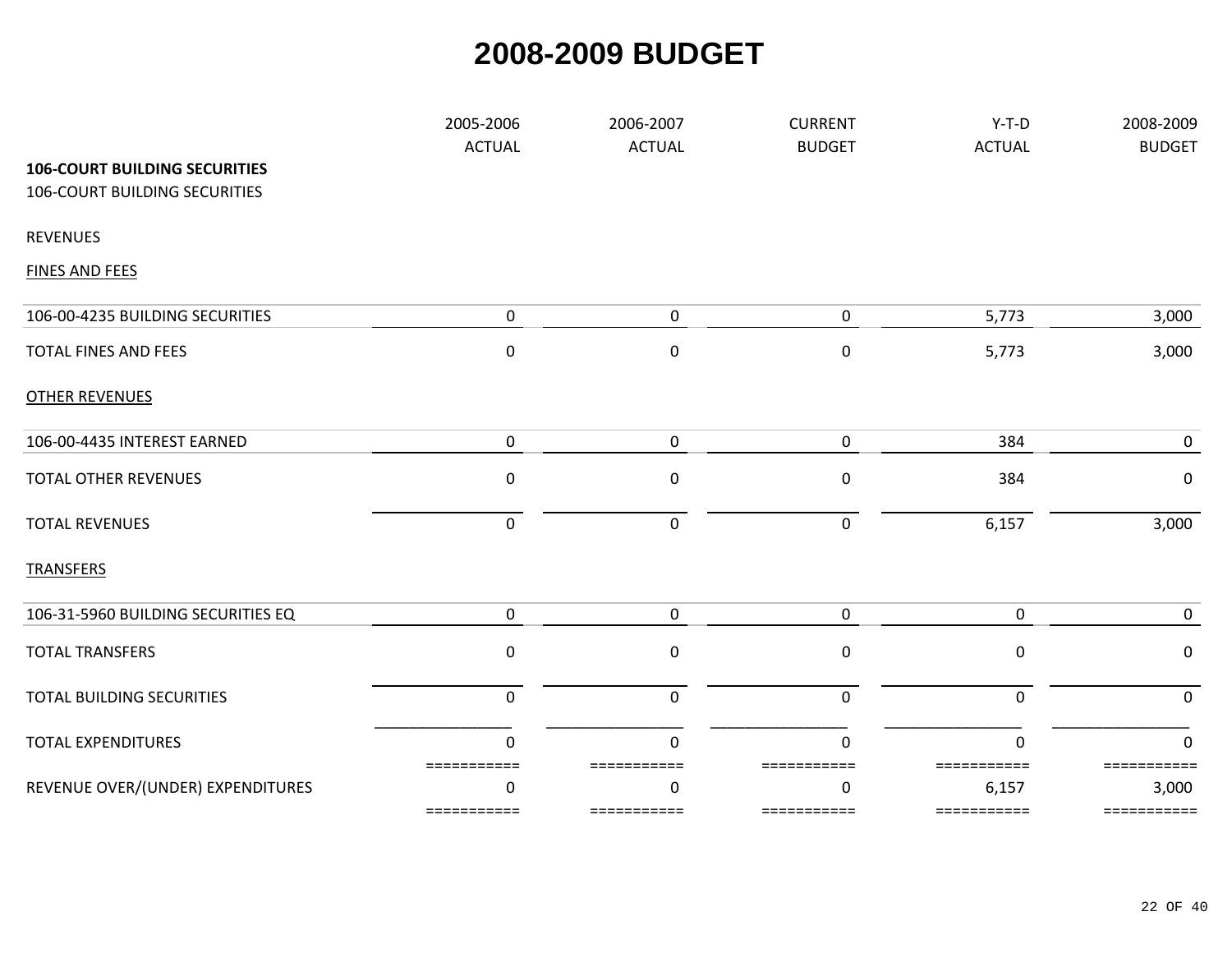|                                   | 2005-2006     | 2006-2007     | <b>CURRENT</b>   | $Y-T-D$       | 2008-2009     |
|-----------------------------------|---------------|---------------|------------------|---------------|---------------|
|                                   | <b>ACTUAL</b> | <b>ACTUAL</b> | <b>BUDGET</b>    | <b>ACTUAL</b> | <b>BUDGET</b> |
| <b>107-CHILD SAFETY FEES</b>      |               |               |                  |               |               |
| <b>FINANCIAL SUMMARY</b>          |               |               |                  |               |               |
| <b>REVENUE SUMMARY</b>            |               |               |                  |               |               |
| <b>FINES AND FEES</b>             |               |               |                  |               |               |
| 107-00-4240 CHILD SAFETY FEES     | $\mathbf 0$   | $\mathbf 0$   | $\mathbf 0$      | 743           | 0             |
| <b>TOTAL FINES AND FEES</b>       | 0             | $\mathbf 0$   | $\pmb{0}$        | 743           | $\mathbf 0$   |
| OTHER REVENUES                    |               |               |                  |               |               |
| 107-00-4435 INTEREST EARNED       | $\mathbf 0$   | $\mathbf 0$   | $\pmb{0}$        | $\mathbf 0$   | $\mathbf 0$   |
| <b>TOTAL OTHER REVENUES</b>       | $\Omega$      | 0             | 0                | $\mathbf 0$   | $\mathbf 0$   |
| <b>TOTAL REVENUES</b>             | 0             | 0             | $\boldsymbol{0}$ | 743           | $\mathbf{0}$  |
| REVENUE OVER/(UNDER) EXPENDITURES | <sup>0</sup>  | $\Omega$      | 0                | 743           | $\mathbf{0}$  |
|                                   | ===========   | =========     | ===========      | ===========   | ======        |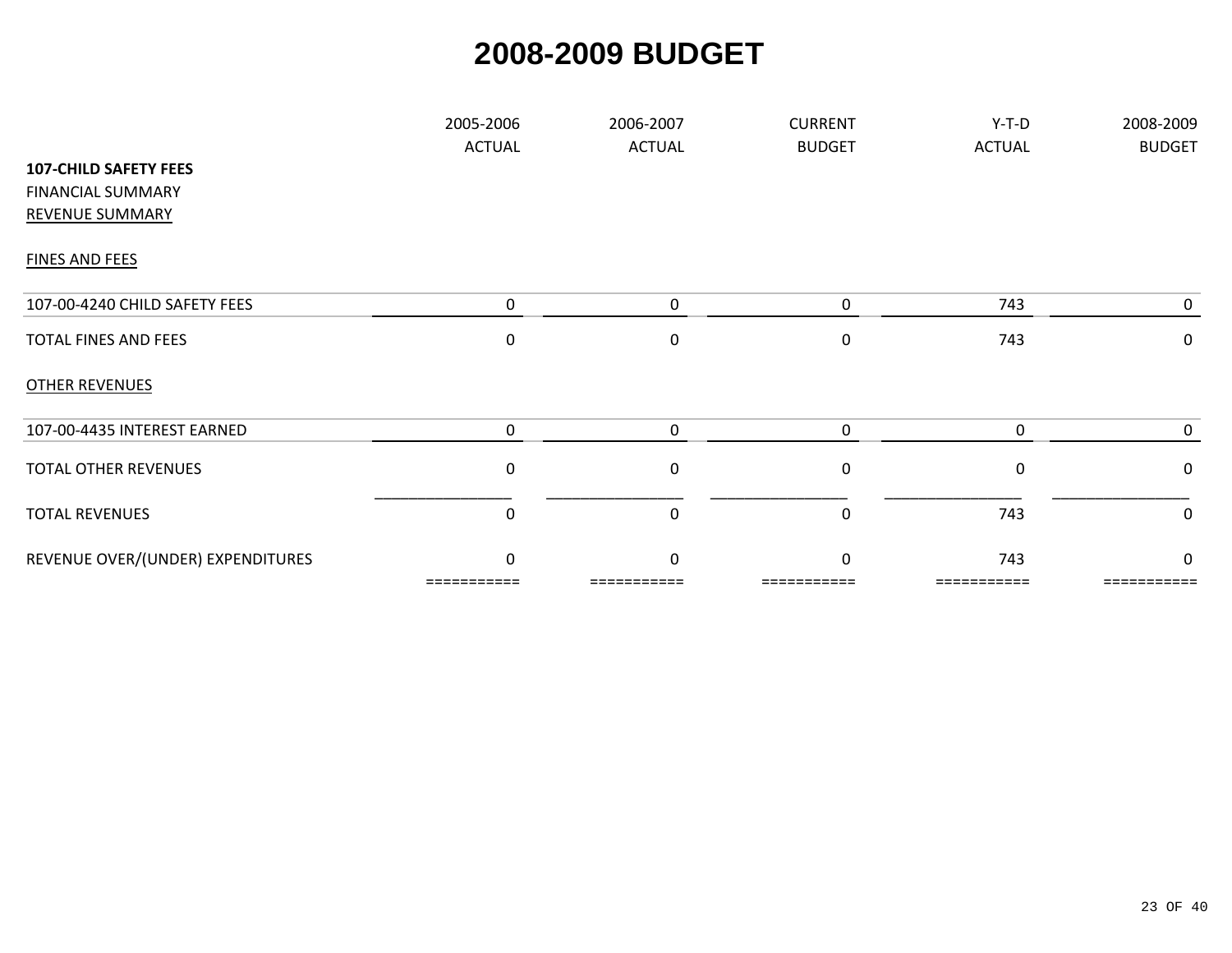|                                      | 2005-2006     | 2006-2007     | <b>CURRENT</b> | $Y-T-D$          | 2008-2009     |
|--------------------------------------|---------------|---------------|----------------|------------------|---------------|
|                                      | <b>ACTUAL</b> | <b>ACTUAL</b> | <b>BUDGET</b>  | <b>ACTUAL</b>    | <b>BUDGET</b> |
| 212-WATER/SEWER                      |               |               |                |                  |               |
| REVENUE SUMMARY                      |               |               |                |                  |               |
| <b>OTHER REVENUES</b>                | 2,119,385     | 1,577,123     | 1,581,300      | 1,542,950        | 1,671,605     |
| <b>TOTAL REVENUES</b>                | 2,119,385     | 1,577,123     | 1,581,300      | 1,542,950        | 1,671,605     |
| <b>EXPENDITURE SUMMARY</b>           |               |               |                |                  |               |
| <b>WATER DEPARTMENT</b>              | 2,106,906     | 1,573,185     | 1,730,450      | 1,548,145        | 1,671,605     |
| <b>TOTAL EXPENDITURES</b>            | 2,106,906     | 1,573,185     | 1,730,450      | 1,548,145        | 1,671,605     |
| REVENUE OVER/(UNDER) EXPENDITURES    | 12,478        | 3,939         | (149, 150)     | (5, 196)         | 0             |
| <b>FINANCIAL SUMMARY</b>             |               |               |                |                  |               |
| <b>OTHER REVENUES</b>                |               |               |                |                  |               |
| 212-00-4310 GARBAGE COLLECTION       | 442,989       | $\pmb{0}$     | $\mathbf 0$    | 0                | 0             |
| 212-00-4330 WATER SALES              | 1,025,990     | 906,130       | 980,000        | 891,287          | 980,000       |
| 212-00-4340 SEWER SERVICE            | 499,536       | 523,391       | 485,000        | 543,440          | 575,305       |
| 212-00-4350 EMS                      | 49,191        | 47,166        | 50,000         | 44,294           | 50,000        |
| 212-00-4380 WATER & SEWER TAPS       | 71,300        | 62,150        | 50,000         | 43,288           | 50,000        |
| 212-00-4410 GARBAGE TAX              | 3,781         | $\pmb{0}$     | $\pmb{0}$      | 0                | 0             |
| 212-00-4420 TRANSFER FROM OTHER FUND | 0             | $\mathbf 0$   | $\mathbf 0$    | $\boldsymbol{0}$ | $\Omega$      |
| 212-00-4430 MISCELLANEOUS INCOME     | 10,819        | 13,985        | 2,500          | 5,842            | 2,500         |
| 212-00-4435 INTEREST EARNED          | 3,355         | 12,763        | 1,000          | 4,127            | 1,000         |
| 212-00-4465 TRANSFER FROM RESERVES   | 0             | $\mathbf 0$   | 0              | 0                | $\mathbf{0}$  |
| 212-00-4475 EMS CONTRACT             | 12,728        | 11,667        | 12,800         | 10,672           | 12,800        |
| 212-00-4480 WATER DEPOSITS           | (304)         | (128)         | 0              | 0                | 0             |
| 212-00-4485 REIMBURSED FUNDS         | 0             | 0             | $\pmb{0}$      | $\pmb{0}$        | 0             |
| <b>TOTAL OTHER REVENUES</b>          | 2,119,385     | 1,577,123     | 1,581,300      | 1,542,950        | 1,671,605     |
| <b>TOTAL REVENUES</b>                | 2,119,385     | 1,577,123     | 1,581,300      | 1,542,950        | 1,671,605     |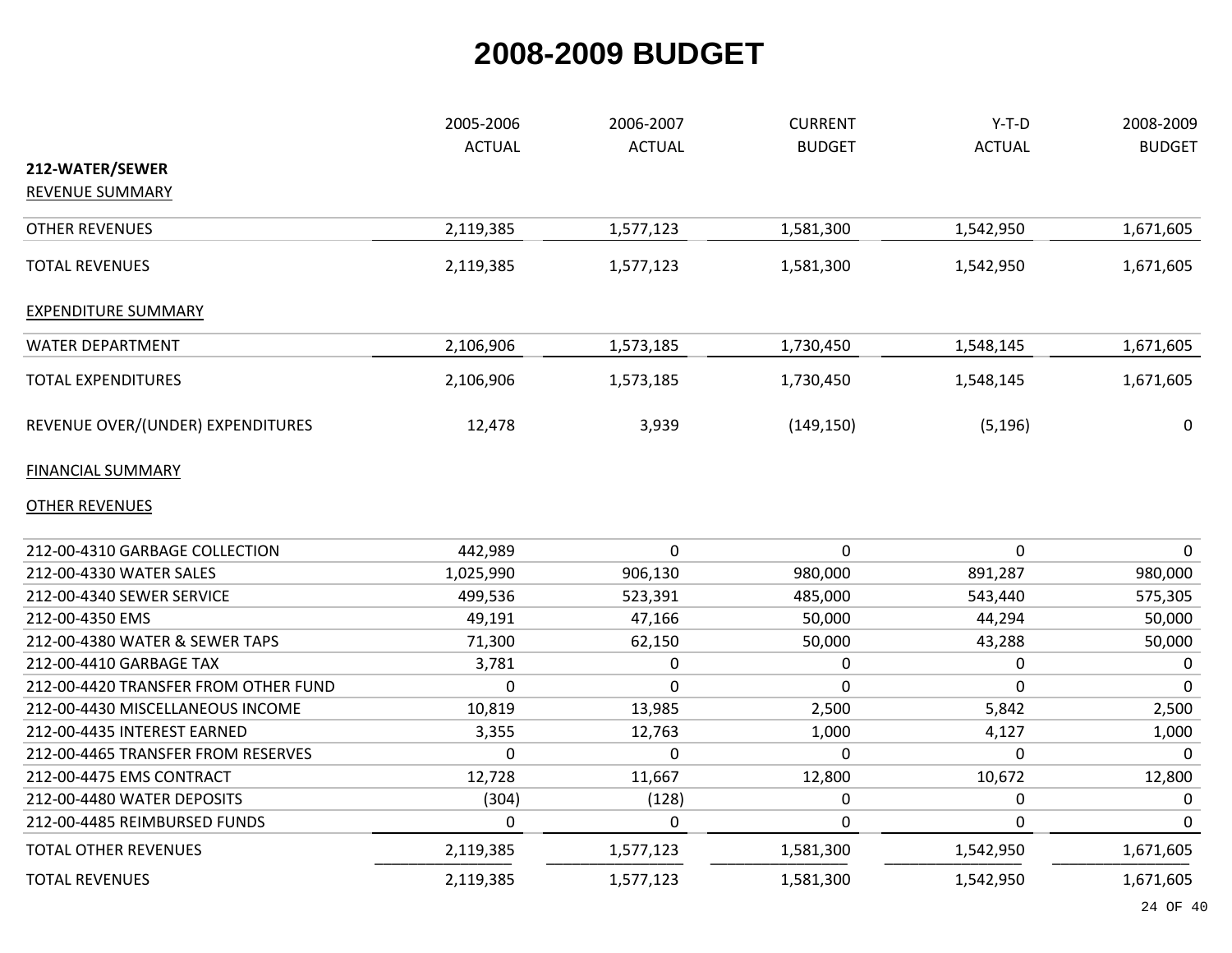|                                      | 2005-2006     | 2006-2007     | <b>CURRENT</b> | $Y-T-D$       | 2008-2009     |
|--------------------------------------|---------------|---------------|----------------|---------------|---------------|
|                                      | <b>ACTUAL</b> | <b>ACTUAL</b> | <b>BUDGET</b>  | <b>ACTUAL</b> | <b>BUDGET</b> |
| <b>WATER/SEWER DEPARTMENT</b>        |               |               |                |               |               |
| <b>EXPENDITURES</b>                  |               |               |                |               |               |
| PERSONNEL SERVICES                   |               |               |                |               |               |
| 212-07-5110 SUPERVISION              | 48,672        | 51,364        | 55,125         | 38,283        | 56,780        |
| 212-07-5111 SALARIES FULL-TIME       | 257,784       | 277,051       | 326,828        | 238,308       | 343,510       |
| 212-07-5112 SALARIES PART-TIME       | 0             | 0             | 0              | 0             | $\Omega$      |
| 212-07-5113 OVFRTIMF                 | 20,442        | 20,946        | 24,000         | 14,294        | 24,000        |
| 212-07-5114 CONTRACT LABOR           | 0             | 0             | $\pmb{0}$      | 0             | 0             |
| 212-07-5115 VACATION                 | 13,775        | 8,364         | 0              | 18,615        | 0             |
| 212-07-5116 SICK LEAVE               | 12,047        | 12,952        | 0              | 18,483        | $\mathbf 0$   |
| 212-07-5117 HOLIDAY                  | 13,930        | 14,907        | 0              | 14,886        | 0             |
| 212-07-5118 COMP TIME                | 2,737         | 4,026         | $\pmb{0}$      | 9,771         | 0             |
| 212-07-5155 CERTIFICATION PAY        | 0             | 0             | $\pmb{0}$      | 0             | $\mathbf{0}$  |
| 212-07-5160 RETIREMENT               | 31,352        | 29,108        | 45,467         | 31,568        | 59,405        |
| 212-07-5170 SOCIAL SECURITY/MEDICARE | 28,292        | 29,805        | 31,055         | 26,977        | 32,460        |
| 212-07-5175 HEALTH INSURANCE         | 54,504        | 55,278        | 56,016         | 42,067        | 56,500        |
| 212-07-5176 DENTAL                   | 4,749         | 3,855         | 3,312          | 2,686         | 3,800         |
| 212-07-5177 LIFE INSURANCE           | 2,042         | 1,880         | 2,160          | 1,193         | 2,900         |
| 212-07-5178 VISION                   | 1,450         | 1,287         | 1,296          | 1,080         | 1,500         |
| 212-07-5179 LONG TERM DISABILITY     | 0             | 0             | 0              | 922           | 2,900         |
| 212-07-5180 WORKERS COMP             | 0             | 0             | 0              | 11,714        | 14,500        |
| <b>TOTAL PERSONNEL SERVICES</b>      | 491,776       | 510,821       | 545,259        | 470,848       | 598,255       |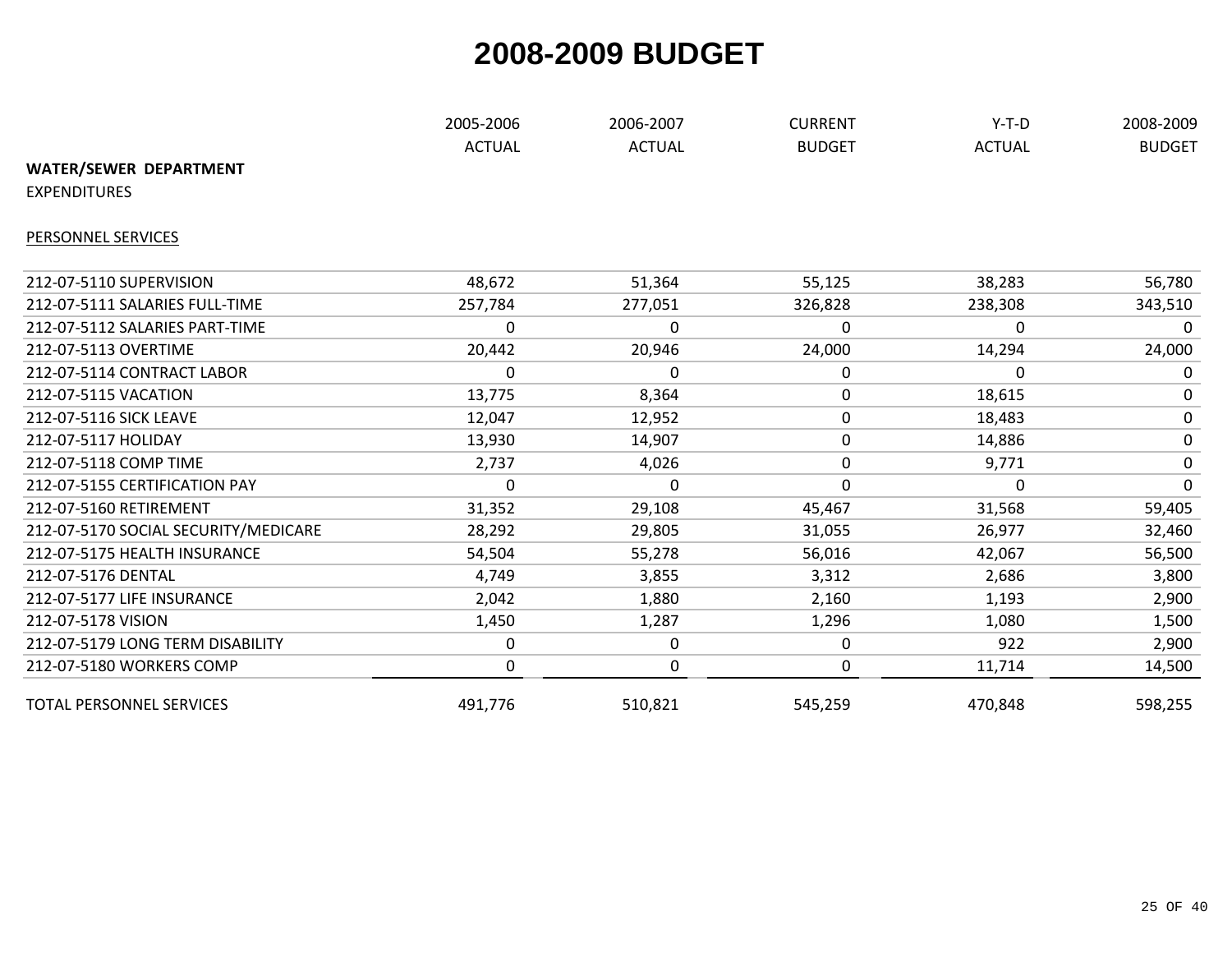|                                        | 2005-2006     | 2006-2007     | <b>CURRENT</b> | $Y-T-D$       | 2008-2009     |
|----------------------------------------|---------------|---------------|----------------|---------------|---------------|
|                                        | <b>ACTUAL</b> | <b>ACTUAL</b> | <b>BUDGET</b>  | <b>ACTUAL</b> | <b>BUDGET</b> |
| WATER/SEWER DEPARTMENT                 |               |               |                |               |               |
| <b>SUPPLIES</b>                        |               |               |                |               |               |
|                                        |               |               |                |               |               |
| 212-07-5210 OFFICE SUPPLIES            | 4,663         | 2,565         | 2,800          | 2,397         | 2,800         |
| 212-07-5215 POSTAGE                    | 7,296         | 12,229        | 25,000         | 18,683        | 25,000        |
| 212-07-5220 MECHANICAL                 | 0             | 0             | 0              | 0             | $\mathbf{0}$  |
| 212-07-5225 WEARING APPAREL            | 949           | 1,459         | 1,800          | 996           | 1,600         |
| 212-07-5230 FUEL/GAS & DIESEL          | 17,010        | 6,778         | 9,000          | 12,213        | 18,000        |
| 212-07-5235 TECHNICAL SUPPLIES         | 2,391         | 2,095         | 2,000          | 1,313         | 2,000         |
| 212-07-5250 CLEANING SUPPLIES          | 35            | 17            | 100            | 0             | 100           |
| 212-07-5255 BUILDING SUPPLIES          | 379           | $\mathbf 0$   | 500            | 158           | 500           |
| 212-07-5260 FOOD SUPPLIES              | 36            | 213           | 200            | 114           | 200           |
| 212-07-5275 CHEMICALS & LAB TEST       | 37,008        | 38,552        | 38,000         | 37,000        | 40,000        |
| 212-07-5285 TRACTOR SUPPLIES           | 3,607         | 538           | 3,000          | 610           | 2,500         |
| 212-07-5290 MISCELLANEOUS SUPPLIES     | 1,078         | 144           | 300            | 253           | 300           |
| <b>TOTAL SUPPLIES</b>                  | 74,452        | 64,590        | 82,700         | 73,736        | 93,000        |
|                                        |               |               |                |               |               |
| <b>CONTRACTUAL</b>                     |               |               |                |               |               |
| 212-07-5310 COMMUNICATIONS-TELEPHONE   | 6,287         | 6,849         | 11,000         | 12,434        | 12,500        |
| 212-07-5311 COMMUNICATIONS             | 3,106         | 598           | 1,500          | $\Omega$      | 4,800         |
| 212-07-5315 INSURANCE & BONDS-CASUALTY | 15,148        | 17,871        | 18,000         | 14,193        | 7,000         |
| 212-07-5320 PUBLICATIONS & ADVERTISING | 166           | 17            | 650            | 607           | 750           |
| 212-07-5325 UTILITIES                  | 326,912       | 322,384       | 310,000        | 311,505       | 355,000       |
| 212-07-5335 ASSOCIATION DUES           | 837           | 463           | 900            | 751           | 900           |
| 212-07-5340 EQUIPMENT RENTAL           | 1,545         | $\mathbf 0$   | 1,800          | $\mathbf 0$   | 1,500         |
| 212-07-5350 TRAVEL                     | $\mathbf{0}$  | $\mathbf{0}$  | 200            | 121           | 300           |
| 212-07-5355 SCHOOLS                    | 3,530         | 5,026         | 4,700          | 5,044         | 5,200         |
| 212-07-5390 GARBAGE COLLECTION         | 453,468       | $\mathbf 0$   | $\mathbf 0$    | $\mathbf 0$   | $\Omega$      |
| 212-07-5395 SOFTWARE CONTRACT          | 199           | 2,109         | 13,500         | 13,863        | 15,500        |
|                                        |               |               |                |               |               |
| <b>TOTAL CONTRACTUAL</b>               | 811,198       | 355,316       | 362,250        | 358,519       | 403,450       |
|                                        |               |               |                |               |               |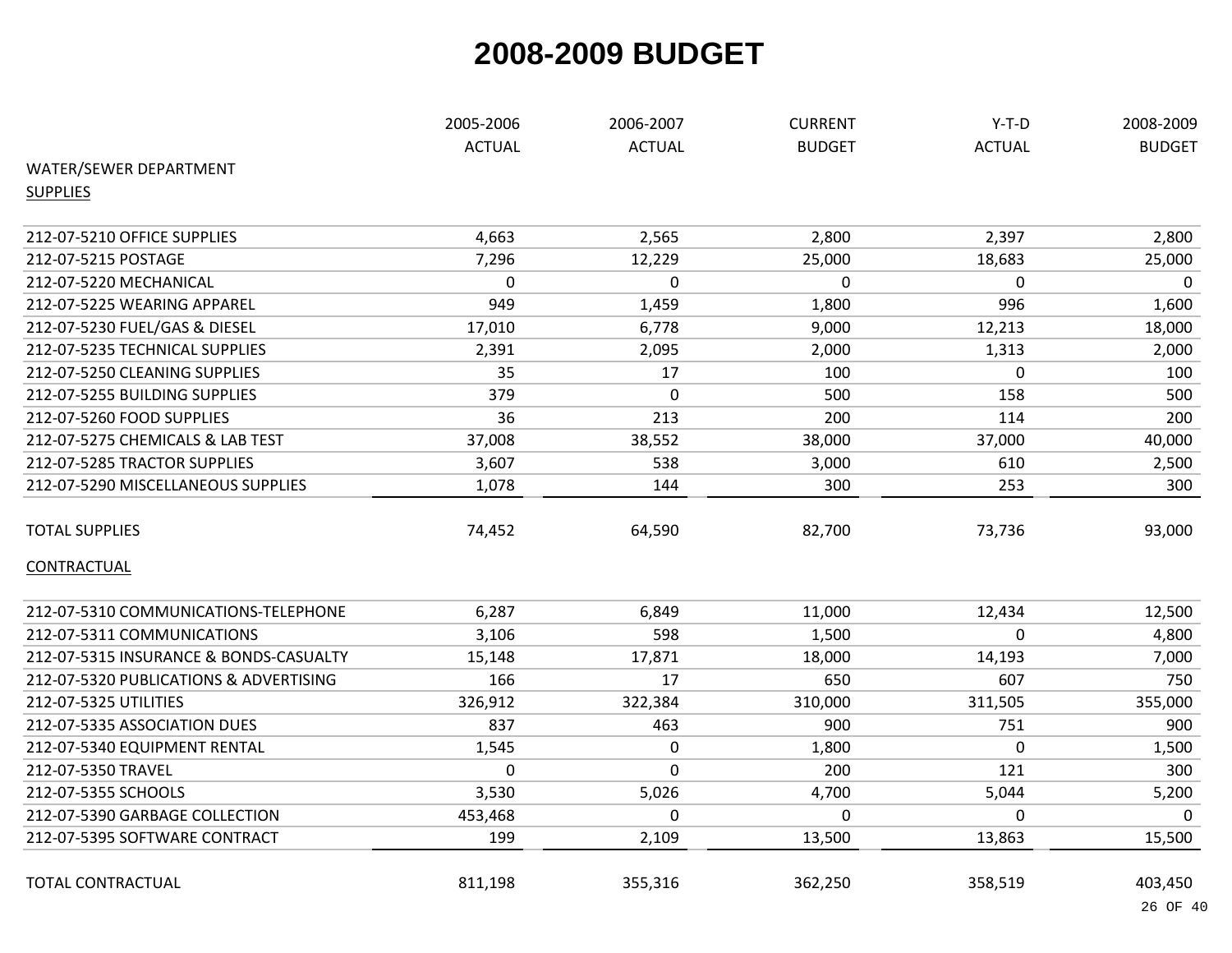|                                      | 2005-2006     | 2006-2007     | <b>CURRENT</b> | $Y-T-D$       | 2008-2009     |
|--------------------------------------|---------------|---------------|----------------|---------------|---------------|
|                                      | <b>ACTUAL</b> | <b>ACTUAL</b> | <b>BUDGET</b>  | <b>ACTUAL</b> | <b>BUDGET</b> |
| WATER/SEWER DEPARTMENT               |               |               |                |               |               |
| MAINTENANCE                          |               |               |                |               |               |
|                                      |               |               |                |               |               |
| 212-07-5400 EMS CONTRACT             | 48,162        | 46,657        | 48,500         | 42,975        | 48,500        |
| 212-07-5410 BUILDING & GROUNDS       | 523           | 288           | 900            | 493           | 900           |
| 212-07-5411 JANITORIAL               | 2,708         | 358           | 2,400          | 0             | 2,400         |
| 212-07-5415 FURNITURE & FIXTURES     | $\mathbf 0$   | $\mathbf 0$   | 400            | $\mathbf 0$   | 400           |
| 212-07-5420 MACHINERY & EQUIPMENT    | 13,375        | 7,364         | 12,000         | 7,628         | 12,000        |
| 212-07-5430 MOTOR VEHICLE & MAINT    | 6,407         | 451           | 3,000          | 2,762         | 3,500         |
| 212-07-5460 MISCELLANEOUS            | 494           | 114           | 500            | 219           | 500           |
| <b>TOTAL MAINTENANCE</b>             | 71,670        | 55,233        | 67,700         | 54,077        | 68,200        |
| INFRASTRUCTURE-MISC                  |               |               |                |               |               |
| 212-07-5510 SANITARY SEWER           | 25,691        | 23,926        | 38,000         | 35,881        | 30,000        |
| 212-07-5515 WATER MAINS              | 12,929        | 24,203        | 38,000         | 32,172        | 30,000        |
| 212-07-5520 PLANTS-TOWERS-WELLS      | 201,351       | 251,476       | 230,000        | 253,562       | 175,000       |
| 212-07-5525 SERVICE LINES            | 0             | 0             | 0              | 0             | $\mathbf{0}$  |
| TOTAL INFRASTRUCTURE-MISC            | 239,971       | 299,604       | 306,000        | 321,614       | 235,000       |
| <b>SUNDRY</b>                        |               |               |                |               |               |
| 212-07-5620 LEGAL                    | 19,311        | 5,107         | 7,000          | 643           | 5,000         |
| 212-07-5621 PROFESSIONAL             | 73,075        | 36,429        | 60,000         | 53,859        | 60,000        |
| 212-07-5625 REFUNDS                  | $\Omega$      | $\mathbf{0}$  | 0              | 0             | $\Omega$      |
| 212-07-5630 INSPECTION FEES          | 10,398        | 10,277        | 12,000         | 10,959        | 12,000        |
| 212-07-5635 TRANSFER TO RESERVES     | $\mathbf 0$   | 0             | 49,191         | $\pmb{0}$     | $\mathbf 0$   |
| 212-07-5640 STATE COMP (GARBAGE TAX) | 36,516        | $\mathbf 0$   | $\pmb{0}$      | 0             | $\mathbf 0$   |
| 212-07-5660 MISCELLANEOUS            | 19            | 4             | 50             | $\pmb{0}$     | 100           |
| <b>TOTAL SUNDRY</b>                  | 139,319       | 51,816        | 128,241        | 65,462        | 77,100        |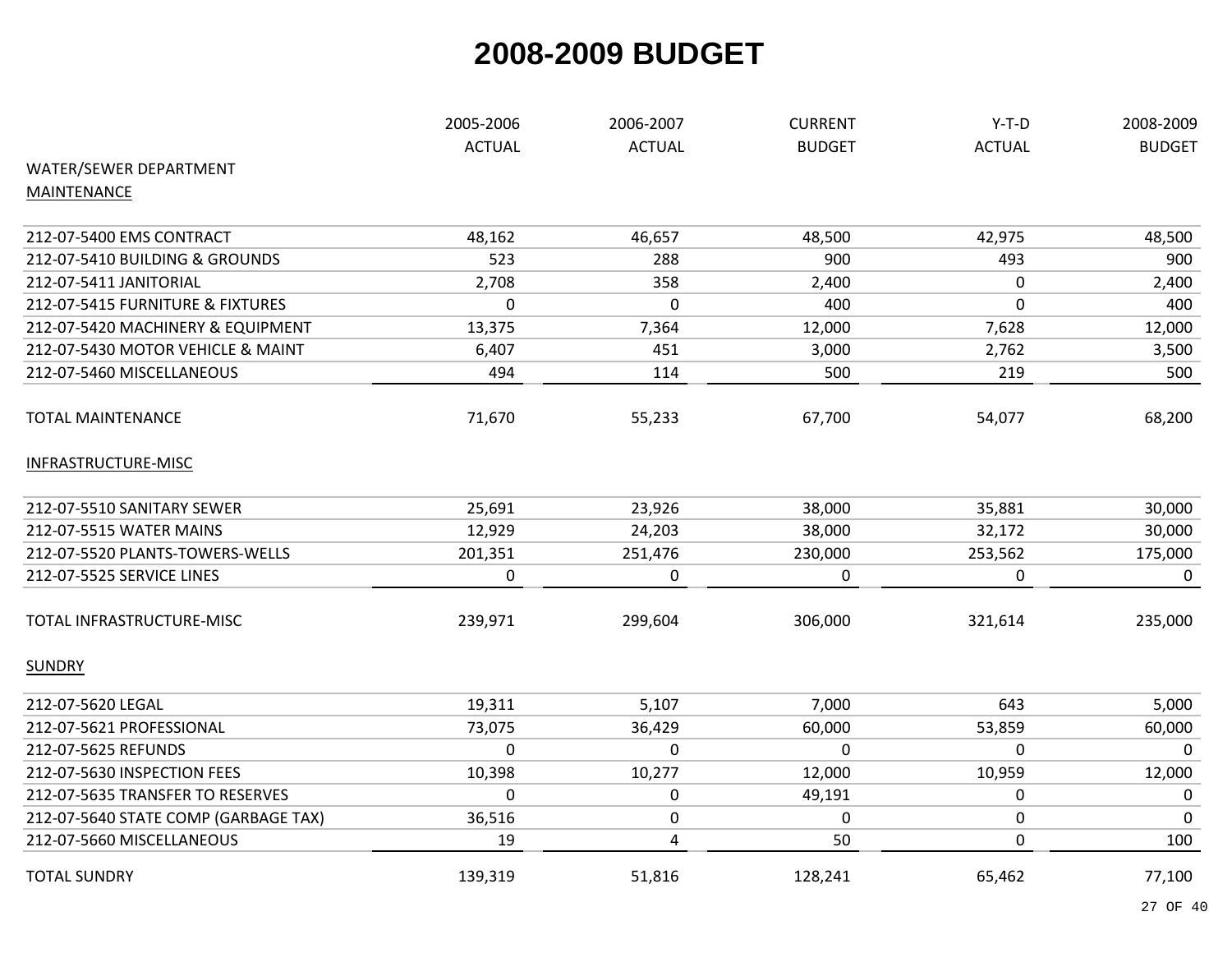|                                      | 2005-2006     | 2006-2007     | <b>CURRENT</b> | $Y-T-D$       | 2008-2009     |
|--------------------------------------|---------------|---------------|----------------|---------------|---------------|
|                                      | <b>ACTUAL</b> | <b>ACTUAL</b> | <b>BUDGET</b>  | <b>ACTUAL</b> | <b>BUDGET</b> |
| WATER/SEWER DEPARTMENT               |               |               |                |               |               |
| <b>CAPITAL EXPENDITURES</b>          |               |               |                |               |               |
| 212-07-5710 BUILDING & GROUNDS       | 152           | 4,195         | 2,000          | 482           | $\mathbf 0$   |
| 212-07-5715 MACHINERY & EQUIPMENT    | 39,968        | 5,296         | $\Omega$       | 0             | $\mathbf{0}$  |
| 212-07-5718 FURNITURE & EQUIPMENT    | 0             | 0             | 200            | $\mathbf 0$   | 200           |
| 212-07-5720 MOTOR VEHICLE            | $\mathbf 0$   | $\mathbf 0$   | 0              | 0             | $\mathbf 0$   |
| 212-07-5725 COMMUNICATIONS EQUIPMENT | 864           | 920           | 800            | 0             | 800           |
| 212-07-5730 OTHER EQUIPMENT          | 326           | 6,366         | 3,000          | 922           | 8,000         |
| TOTAL CAPITAL EXPENDITURES           | 41,310        | 16,776        | 6,000          | 1,404         | 9,000         |
| TRANSFERS                            |               |               |                |               |               |
| 212-07-5910 BUILDING & EQUIPMENT     | 18,671        | 10,638        | 2,500          | 692           | 1,800         |
| 212-07-5920 SERVICE LINES (SEWER)    | 3,944         | 1,938         | 3,000          | 1,234         | 3,000         |
| 212-07-5925 PLANTS-TOWERS-WELLS      | 10,144        | 18,716        | 15,000         | 8,388         | 15,000        |
| 212-07-5930 MAINS (WATER & SEWER)    | 101,364       | 76,277        | 70,000         | 68,778        | 50,000        |
| 212-07-5935 WELLS & PUMPS            | 9,361         | 30,101        | 20,000         | 15,187        | 10,000        |
| 212-07-5940 METERS METER BOXES       | 25,489        | 19,797        | 20,000         | 20,598        | 22,000        |
| 212-07-5945 SERVICE LINES (WATER)    | 38,808        | 27,226        | 43,000         | 39,939        | 42,000        |
| 212-07-5950 SERVICE MANHOLES         | 5,286         | 3,278         | 11,000         | 9,049         | 6,000         |
| 212-07-5955 HYDRANTS & VALVES        | 24,141        | 20,451        | 35,000         | 26,952        | 25,000        |
| 212-07-5956 EMS BUILDING             | 0             | 10,607        | 12,800         | 11,667        | 12,800        |
| <b>TOTAL TRANSFERS</b>               | 237,209       | 219,028       | 232,300        | 202,485       | 187,600       |
| <b>BOND EXPENSE</b>                  |               |               |                |               |               |
| 212-07-6050 TRANSFER TO OTHER FUND   | $\mathbf 0$   | 0             | 0              | $\pmb{0}$     | $\bf{0}$      |
| 212-07-6055 TRANSFER TO GENERAL FUND | $\mathbf 0$   | $\mathbf 0$   | 0              | $\mathbf 0$   | 0             |
| 212-07-6065 TRANSFER TO I & S        | $\pmb{0}$     | 0             | 0              | $\pmb{0}$     | $\mathbf 0$   |
| <b>TOTAL BOND EXPENSE</b>            | $\pmb{0}$     | 0             | $\pmb{0}$      | $\pmb{0}$     | $\mathbf 0$   |
|                                      |               |               |                |               | 28 OF 40      |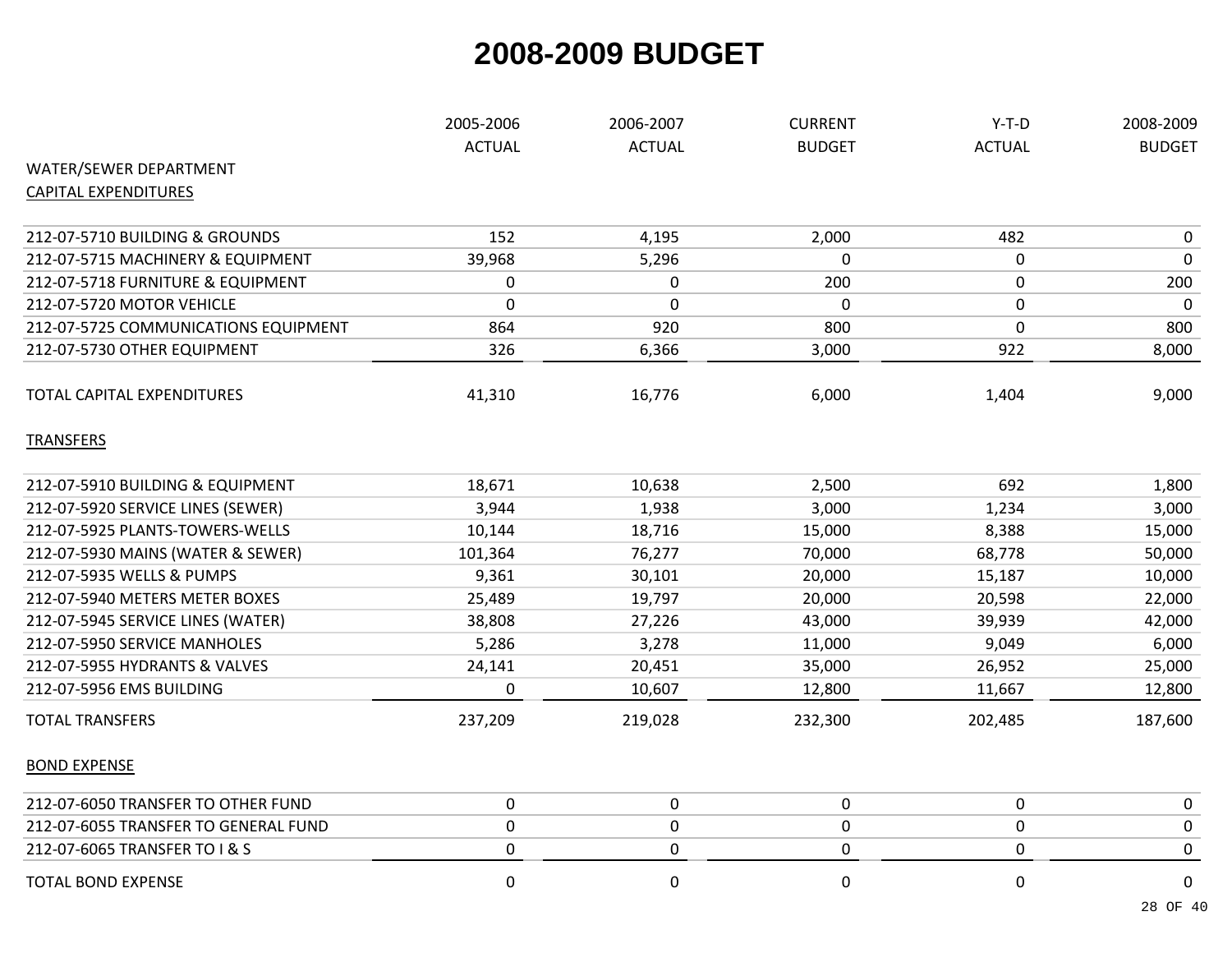| REVENUE OVER/(UNDER) EXPENDITURES | 12,478        | 3,939         | (149, 150)    | (5, 196)      | 0             |
|-----------------------------------|---------------|---------------|---------------|---------------|---------------|
| <b>TOTAL EXPENDITURES</b>         | 2,106,906     | 1,573,185     | 1,730,450     | 1,548,145     | 1,671,605     |
| TOTAL WATER DEPARTMENT            | 2,106,906     | 1,573,185     | 1,730,450     | 1,548,145     | 1,671,605     |
| WATER/SEWER DEPARTMENT            | <b>ACTUAL</b> | <b>ACTUAL</b> | <b>BUDGET</b> | <b>ACTUAL</b> | <b>BUDGET</b> |
|                                   | 2005-2006     | 2006-2007     | CURRENT       | $Y-T-D$       | 2008-2009     |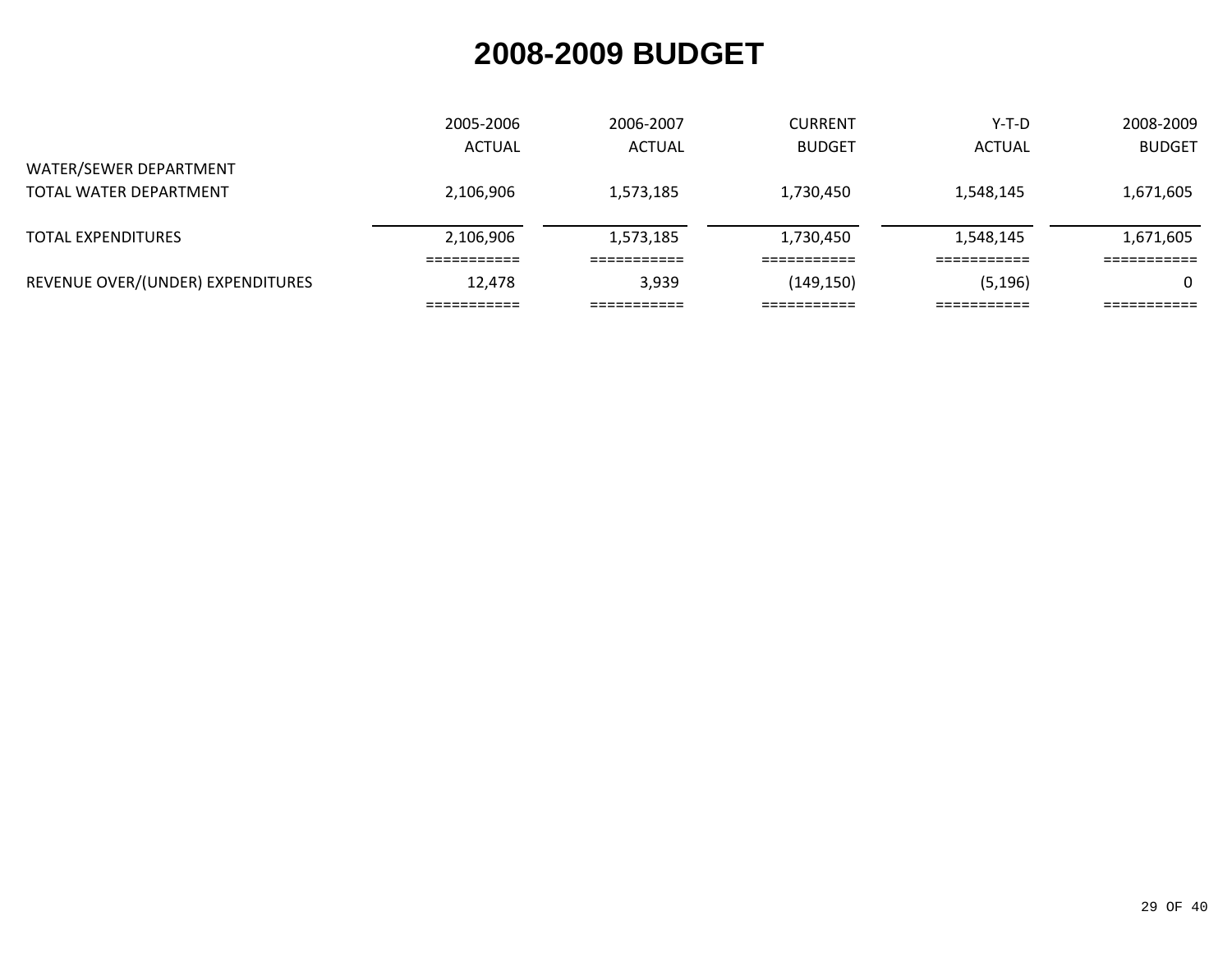|                                        | 2005-2006             | 2006-2007             | <b>CURRENT</b>                       | $Y-T-D$       | 2008-2009     |
|----------------------------------------|-----------------------|-----------------------|--------------------------------------|---------------|---------------|
|                                        | <b>ACTUAL</b>         | <b>ACTUAL</b>         | <b>BUDGET</b>                        | <b>ACTUAL</b> | <b>BUDGET</b> |
| <b>414-INTEREST &amp; SINKING FUND</b> |                       |                       |                                      |               |               |
| <b>FINANCIAL SUMMARY</b>               |                       |                       |                                      |               |               |
| <b>REVENUE SUMMARY</b>                 |                       |                       |                                      |               |               |
| <b>TAXES</b>                           | 892,748               | 1,060,945             | 1,128,108                            | 1,128,969     | 1,132,462     |
| <b>OTHER REVENUES</b>                  | 76,331                | 75,666                | 15,000                               | 35,071        | 18,000        |
| <b>TOTAL REVENUES</b>                  | 969,079               | 1,136,611             | 1,143,108                            | 1,164,039     | 1,150,462     |
| <b>EXPENDITURE SUMMARY</b>             |                       |                       |                                      |               |               |
| <b>INTEREST &amp; SINKING</b>          | 880,604               | 1,072,374             | 1,143,108                            | 1,127,133     | 1,150,462     |
| <b>TOTAL EXPENDITURES</b>              | 880,604               | 1,072,374             | 1,143,108                            | 1,127,133     | 1,150,462     |
| REVENUE OVER/(UNDER) EXPENDITURES      | ===========<br>88,476 | ===========<br>64,238 | $=$ = = = = = = = = = =<br>$\pmb{0}$ | 36,907        | 0             |
|                                        | ===========           | ===========           | ===========                          | ===========   | ===========   |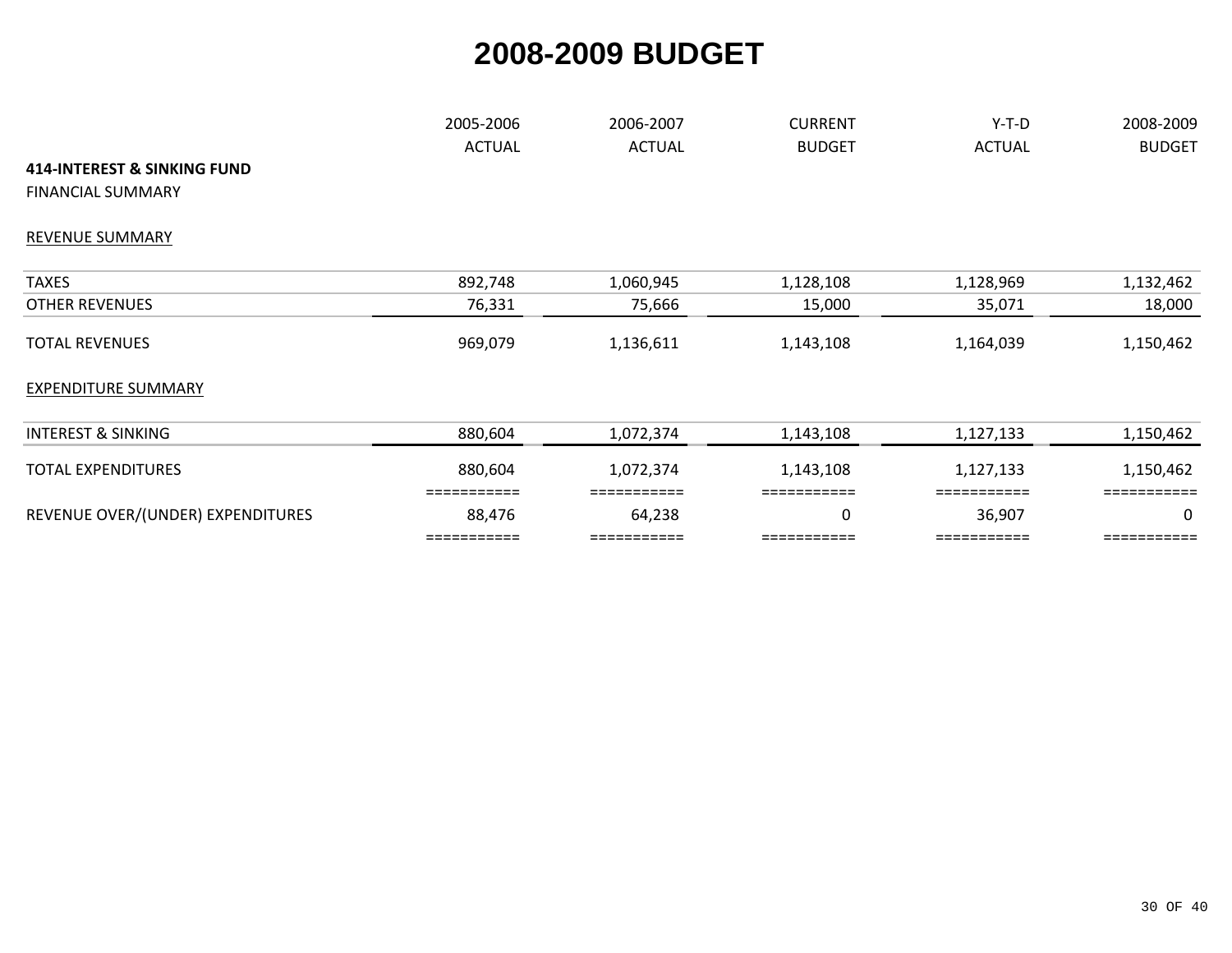|                                                                    | 2005-2006<br><b>ACTUAL</b> | 2006-2007<br><b>ACTUAL</b> | <b>CURRENT</b><br><b>BUDGET</b> | $Y-T-D$<br><b>ACTUAL</b> | 2008-2009<br><b>BUDGET</b> |
|--------------------------------------------------------------------|----------------------------|----------------------------|---------------------------------|--------------------------|----------------------------|
| <b>414-INTEREST &amp; SINKING FUND</b><br><b>FINANCIAL SUMMARY</b> |                            |                            |                                 |                          |                            |
| <b>REVENUES</b>                                                    |                            |                            |                                 |                          |                            |
| <b>TAXES</b>                                                       |                            |                            |                                 |                          |                            |
| 414-00-4110 AD VAL & DEL TAX                                       | 892,748                    | 1,060,945                  | 1,128,108                       | 1,128,969                | 1,132,462                  |
| <b>TOTAL TAXES</b>                                                 | 892,748                    | 1,060,945                  | 1,128,108                       | 1,128,969                | 1,132,462                  |
| <b>OTHER REVENUES</b>                                              |                            |                            |                                 |                          |                            |
| 414-00-4420 TRANSFER FROM OTHER FUND                               | $\mathbf 0$                | 0                          | 0                               | 0                        | 0                          |
| 414-00-4430 MISCELLANEOUS INCOME                                   | $\mathbf 0$                | $\mathbf 0$                | $\mathbf 0$                     | 0                        | $\mathbf{0}$               |
| 414-00-4435 INTEREST EARNED                                        | 53,108                     | 75,666                     | 15,000                          | 35,071                   | 18,000                     |
| 414-00-4451 BOND PREMIUM                                           | $\mathbf 0$                | 0                          | 0                               | 0                        | 0                          |
| 414-00-4452 BOND PROCEEDS                                          | 11,123                     | 0                          | $\mathbf 0$                     | 0                        | 0                          |
| 414-00-4465 TRANSFER FROM RESERVES                                 | $\mathbf 0$                | $\mathbf 0$                | $\mathbf 0$                     | 0                        | $\mathbf 0$                |
| 414-00-4485 REIMBURSED FUNDS                                       | 12,100                     | 0                          | 0                               | 0                        | $\mathbf{0}$               |
| <b>TOTAL OTHER REVENUES</b>                                        | 76,331                     | 75,666                     | 15,000                          | 35,071                   | 18,000                     |
| <b>TOTAL REVENUES</b>                                              | 969,079                    | 1,136,611                  | 1,143,108                       | 1,164,039                | 1,150,462                  |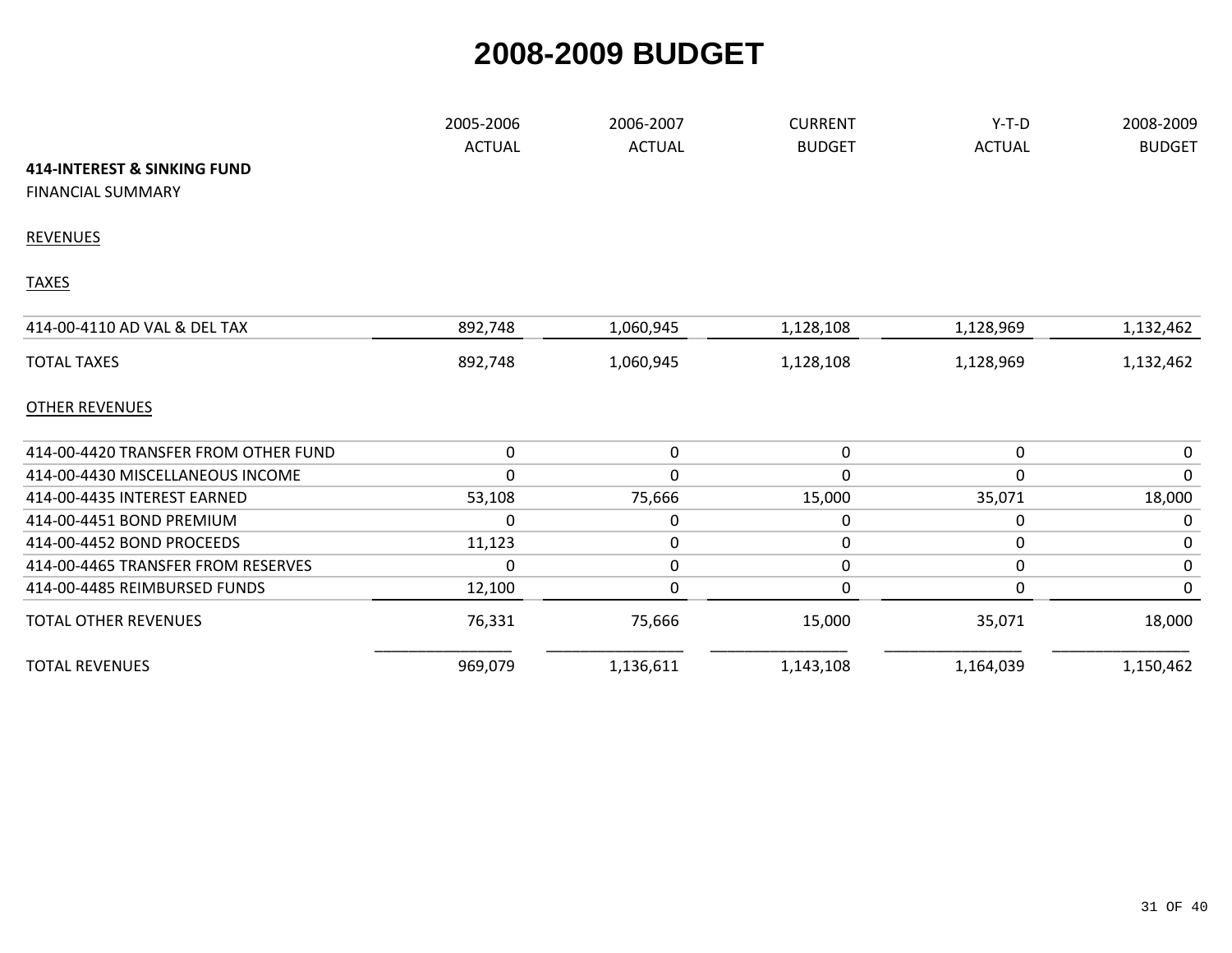|                                     | 2005-2006                          | 2006-2007                | <b>CURRENT</b>           | $Y-T-D$                  | 2008-2009                |
|-------------------------------------|------------------------------------|--------------------------|--------------------------|--------------------------|--------------------------|
|                                     | <b>ACTUAL</b>                      | <b>ACTUAL</b>            | <b>BUDGET</b>            | <b>ACTUAL</b>            | <b>BUDGET</b>            |
| <b>INTEREST &amp; SINKING FUND</b>  |                                    |                          |                          |                          |                          |
| <b>EXPENDITURES</b>                 |                                    |                          |                          |                          |                          |
| <b>SUPPLIES</b>                     |                                    |                          |                          |                          |                          |
| 414-09-5210 MISCELLANEOUS           | $\mathbf 0$                        | $\pmb{0}$                | 0                        | 0                        | 0                        |
| 414-09-5215 POSTAGE                 | $\pmb{0}$                          | $\pmb{0}$                | 0                        | $\pmb{0}$                | $\mathbf 0$              |
| 414-09-5290 MISCELLANEOUS           | 0                                  | 0                        | 0                        | 0                        | 0                        |
| <b>TOTAL SUPPLIES</b>               | $\pmb{0}$                          | $\pmb{0}$                | 0                        | 0                        | $\mathbf 0$              |
| <b>SUNDRY</b>                       |                                    |                          |                          |                          |                          |
| 414-09-5625 REFUNDS                 | $\mathbf 0$                        | $\pmb{0}$                | 0                        | $\mathbf 0$              | $\boldsymbol{0}$         |
| 414-09-5635 TRANSFER TO RESERVES    | 0                                  | $\pmb{0}$                | 0                        | 0                        | $\bf{0}$                 |
| 414-09-5660 MISCELLANEOUS           | 0                                  | $\mathbf 0$              | 0                        | 0                        | $\mathbf 0$              |
| <b>TOTAL SUNDRY</b>                 | $\mathbf 0$                        | $\pmb{0}$                | 0                        | 0                        | $\mathbf 0$              |
| <b>BOND EXPENSE</b>                 |                                    |                          |                          |                          |                          |
| 414-09-6025 LOSS ON DEFEASANCE      | $\mathbf 0$                        | $\mathbf 0$              | 0                        | 0                        | 0                        |
| 414-09-6040 REFUNDS                 | 0                                  | 0                        | 0                        | 0                        | $\mathbf{0}$             |
| 414-09-6079 AGENT FEES              | 1,761                              | 2,961                    | 3,000                    | 2,025                    | 3,000                    |
| 414-09-6090 PAYMENT ON PRINCIPAL    | 410,000                            | 460,000                  | 530,000                  | 530,000                  | 555,000                  |
| 414-09-6095 BOND INTEREST           | 468,843                            | 609,413                  | 595,108                  | 595,108                  | 577,462                  |
| 414-09-6096 BOND INSURANCE EXPENSE  | 0                                  | $\pmb{0}$                | 0                        | 0                        | $\Omega$                 |
| 414-09-6097 TRANSFER TO ESCROW      | 0                                  | 0                        | 15,000                   | $\Omega$                 | 15,000                   |
| <b>TOTAL BOND EXPENSE</b>           | 880,604                            | 1,072,374                | 1,143,108                | 1,127,133                | 1,150,462                |
| <b>TOTAL INTEREST &amp; SINKING</b> | 880,604                            | 1,072,374                | 1,143,108                | 1,127,133                | 1,150,462                |
| <b>TOTAL EXPENDITURES</b>           | 880,604<br>$=$ = = = = = = = = = = | 1,072,374<br>=========== | 1,143,108<br>=========== | 1,127,133<br>=========== | 1,150,462<br>=========== |
| REVENUE OVER/(UNDER) EXPENDITURES   | 88,476                             | 64,238                   | 0                        | 36,907                   | $\boldsymbol{0}$         |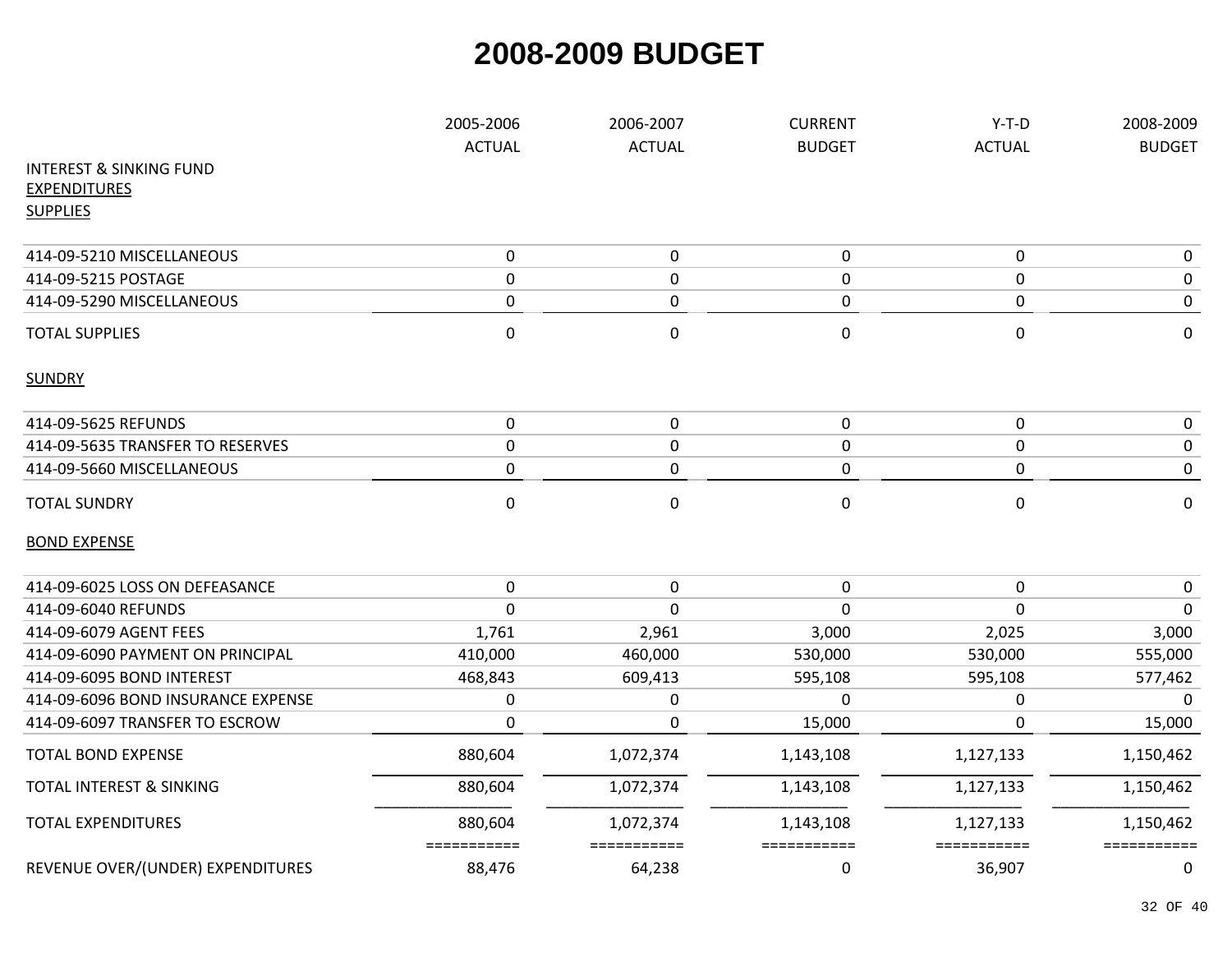|                                   | 2005-2006     | 2006-2007     | <b>CURRENT</b> | $Y-T-D$       | 2008-2009      |
|-----------------------------------|---------------|---------------|----------------|---------------|----------------|
|                                   | <b>ACTUAL</b> | <b>ACTUAL</b> | <b>BUDGET</b>  | <b>ACTUAL</b> | <b>BUDGET</b>  |
| <b>513-CEMETERY FUND</b>          |               |               |                |               |                |
| <b>FINANCIAL SUMMARY</b>          |               |               |                |               |                |
| <b>REVENUE SUMMARY</b>            |               |               |                |               |                |
| <b>OTHER REVENUES</b>             | 21,811        | 35,751        | 27,000         | 38,798        | 24,675         |
| <b>TOTAL REVENUES</b>             | 21,811        | 35,751        | 27,000         | 38,798        | 24,675         |
| <b>EXPENDITURE SUMMARY</b>        |               |               |                |               |                |
| <b>CEMETERY</b>                   | 58,601        | 44,968        | 30,352         | 22,739        | 24,675         |
| <b>TOTAL EXPENDITURES</b>         | 58,601        | 44,968        | 30,352         | 22,739        | 24,675         |
| REVENUE OVER/(UNDER) EXPENDITURES | (36, 791)     | (9, 217)      | (3, 352)       | 16,059        | $\overline{0}$ |
|                                   | ===========   | -----------   | ===--------    | -----------   |                |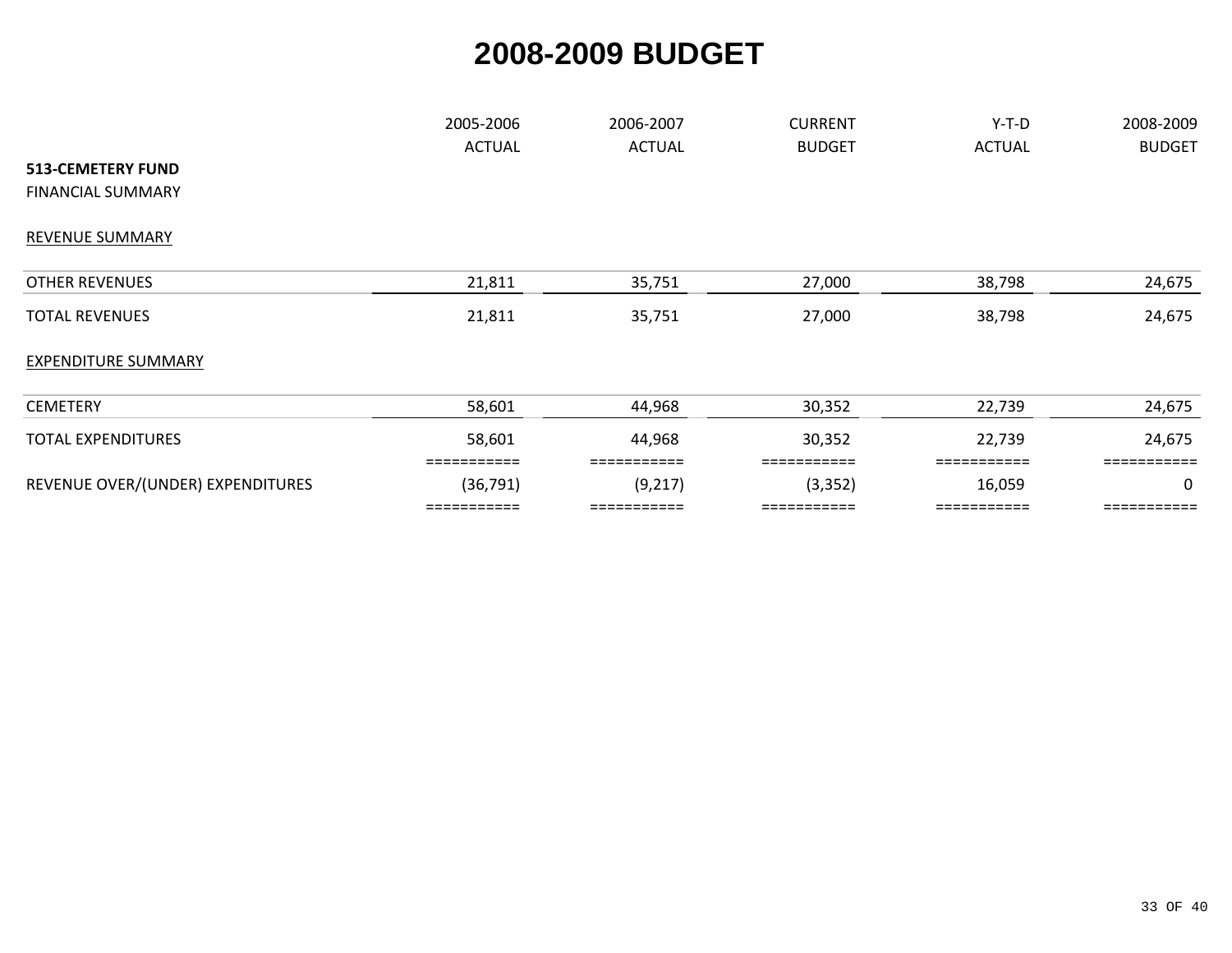|                                    | 2005-2006     | 2006-2007        | <b>CURRENT</b> | $Y-T-D$       | 2008-2009     |
|------------------------------------|---------------|------------------|----------------|---------------|---------------|
|                                    | <b>ACTUAL</b> | <b>ACTUAL</b>    | <b>BUDGET</b>  | <b>ACTUAL</b> | <b>BUDGET</b> |
| <b>CEMETERY FUND</b>               |               |                  |                |               |               |
| <b>REVENUES</b>                    |               |                  |                |               |               |
| <b>OTHER REVENUES</b>              |               |                  |                |               |               |
| 513-00-4360 SERVICE CHARGE         | 2,250         | 2,000            | 1,000          | 1,000         | 500           |
| 513-00-4430 MISCELLANEOUS INCOME   | $\Omega$      | 325              | 0              | 3,700         | $\Omega$      |
| 513-00-4435 INTEREST EARNED        | 4,636         | 6,956            | 5,000          | 3,736         | 4,000         |
| 513-00-4450 SALE OF CEMETERY PLOT  | 14,700        | 18,700           | 15,000         | 20,400        | 12,000        |
| 513-00-4455 PUBLIC CONTRIBUTION    | 225           | 7,770            | 6,000          | 9,963         | 8,175         |
| 513-00-4465 TRANSFER FROM RESERVES | 0             | $\boldsymbol{0}$ | $\pmb{0}$      | 0             | 0             |
| 513-00-4485 REIMBURSED FUNDS       | 0             | $\mathbf 0$      | $\pmb{0}$      | 0             | 0             |
| <b>TOTAL OTHER REVENUES</b>        | 21,811        | 35,751           | 27,000         | 38,798        | 24,675        |
| <b>TOTAL REVENUES</b>              | 21,811        | 35,751           | 27,000         | 38,798        | 24,675        |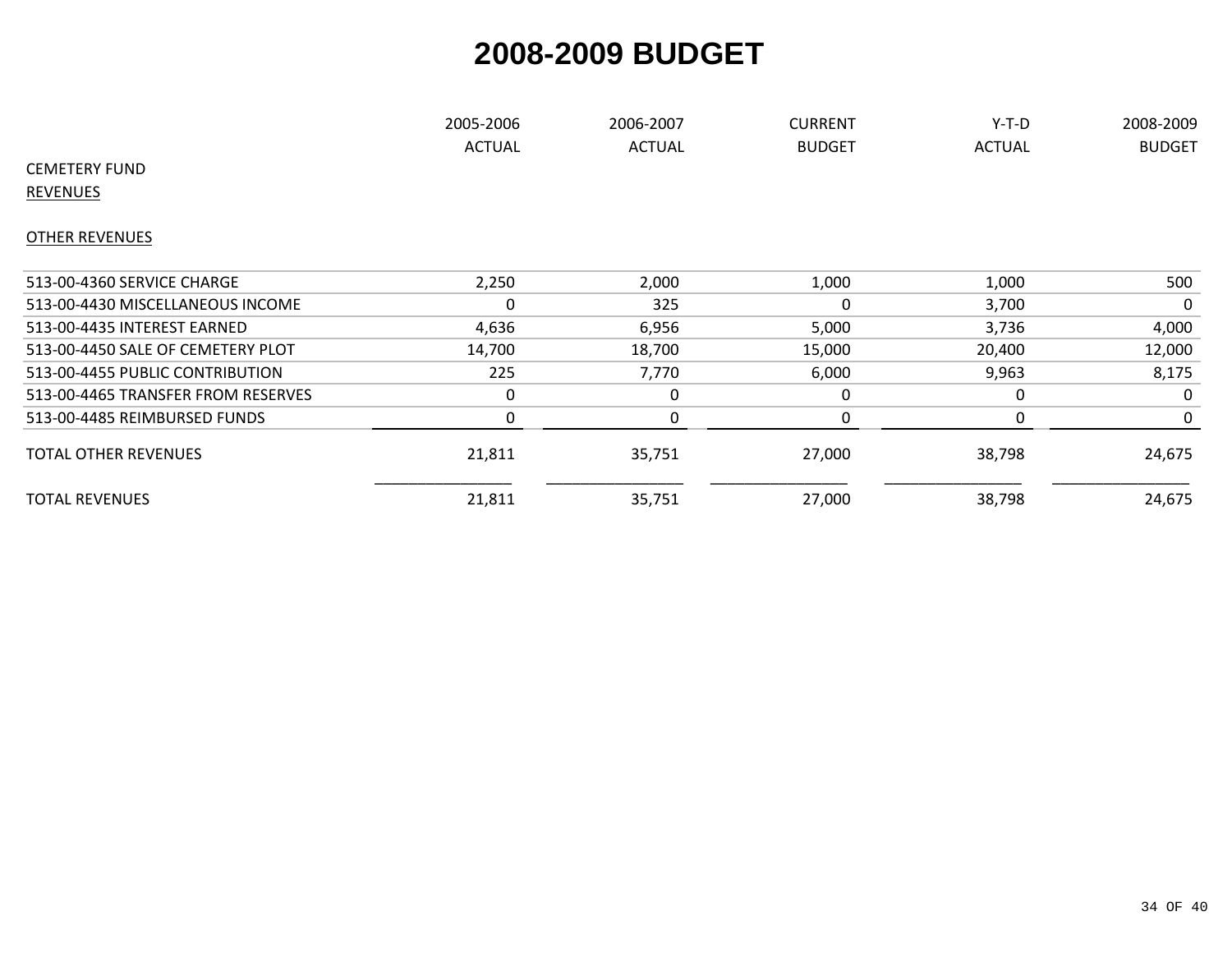|                                        | 2005-2006     | 2006-2007     | <b>CURRENT</b>   | $Y-T-D$       | 2008-2009     |
|----------------------------------------|---------------|---------------|------------------|---------------|---------------|
|                                        | <b>ACTUAL</b> | <b>ACTUAL</b> | <b>BUDGET</b>    | <b>ACTUAL</b> | <b>BUDGET</b> |
| <b>CEMETERY FUND</b>                   |               |               |                  |               |               |
| <b>EXPENDITURES</b>                    |               |               |                  |               |               |
| <b>SUPPLIES</b>                        |               |               |                  |               |               |
| 513-08-5210 OFFICE SUPPLIES            | $\mathbf 0$   | $\mathbf 0$   | $\mathbf 0$      | $\mathbf 0$   | $\Omega$      |
| 513-08-5215 POSTAGE                    | 0             | 1,131         | 1,000            | 251           | 500           |
| 513-08-5285 TRACTOR SUPPLIES           | $\mathbf 0$   | $\Omega$      | $\Omega$         | 0             | $\Omega$      |
| 513-08-5290 MISCELLANEOUS SUPPLIES     | $\mathbf 0$   | 2,459         | 3,000            | $\pmb{0}$     | 1,000         |
| 513-08-5291 BILLBOARDS                 | 0             | 0             | 0                | 0             | $\Omega$      |
| <b>TOTAL SUPPLIES</b>                  | $\pmb{0}$     | 3,590         | 4,000            | 251           | 1,500         |
| <b>CONTRACTUAL</b>                     |               |               |                  |               |               |
| 513-08-5305 MISCELLANEOUS              | $\mathbf 0$   | $\mathbf 0$   | $\pmb{0}$        | $\pmb{0}$     | $\mathbf 0$   |
| 513-08-5315 INSURANCE & BONDS CASUALTY | $\pmb{0}$     | 0             | $\pmb{0}$        | 0             | 0             |
| 513-08-5320 PUBLICATIONS & ADVERTISING | $\pmb{0}$     | $\pmb{0}$     | $\pmb{0}$        | $\pmb{0}$     | 0             |
| 513-08-5321 SIGNS & DISPLAYS           | 0             | 0             | $\boldsymbol{0}$ | 0             | 0             |
| 513-08-5325 UTILITIES                  | 0             | 0             | $\mathbf 0$      | $\mathbf 0$   | $\Omega$      |
| 513-08-5395 SOFTWARE CONTRACT          | 0             | $\pmb{0}$     | 375              | 375           | 375           |
| TOTAL CONTRACTUAL                      | $\mathbf 0$   | $\mathbf 0$   | 375              | 375           | 375           |
| MAINTENANCE                            |               |               |                  |               |               |
| 513-08-5455 CEMETERY MAINTENANCE       | 16,739        | 16,553        | 20,500           | 18,765        | 20,000        |
| 513-08-5460 MISCELLANEOUS MAINTENANCE  | 0             | 0             | $\mathbf 0$      | 0             | 0             |
| <b>TOTAL MAINTENANCE</b>               | 16,739        | 16,553        | 20,500           | 18,765        | 20,000        |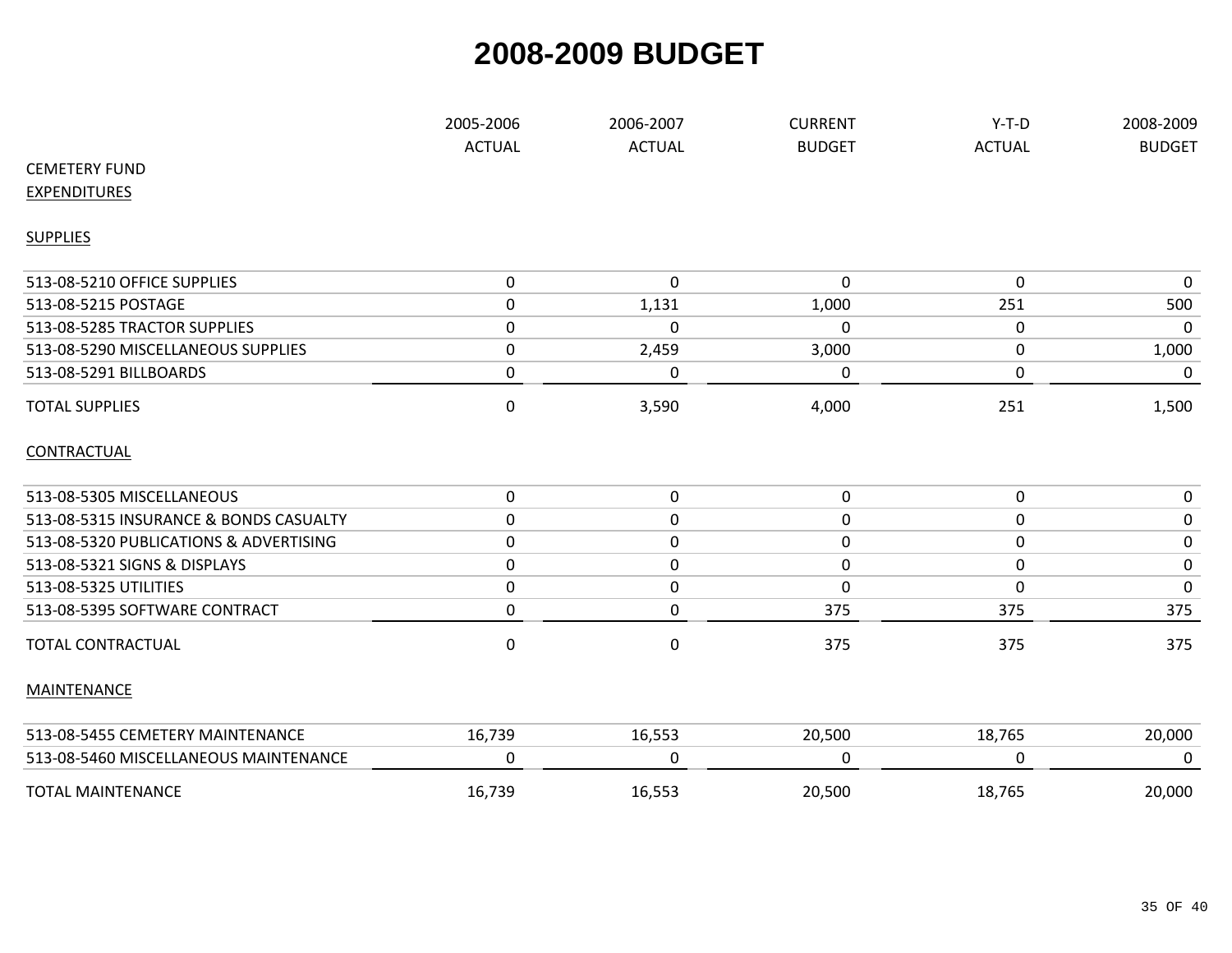| 2005-2006<br><b>ACTUAL</b> | 2006-2007<br><b>ACTUAL</b> | <b>CURRENT</b><br><b>BUDGET</b>          | $Y-T-D$<br><b>ACTUAL</b>   | 2008-2009<br><b>BUDGET</b>    |
|----------------------------|----------------------------|------------------------------------------|----------------------------|-------------------------------|
|                            |                            |                                          |                            |                               |
|                            |                            |                                          |                            |                               |
| $\mathbf 0$                | $\mathbf 0$                | 177                                      | 176                        | $\mathbf 0$                   |
| 1,555                      | $\pmb{0}$                  | 300                                      | 300                        | 300                           |
| 0                          | $\mathbf 0$                | 0                                        | 0                          | $\bf{0}$                      |
| 0                          | $\mathbf 0$                | 0                                        | $\mathbf 0$                | $\mathbf 0$                   |
| 1,555                      | $\mathbf 0$                | 477                                      | 476                        | 300                           |
|                            |                            |                                          |                            |                               |
| 40,308                     | 24,825                     | 5,000                                    | 2,872                      | 2,500                         |
| 0                          | 0                          | 0                                        | $\mathbf 0$                | 0                             |
| 40,308                     | 24,825                     | 5,000                                    | 2,872                      | 2,500                         |
|                            |                            |                                          |                            |                               |
| $\pmb{0}$                  | $\mathbf 0$                | 0                                        | $\pmb{0}$                  | $\mathbf 0$                   |
| $\boldsymbol{0}$           | 0                          | 0                                        | $\boldsymbol{0}$           | 0                             |
| $\boldsymbol{0}$           | $\mathbf 0$                | 0                                        | $\pmb{0}$                  | $\mathbf 0$                   |
| 58,601                     | 44,968                     | 30,352                                   | 22,739                     | 24,675                        |
| 58,601                     | 44,968                     | 30,352                                   | 22,739                     | 24,675<br>===========         |
| (36, 791)                  | (9, 217)                   | (3, 352)                                 | 16,059                     | $\mathbf 0$<br>$=$ ========== |
|                            | ===========<br>=========== | $=$ = = = = = = = = = = =<br>=========== | ===========<br>=========== | ===========<br>===========    |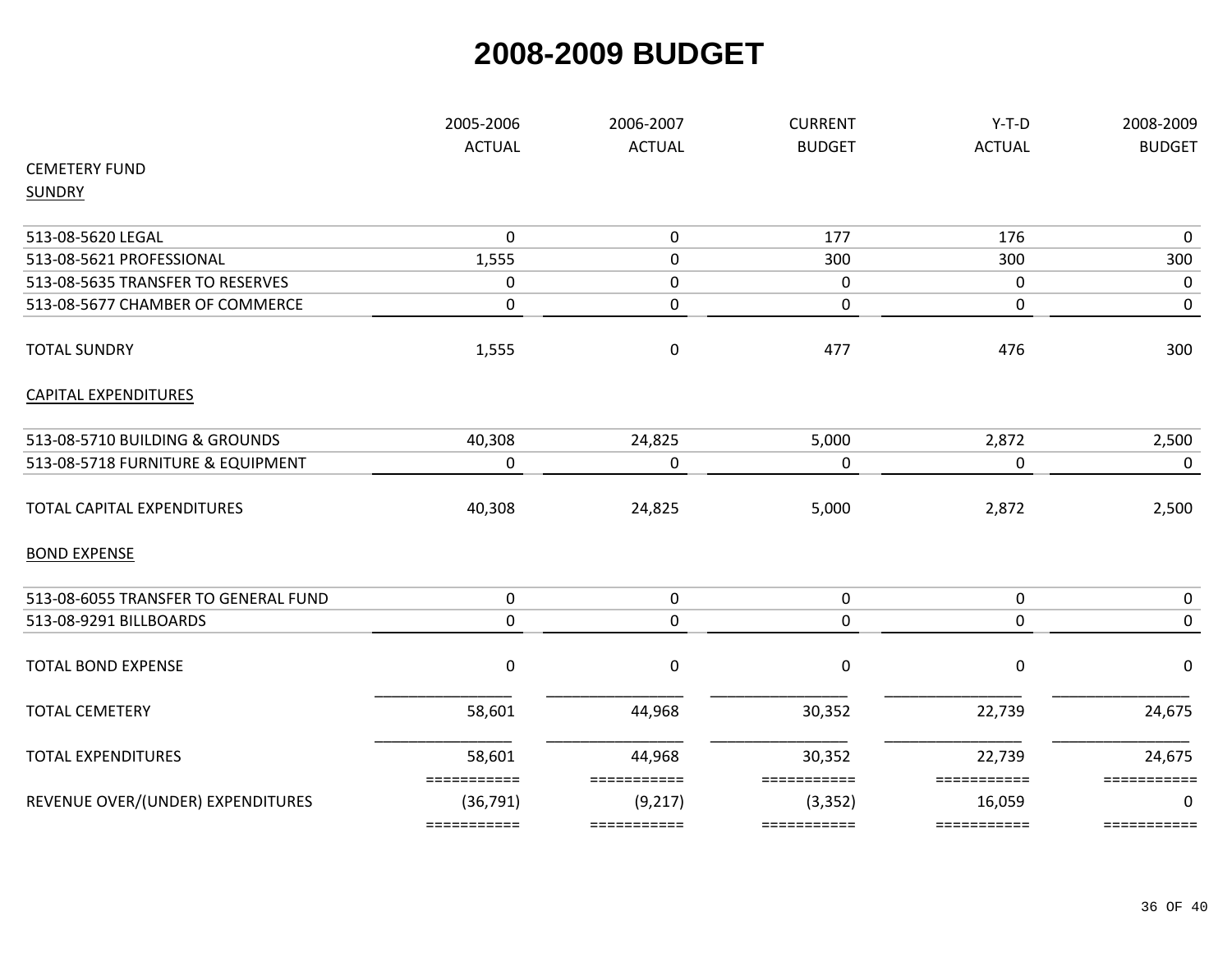|                                   | 2005-2006             | 2006-2007<br><b>ACTUAL</b> | <b>CURRENT</b><br><b>BUDGET</b> | $Y-T-D$<br><b>ACTUAL</b> | 2008-2009<br><b>BUDGET</b> |
|-----------------------------------|-----------------------|----------------------------|---------------------------------|--------------------------|----------------------------|
|                                   | <b>ACTUAL</b>         |                            |                                 |                          |                            |
| 516-HOTEL/MOTEL                   |                       |                            |                                 |                          |                            |
| <b>FINANCIAL SUMMARY</b>          |                       |                            |                                 |                          |                            |
| REVENUE SUMMARY                   |                       |                            |                                 |                          |                            |
| <b>TAXES</b>                      | 173,422               | 204,965                    | 200,000                         | 233,497                  | 225,000                    |
| <b>OTHER REVENUES</b>             | 35,601                | 43,043                     | 30,000                          | 19,355                   | 10,000                     |
| <b>TOTAL REVENUES</b>             | 209,024               | 248,008                    | 230,000                         | 252,851                  | 235,000                    |
| <b>EXPENDITURE SUMMARY</b>        |                       |                            |                                 |                          |                            |
| HOTEL/MOTEL                       | 112,810               | 503,151                    | 336,500                         | 271,734                  | 235,000                    |
| <b>TOTAL EXPENDITURES</b>         | 112,810               | 503,151                    | 336,500                         | 271,734                  | 235,000                    |
| REVENUE OVER/(UNDER) EXPENDITURES | ===========<br>96,214 | (255, 143)                 | ===========<br>(106, 500)       | (18, 883)                | $\mathbf 0$                |
|                                   | ===========           | ===========                | ===========                     | ===========              |                            |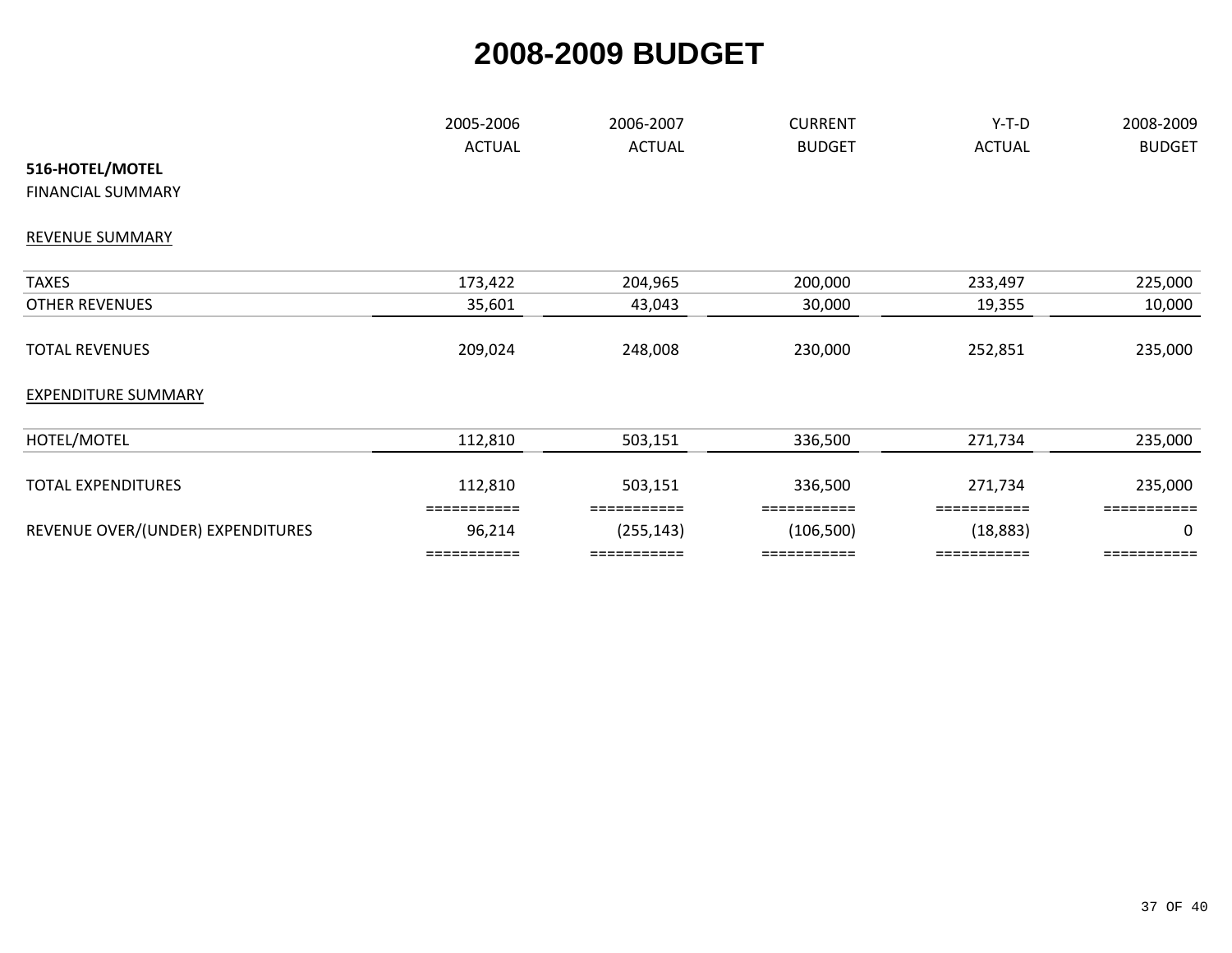|                                    | 2005-2006<br><b>ACTUAL</b> | 2006-2007<br><b>ACTUAL</b> | <b>CURRENT</b><br><b>BUDGET</b> | $Y-T-D$<br><b>ACTUAL</b> | 2008-2009<br><b>BUDGET</b> |
|------------------------------------|----------------------------|----------------------------|---------------------------------|--------------------------|----------------------------|
|                                    |                            |                            |                                 |                          |                            |
| <b>FINANCIAL SUMMARY</b>           |                            |                            |                                 |                          |                            |
| <b>REVENUES</b>                    |                            |                            |                                 |                          |                            |
| <b>TAXES</b>                       |                            |                            |                                 |                          |                            |
| 516-00-4170 MOTEL TAX              | 173,422                    | 204,965                    | 200,000                         | 233,497                  | 225,000                    |
| <b>TOTAL TAXES</b>                 | 173,422                    | 204,965                    | 200,000                         | 233,497                  | 225,000                    |
| <b>OTHER REVENUES</b>              |                            |                            |                                 |                          |                            |
| 516-00-4360 SERVICE CHARGE         | $\pmb{0}$                  | $\pmb{0}$                  | $\pmb{0}$                       | $\pmb{0}$                | 0                          |
| 516-00-4430 MISCELLANEOUS INCOME   | $\mathbf 0$                | (23)                       | 0                               | $\mathbf 0$              | $\Omega$                   |
| 516-00-4435 INTEREST EARNED        | 35,601                     | 43,067                     | 30,000                          | 19,355                   | 10,000                     |
| 516-00-4455 PUBLIC CONTRIBUTION    | $\pmb{0}$                  | $\mathbf 0$                | 0                               | 0                        | $\mathbf 0$                |
| 516-00-4465 TRANSFER FROM RESERVES | $\pmb{0}$                  | $\pmb{0}$                  | 0                               | $\pmb{0}$                | $\mathbf 0$                |
| 516-00-4485 REIMBURSED FUNDS       | $\pmb{0}$                  | $\pmb{0}$                  | 0                               | 0                        | 0                          |
| <b>TOTAL OTHER REVENUES</b>        | 35,601                     | 43,043                     | 30,000                          | 19,355                   | 10,000                     |
| <b>TOTAL REVENUES</b>              | 209,024                    | 248,008                    | 230,000                         | 252,851                  | 235,000                    |
| <b>SUPPLIES</b>                    |                            |                            |                                 |                          |                            |
| 516-21-5210 OFFICE SUPPLIES        | $\pmb{0}$                  | $\pmb{0}$                  | 0                               | 0                        | 0                          |
| 516-21-5215 POSTAGE                | $\pmb{0}$                  | $\pmb{0}$                  | 0                               | 0                        | 0                          |
| 516-21-5290 MISCELLANEOUS          | 4                          | $\pmb{0}$                  | 0                               | $\pmb{0}$                | 0                          |
| 516-21-5291 BILLBOARDS             | 6,275                      | $\mathbf 0$                | 0                               | 0                        | $\boldsymbol{0}$           |
| <b>TOTAL SUPPLIES</b>              | 6,278                      | $\pmb{0}$                  | 0                               | 0                        | $\mathbf 0$                |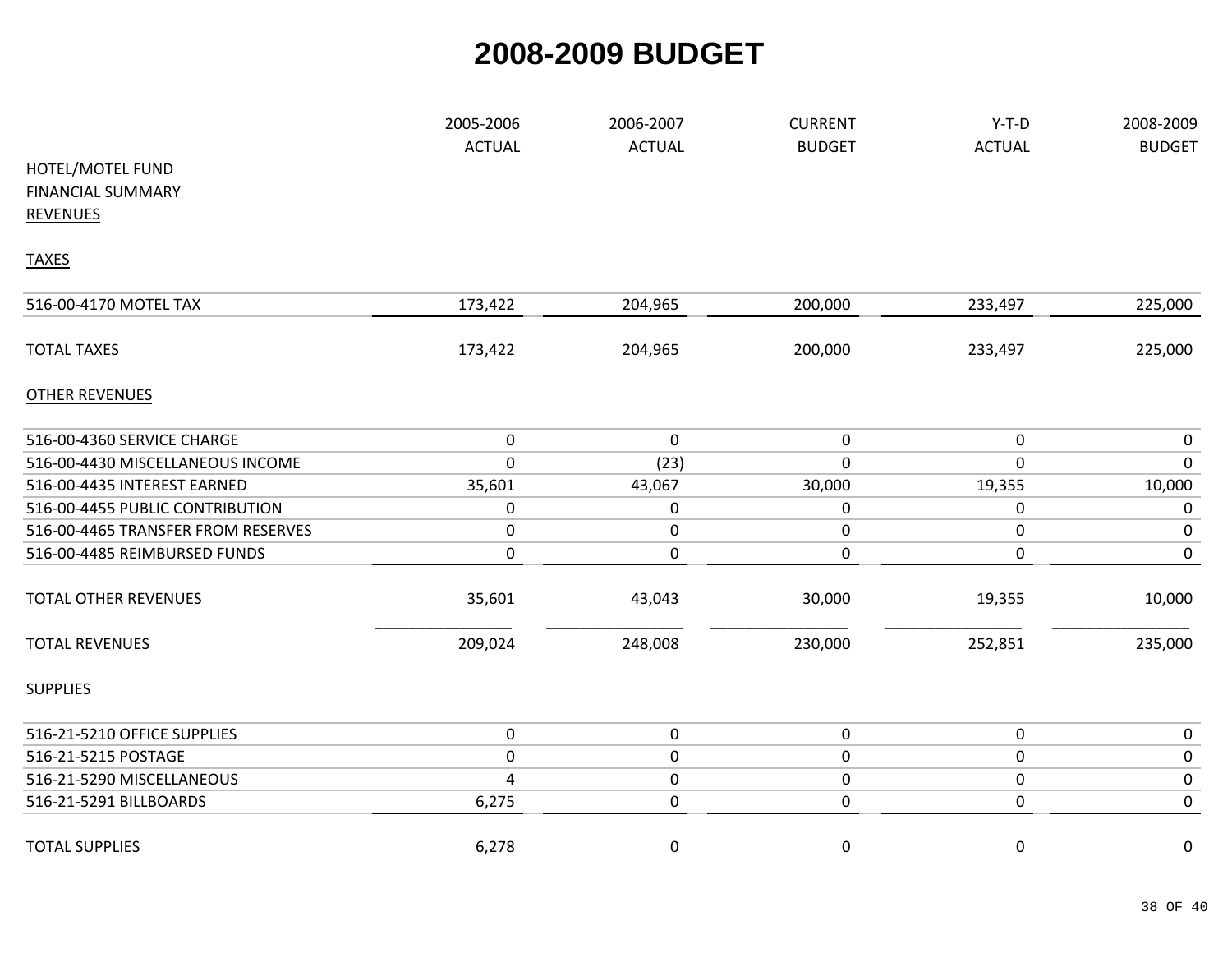|                                        | 2005-2006     | 2006-2007     | <b>CURRENT</b> | $Y-T-D$       | 2008-2009     |
|----------------------------------------|---------------|---------------|----------------|---------------|---------------|
|                                        | <b>ACTUAL</b> | <b>ACTUAL</b> | <b>BUDGET</b>  | <b>ACTUAL</b> | <b>BUDGET</b> |
| HOTEL/MOTEL FUND                       |               |               |                |               |               |
| <b>CONTRACTUAL</b>                     |               |               |                |               |               |
| 516-21-5305 MISCELLANEOUS              | (1,047)       | 212,442       | $\mathbf 0$    | 0             | 0             |
| 516-21-5315 INSURANCE & BONDS CASUALTY | 0             | $\pmb{0}$     | $\pmb{0}$      | $\mathbf 0$   | $\mathbf 0$   |
| 516-21-5320 PUBLICATIONS & ADVERTISING | 0             | $\mathbf 0$   | 0              | $\mathbf 0$   | 7,000         |
| 516-21-5321 SIGNS & DISPLAYS           | 27,505        | 32,944        | 36,500         | 34,199        | 32,000        |
| 516-21-5325 UTILITIES                  | 228           | 1,552         | 1,500          | 1,777         | 5,000         |
| <b>TOTAL CONTRACTUAL</b>               | 26,686        | 246,938       | 38,000         | 35,977        | 44,000        |
| <b>MAINTENANCE</b>                     |               |               |                |               |               |
| 516-21-5460 MISCELLANEOUS MAINTENANCE  | 6,467         | 1,406         | 2,500          | 174           | 2,500         |
| <b>TOTAL MAINTENANCE</b>               | 6,467         | 1,406         | 2,500          | 174           | 2,500         |
| <b>SUNDRY</b>                          |               |               |                |               |               |
| 516-21-5621 PROFESSIONAL               | 11,550        | 9,718         | 35,000         | 16,259        | 20,000        |
| 516-21-5635 TRANSFER TO RESERVES       | $\Omega$      | $\mathbf 0$   | 107,000        | $\mathbf 0$   | 31,885        |
| 516-21-5677 CHAMBER OF COMMERCE        | 25,400        | 28,500        | 54,000         | 54,445        | 61,615        |
| 516-21-5678 HISTORICAL SOCIETY         | 0             | $\pmb{0}$     | 0              | 0             | 0             |
| <b>TOTAL SUNDRY</b>                    | 36,950        | 38,218        | 196,000        | 70,704        | 113,500       |
| <b>CAPITAL EXPENDITURES</b>            |               |               |                |               |               |
| 516-21-5710 BUILDING & GROUNDS         | 36,428        | 216,588       | 100,000        | 164,880       | 75,000        |
| 516-21-5718 FURNITURE & EQUIPMENT      | 0             | $\pmb{0}$     | $\mathbf 0$    | 0             | $\mathbf 0$   |
| TOTAL CAPITAL EXPENDITURES             | 36,428        | 216,588       | 100,000        | 164,880       | 75,000        |